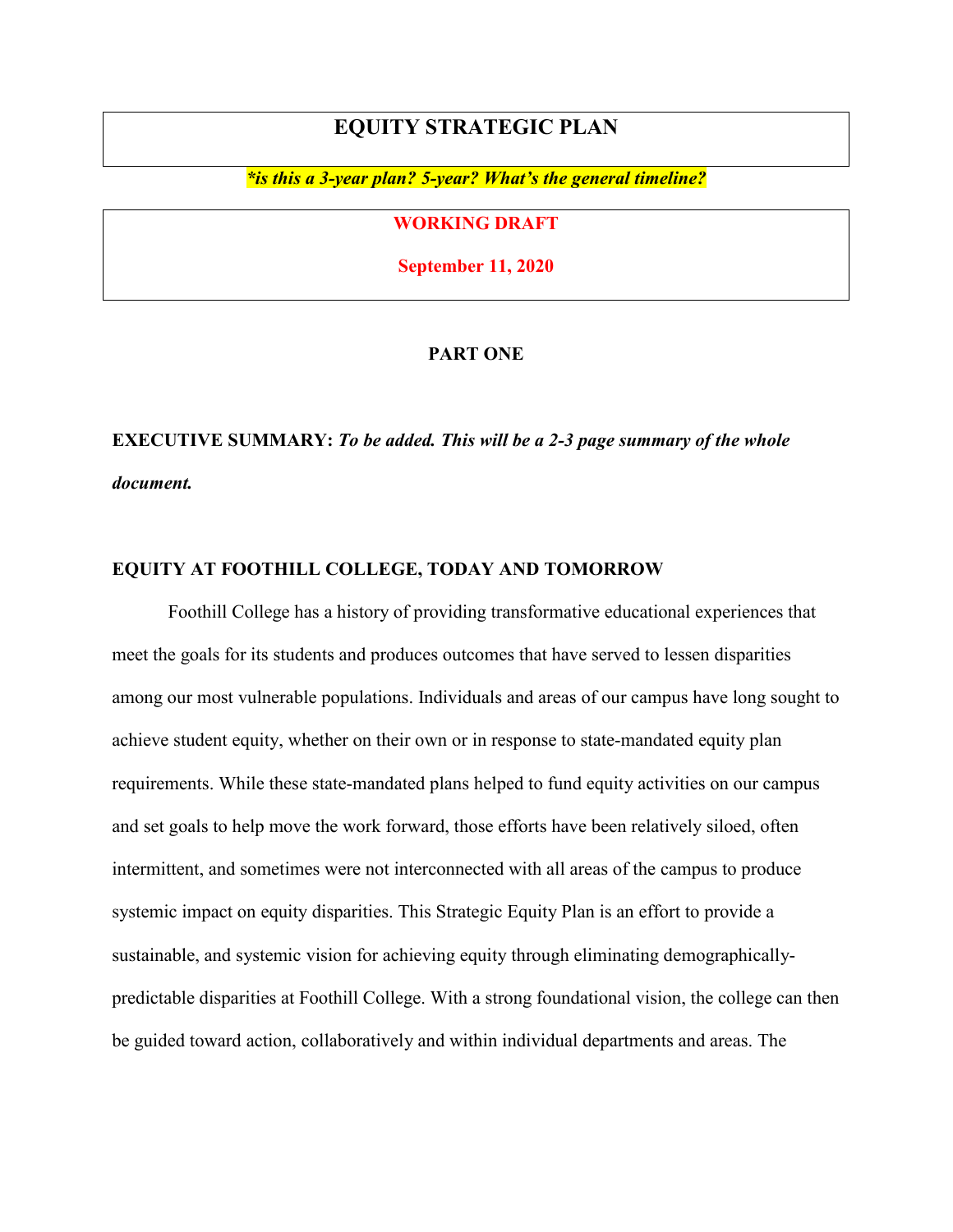Strategic Equity Plan will also serve as a partnering document to Foothill College's Master Plan 2030, Facility Master Plan, and others.

#### **Philosophy and Values**

In conversations with the campus, several things surfaced in regard to what our college community valued about equity. Our campus prides itself on being proactive versus reactive when addressing challenges. We appreciate spaces on campus that embody team, family, and community spirit. We recognize our students are continuously improving and developing. Perhaps most importantly, our college value and acknowledge individuals as whole people and see their potential.

While our college is strong in the statement of our values, they are not lived because we are still an institution existing within a social structure that is oppressive. The system of education itself has a long history of upholding an oppressive premise about who gets access to quality education, and what that looks like. But people have always found ways to persist in challenging and changing the oppressive structure of education because we still believe in the value of education.

What is different about the California Community College (CCC) system is that a vision was laid out to provide high quality, post-secondary education to all who want it, regardless of personal circumstances. As employees of this system, we are in a unique and exciting position in that we get to live out such a revolutionary concept! Having the thought to develop a world class, open access, educational system was revolutionary, but having the thought is not enough. Truly living out the intent of the CCC's original mission requires constant disruption of systemic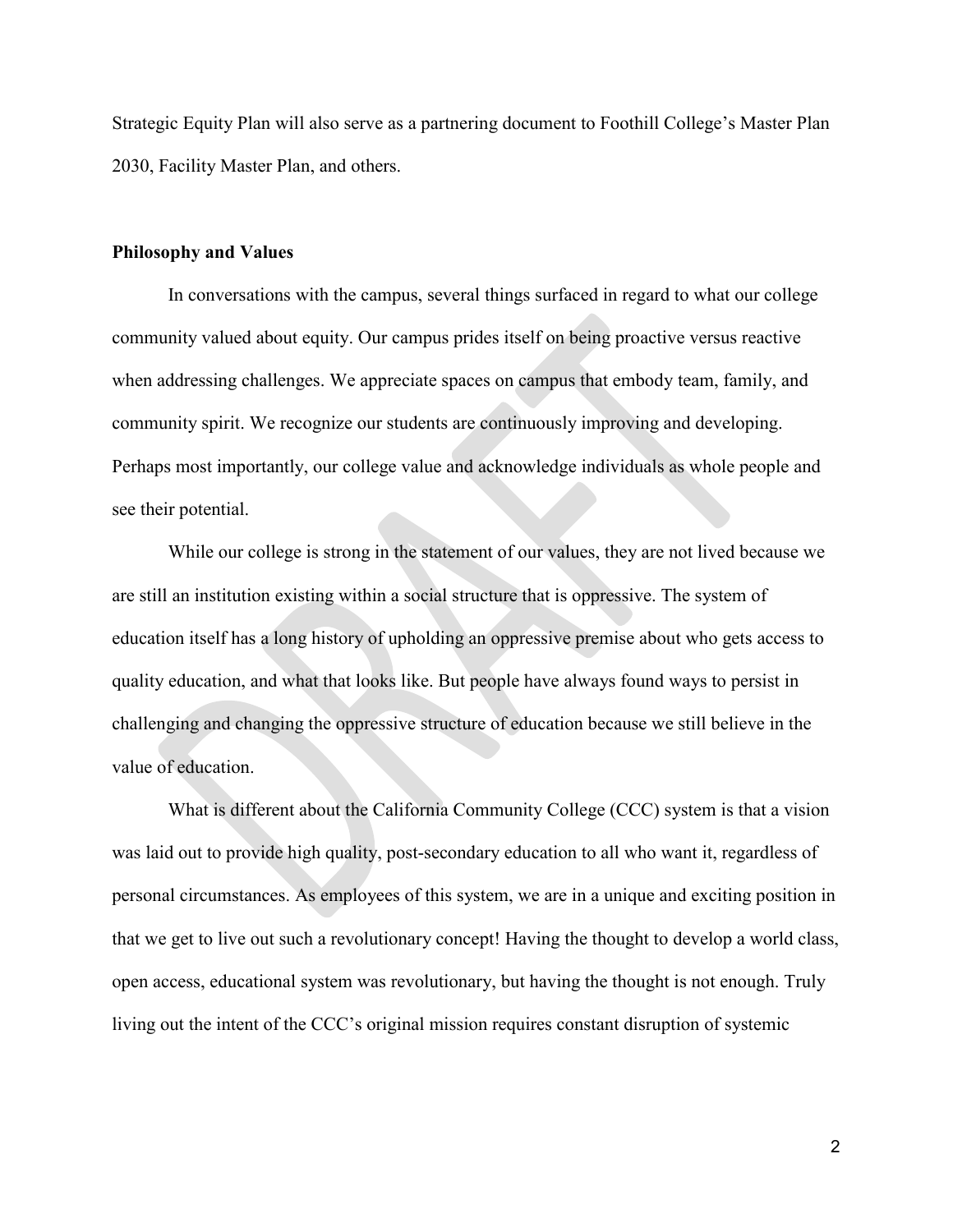oppression. Equity is the responsibility of the entire Foothill campus, a commitment to our students and colleagues.

[*Revisit this last section considering what was learned through Minding the Obligation Gap/BMM. Also consider that CA is not the only state with community colleges, is the concept revolutionary just here? At all? Request to reference CA Education Master plan here, speaks to access but not completion.*]

#### **SCOPE OF EQUITY WORK**

As mentioned in the previous section, one striking observation was that Foothill community members do not yet share a definition of equity. This makes it challenging to 1) discern which groups of students are benefitting from our "equity work"; 2) help each member of the Foothill community conceptualize how they contribute to equity efforts, and; 3) demonstrate whether our myriad equity actions have local impact within a program and/or systemic impact across many areas of the college. The process to develop such a definition brought together college feedback, a common industry understanding of equity as described in educational code, and scholarship on race and equity.

Student feedback highlighted the need for better academic resources and social support, the college talked about the need to institutionalize entities to help manage implementation and follow up of the equity efforts campus, and how to better connect the work across departments and offices. These are asks for systemic change. Changing systems locally means acknowledging the larger educational systems and structures that influence our college. Historical systems that are oppressive by design and that have long called for change. Our campus talked about community, and spaces that embody team, family, and community spirit. Scholarship states that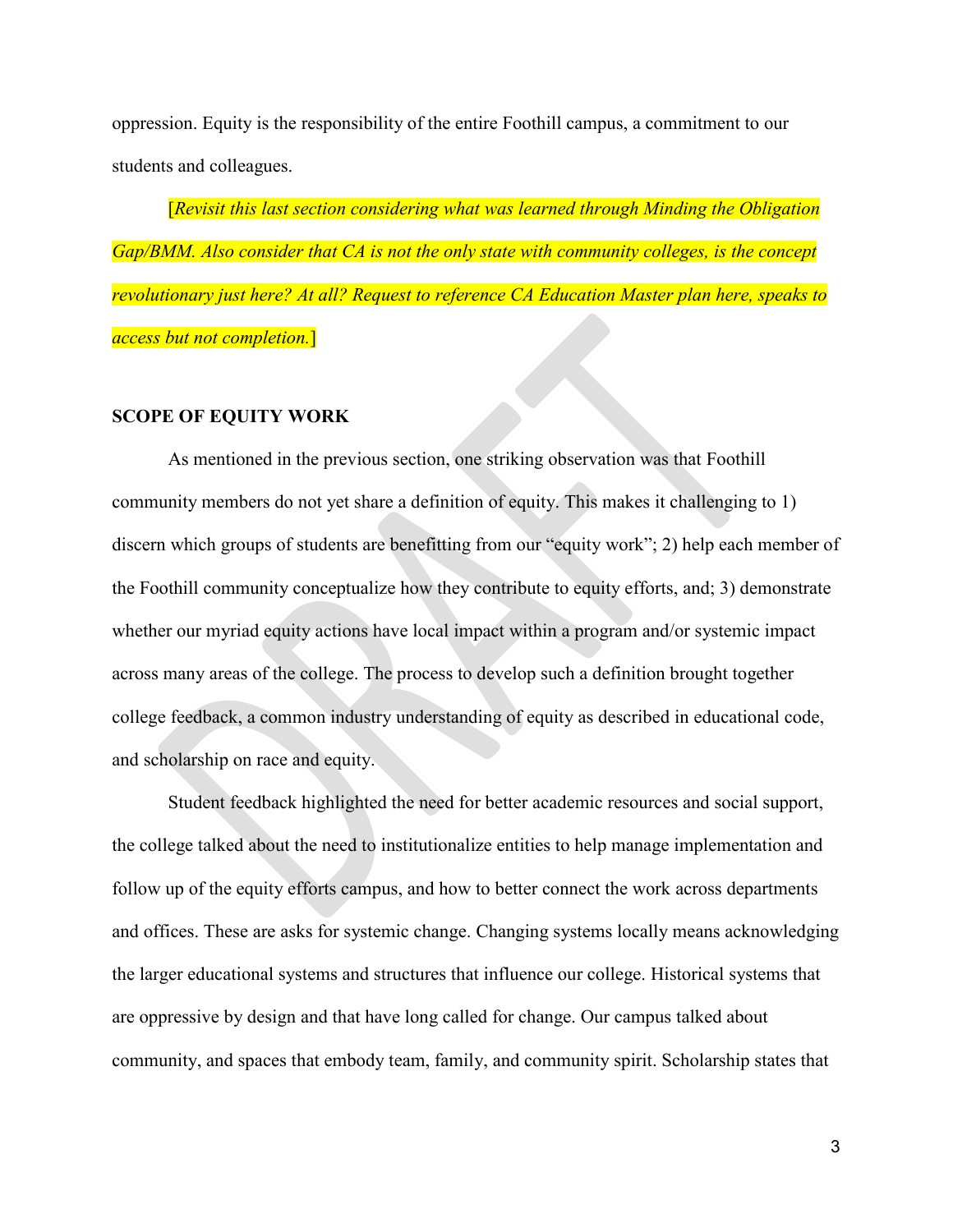students of color in particular benefit from creating community and sense of belonging in college.

#### **Why Center Race?**

At Foothill, when we talk about equity, we are intentional in our choice to center race. Since its inception, the system of education in the United States was never intended to serve all demographic groups and that many continue to be marginalized, including but not limited to persons of color, women, LGBTQ, veterans, disabled persons, and the economically disadvantaged. And, like most other institutions, despite our ongoing efforts over the years, Foothill continues to have demographically predictable disparities in student success.

We are mindful, though, that when we disaggregate our educational outcomes data by demographic group, we see *racial* disparity within all groups. For example, course completions is one indicator instructors and our college uses to assess students' progress in the classroom as well as on their educational journey. In 2019-20, our college's course completion rate is 81%. Our low-income students' course completion (74%) is lower than non-low-income students (84%). One may assert that students with less financial means have fewer resources. With this assertion and assumption, then the results from disaggregating our college's course completion by ethnicity is unsurprising—across all ethnic groups, students from low-income households complete their courses at a lower rate than compared to those who are not from low-income households.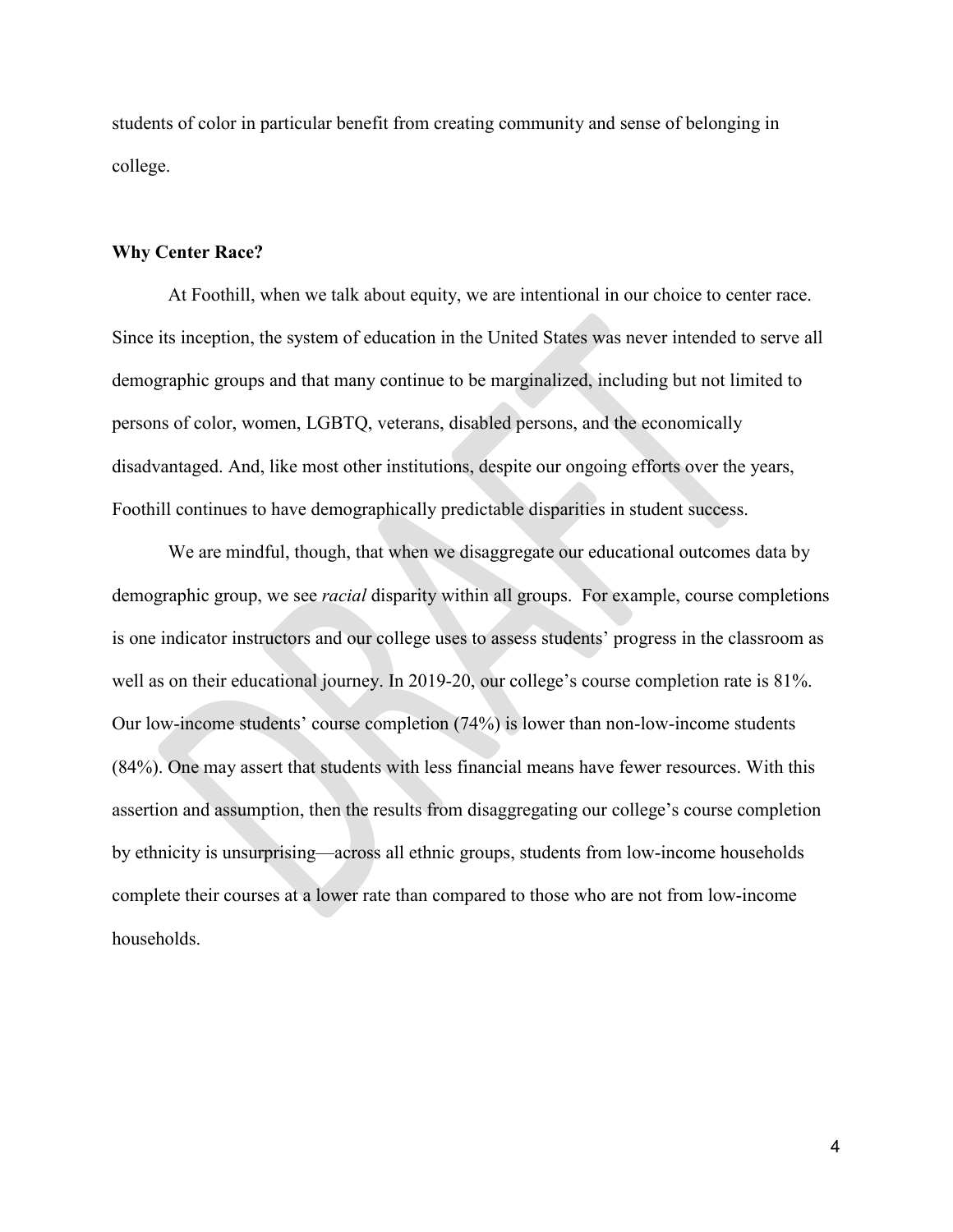



Source: FH IRP, Credit Enrollment

Low-income students are those whose household income is less than \$25,000.

And further disheartening (and predictable) is that even when we observe our non-low-income students, and holding the assertion that they therefore are likely to have more resources, we see that not all students experience course success at the same rate (Figure 2). By "predictable", we are not making a claim about our students' intelligence or ability to complete. Instead, what *is*  predictable is our college's course completion data and how it continues to reflect what we have achieved and fall short in achieving. If we view course completion as an indicator of *our college's collective progress* to help students on their educational journey, which ethnic student groups do we do a better job at serving? Conversely, which student groups are we not serving as well?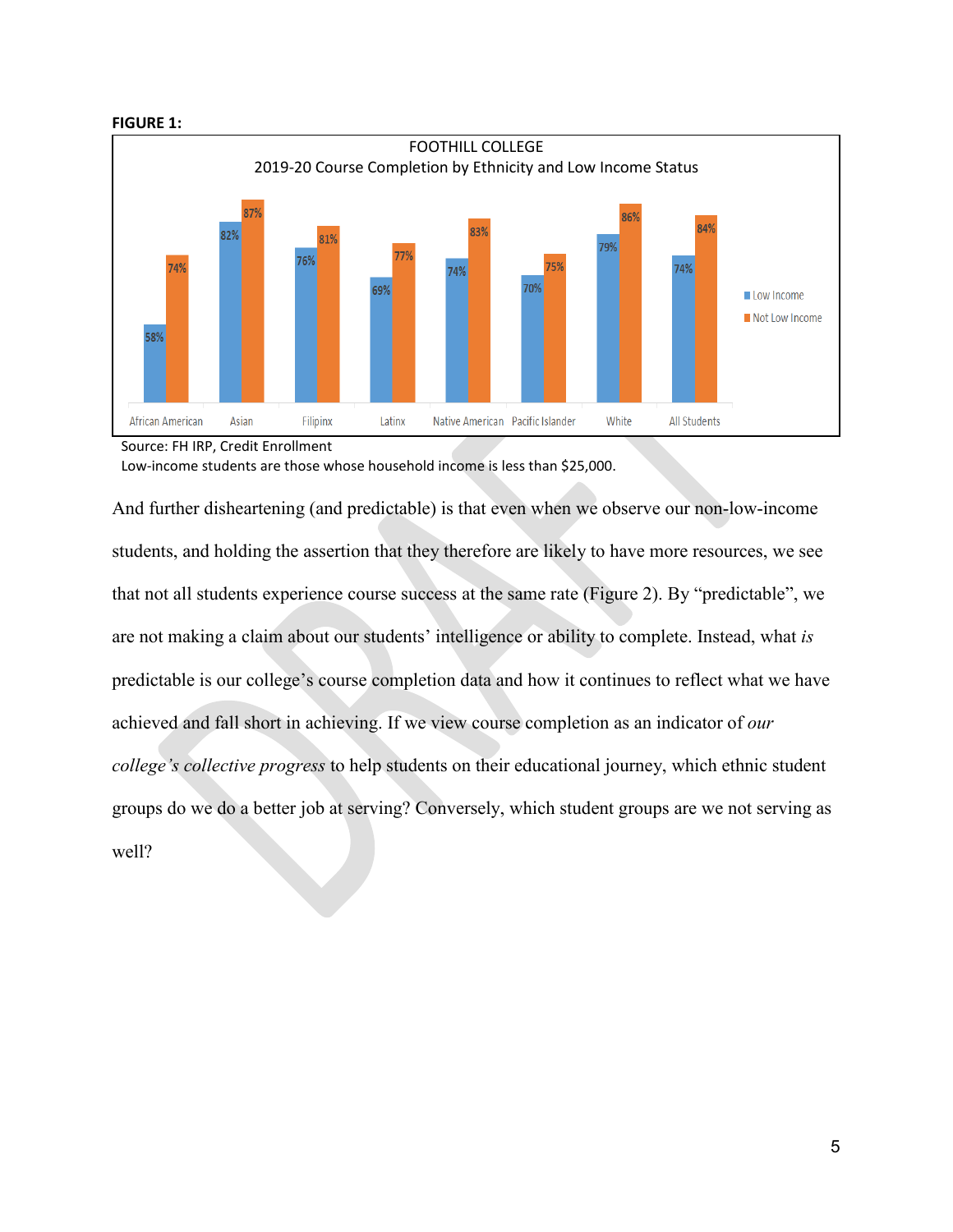#### **FIGURE 2:**



Source: FH IRP, Credit Enrollment

Non-low-income students are those whose household income is \$25,000 or more.

Our answers to the aforementioned questions are predictable*;* and when course completion is replaced with course retention, continuous term enrollments (persistence term-to-term), graduation or transfer, would our results differ? No. And that is why our performance data is predictable and we need to reset our current way of operating. What we have been doing, while it is not in vain, it is not enough. We know this because we hear from instructors the desire to have all students complete the class. We hear from student services and administrators the desire to retain all students and not have students drop off and stop out of our college. Yet our college performance data tells us otherwise.

We do not suggest to ignore disparities for women, disabled students, and all other marginalized groups. Instead, we suggest that as we attend to disparities for other groups we consistently and intentionally address students of color within those groups. We must center race in our work and discussions even as we act to mitigate other group disparities.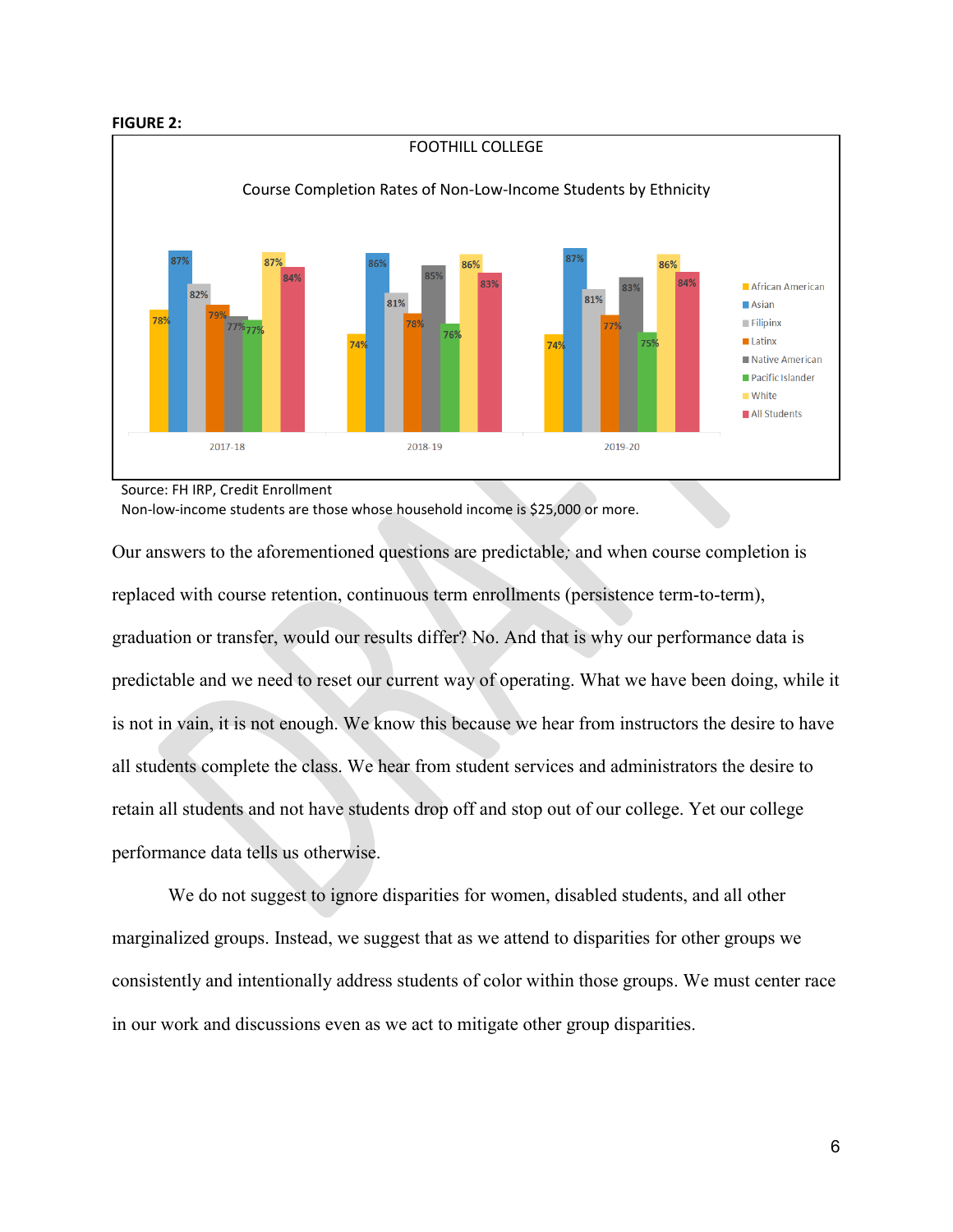We realize the topic of race is the most difficult and uncomfortable to discuss. As humans who have been socialized to avoid the topic of race, we recognize our strong predisposition to (unconsciously) quickly shift focus away from race in our dialogs and planning efforts. However, if we are to dismantle systemic barriers at Foothill College, we must talk about race. Centering race is an attempt to focus rather than to exclude. By consistently centering race in our plan, even as we seek to eliminate inequity for all groups, we are holding ourselves unwaveringly accountable to our most historically underserved of groups. This college Strategic Equity Plan is one step along the path of that purpose and vision for the Foothill College community. Thus, the following definition of equity was proposed at College Opening Day 2019:

*The work of equity at Foothill College is dismantling historic oppressive structures that are the basis of our educational systems and have led to disproportionate outcomes for students, particularly along racial lines. Our goal is to create a college where success is not predictable by race.*

At a retreat in January 2020, Foothill community members discussed the proposed definition and offered suggested changes, resulting in the following recommended defined scope of work: *Believing a well-educated population is essential to sustaining a democratic and just society, we commit to the work of equity, which is to dismantle oppressive systems (structural, cultural, and individual) and create a college community where success is not predictable by race.*

#### **PROCESS OF PLAN CONSTRUCTION**

#### **Historical Context**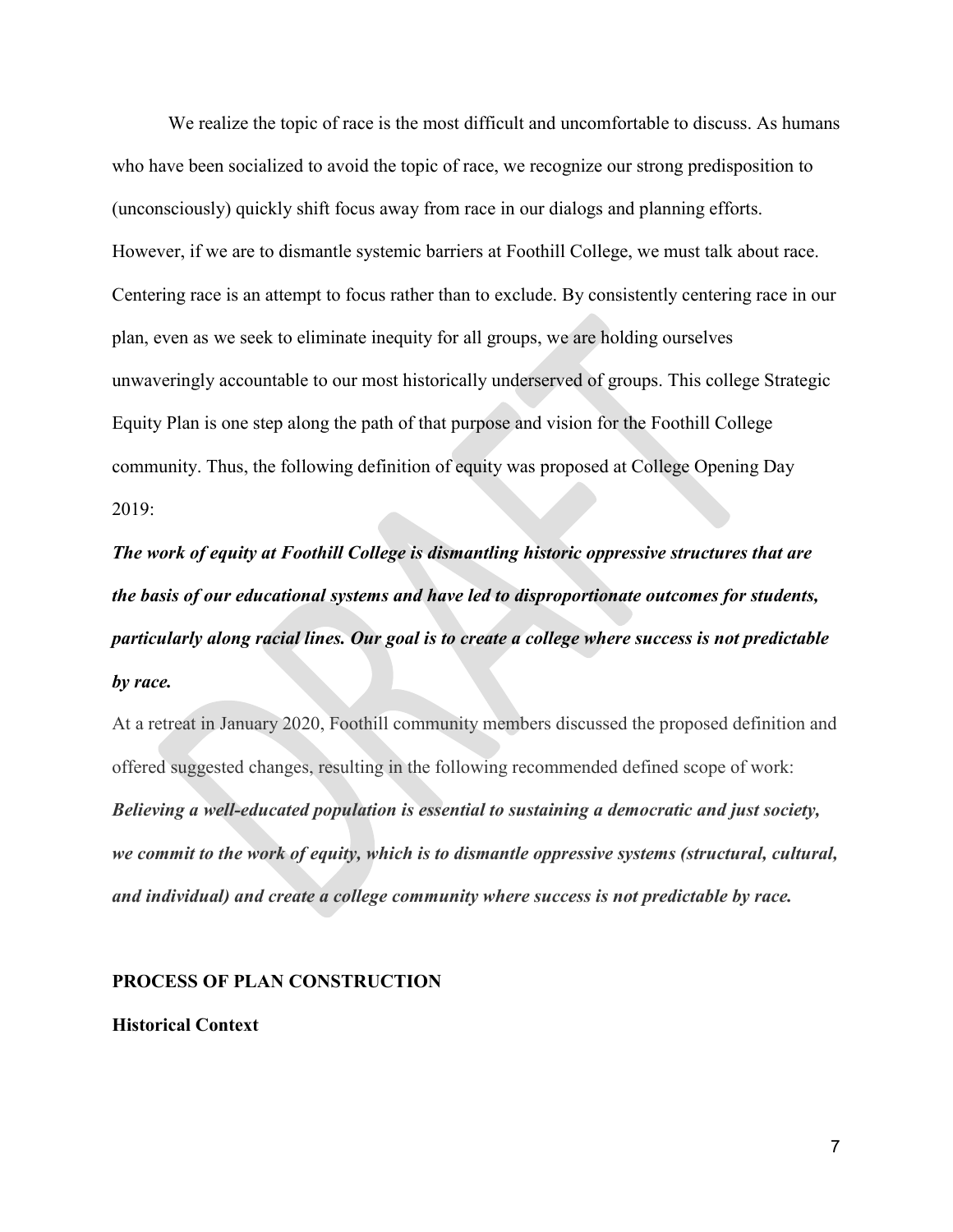The work of equity and diversity is not new to the Foothill community. *[Link here to addendum which highlights previous work.]*

The development of this Strategic Equity Plan began as an evaluation of equity efforts named in the 2015-16 plan. Charged to the Equity and Education governance council, those activities were to be evaluated annually, with the desired goals to be achieved by the 2019-20 academic year. Due to its large and operational undertaking, Equity and Education tasked the Office of Equity to complete the evaluation and share its findings with the council.

Through this process, some general observations surfaced. Our college lacked an entity overseeing the implementation and annual evaluation, and did not have a strategy to institutionalize this process. Furthermore, years of conversations in venues such as shared governance committees, program review, and professional development activities demonstrated a need for a shared vision of equity, anchored by a common definition. While the metrics in the state-mandated plan meant to indicate progress of student outcomes, they ultimately were not sufficient in addressing the cultural and systemic change our college was asking for.

Consequently, this Strategic Equity Plan is meant to be different. Where previous state plans led with a particular set of metrics, this plan has set goals that organically rose from the issues surfaced by the campus community. This plan is not compliance. Our college is not being reactionary. No one is waiting for this plan. We are on our own timeline and will take the time necessary to engage students, staff, and faculty; meeting folks where they are and working toward the point when the campus community sees themselves and takes ownership of the plan. This Strategic Equity Plan is meant to be a living document.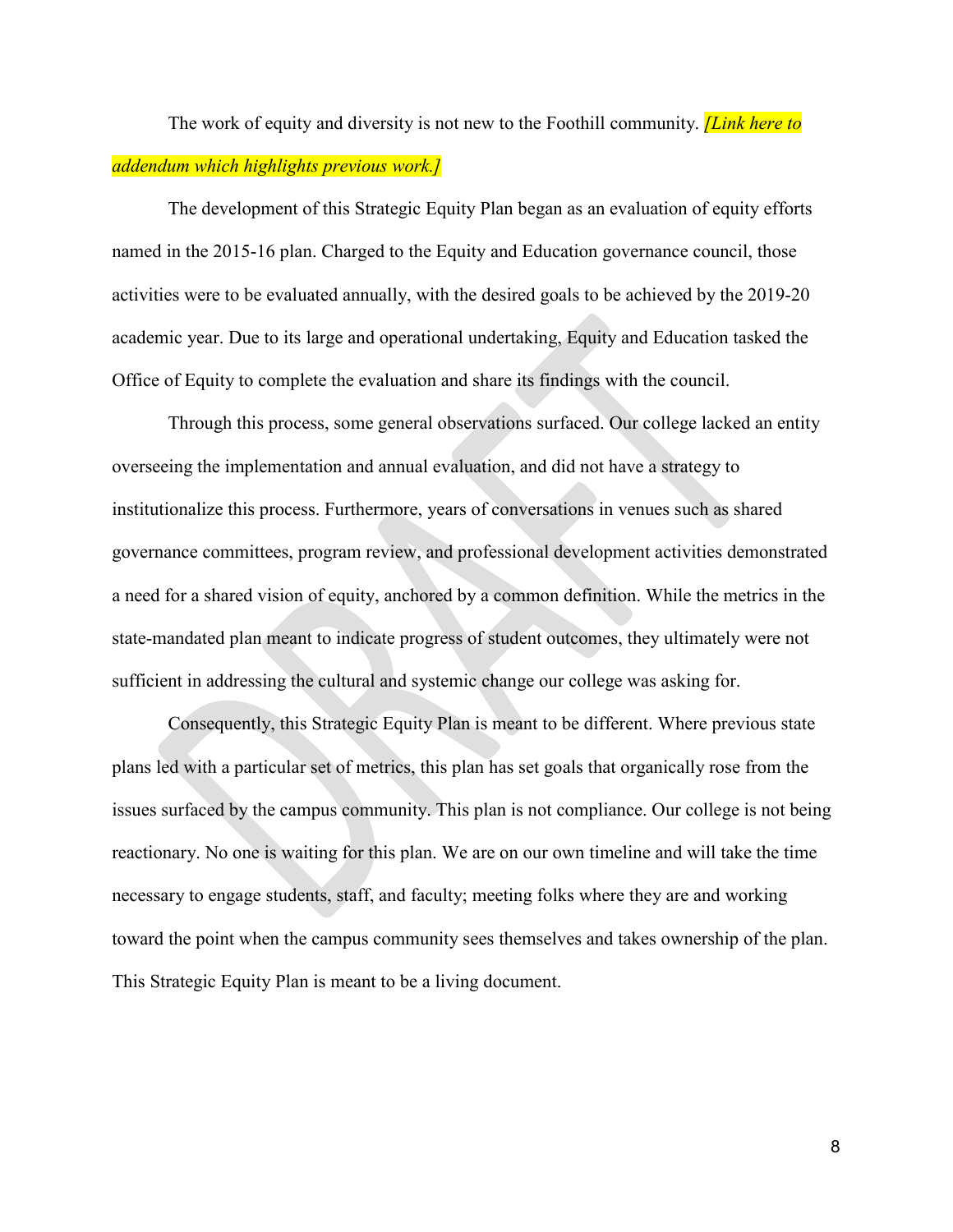# **A Well-Informed Plan** *[Consider a different header? Doesn't necessarily accurately describe what's in this section.]*

As the elements of the plan come together, there is a recognition of alignment across three areas aimed to inform the vision for equity at Foothill: campus feedback, scholarship on race and equity, and California state initiatives. Organically, these three areas revealed consistency in thought and focus, providing a common foundation from which to build.

#### **State Legislation and Equity Initiatives**

As public institutions of higher education, our college shares in the goals designed to provide educational opportunity and success to the broadest possible range of our state's population. California education code (EDC 66010.2) speaks to providing access to education and the opportunity for educational success for all qualified Californians. It leads with the idea that efforts should be made with regard to those who are historically and currently underrepresented, and affirms a commitment to academic excellence through quality teaching and programs. It goes on to address an aim to provide educational equity, not only through a "diverse and representative body and faculty, but also through educational environments in which each person, regardless of race, gender, gender identity, gender expression, sexual orientation, age, disability, or economic circumstances, has a reasonable chance to fully develop his or her potential." This definition focuses on concepts of fairness and inclusion, offering opportunities for all groups and ensuring social, institutional, and/or personal circumstances don't prevent students from reaching academic goals.

The state has taken large strides to set forth systemic initiatives for local implementation, with a particular focus on institutionalizing campus equity efforts through mandated Student Equity Plans. The most recent 2019-2022 Student Equity Plan was drafted largely by the Office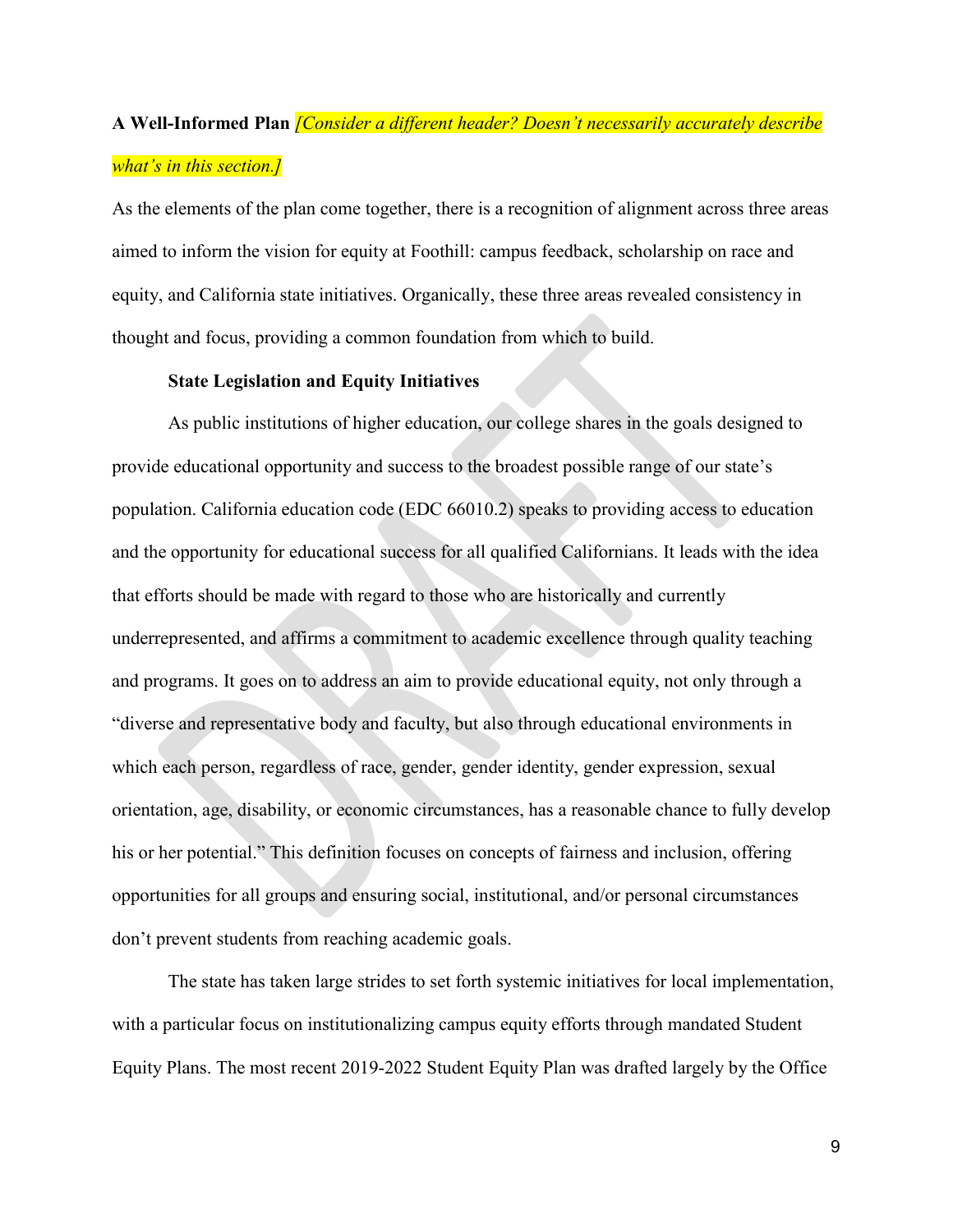of Equity in collaboration with and guidance from the Equity and Education governance council. Data analysis and calculations were provided by the Office of Institutional Research and Planning. The plan was shared across campus for discussion and feedback to the following groups: Academic Senate, Classified Senate, President's Cabinet, as well as the remaining three governance councils (College Advisory Council, Community & Communication, and Revenue & Resources). The plan was approved by both Academic Senate and the Equity & Education council, as well as the District Board of Trustees in June 2019.

Part of the state's larger efforts to achieve equity are through initiatives intended to transform the experience of students at the community college and remove barriers to progress in their educational journey. Two of the most recent initiatives are Guided Pathways and AB705. The Guided Pathways framework creates a highly structured approach to student success that provides all students with a set of clear course-taking patterns to promote better enrollment decisions and prepare students for future success. At Foothill, we are approaching that effort through four teams: meta majors, onboarding, communication, and tech and data; ensuring that each team is representative and comprised of staff, faculty, and administrators. AB705 is a bill that took effect in January 2018 and requires community colleges to maximize the probability that a student will enter and complete transfer-level coursework in English and math within a one-year timeframe and use multiple measures in the placement of students into English and math courses.

*Wrap up paragraph – include initiatives like Vision for Success and how reporting on these informs our efforts on campus. Include more transition to next area.*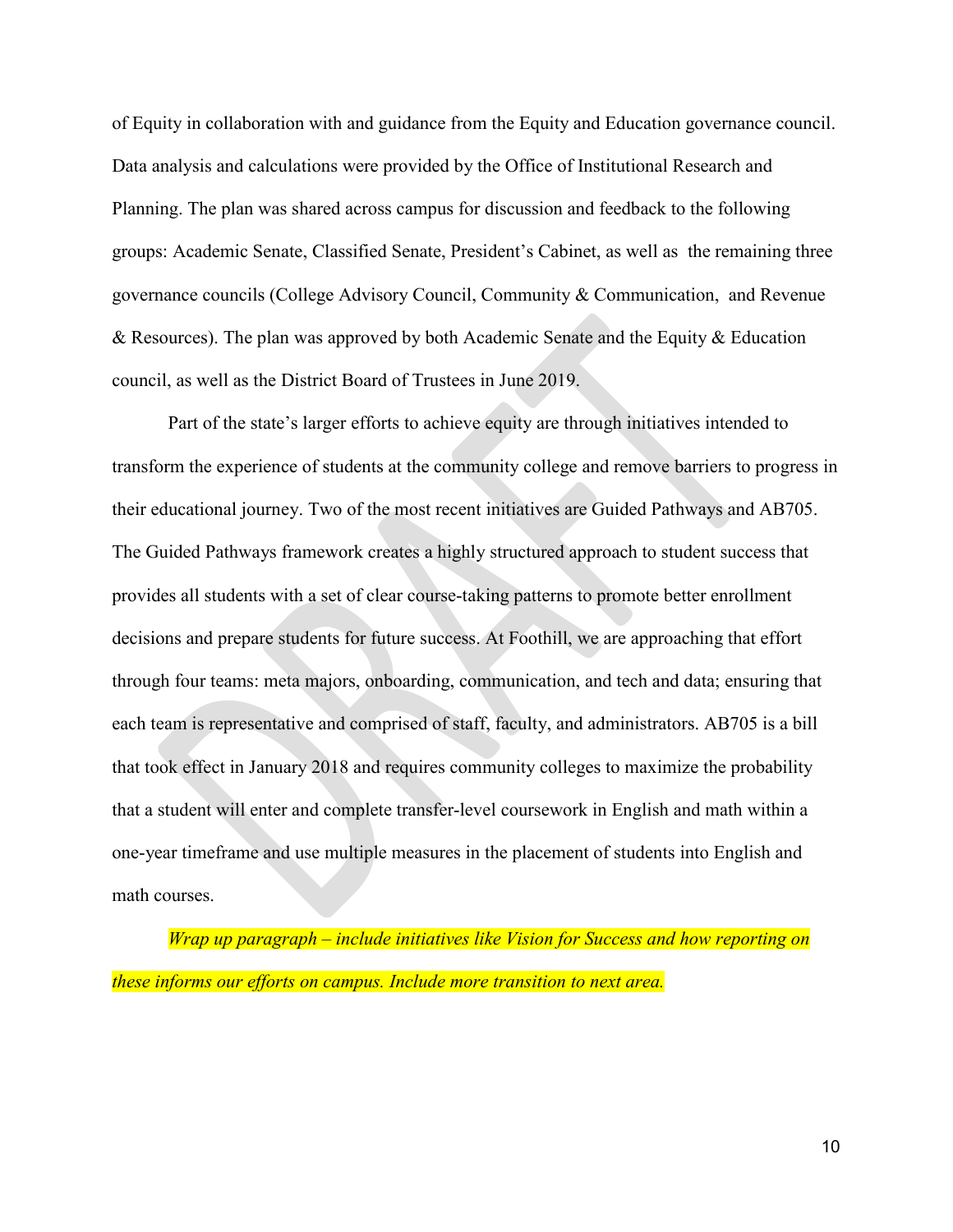#### **Scholarship on Race and Equity**

The Office of Equity explored a number of seminal theories to inform the equity framework, paying particular attention to a few that are valued at Foothill College. Implicit bias and the practice of recognizing when and how bias comes up can inform our equity practices greatly. The success of our students is impacted by the attitudes of faculty, staff, and administrators, towards students and one another, as is the association of stereotypes with certain individuals or groups without conscious knowledge. It has been proven that implementing exercises to actively lower bias and directly challenge stereotypes are successful strategies within the research and are areas that the campus can explore.

As we proactively seek to be of service to the most disenfranchised populations in our community, it is critical that we are well-informed on how to appropriately approach, engage, care for, and validate our students. This includes development of not only people but spaces.

Foothill College hosted two very important researchers for campus events that authored relevant equity-related theories: Claude Steele and Laura Rendon. Dr. Steele is known for his work on stereotype threat, which he describes as being in a situation or doing something that puts an individual at risk of conforming to stereotypes about their culture or social group. Dr. Steele's visit to Foothill prompted great energy and excitement, resulting in the work of many faculty examining their classroom practices to mitigate this threat.

Dr. Rendon developed her theory of validation in 1994, referring to the "intentional, proactive affirmation of students using both in- and out-of-class agents with the intent to: 1) validate students as creators of knowledge and as valuable members of the college learning community and 2) foster personal development and social adjustment." Dr. Rendon's lecture to the campus included strategies and recommendations for promoting an ethic of care, or cariño,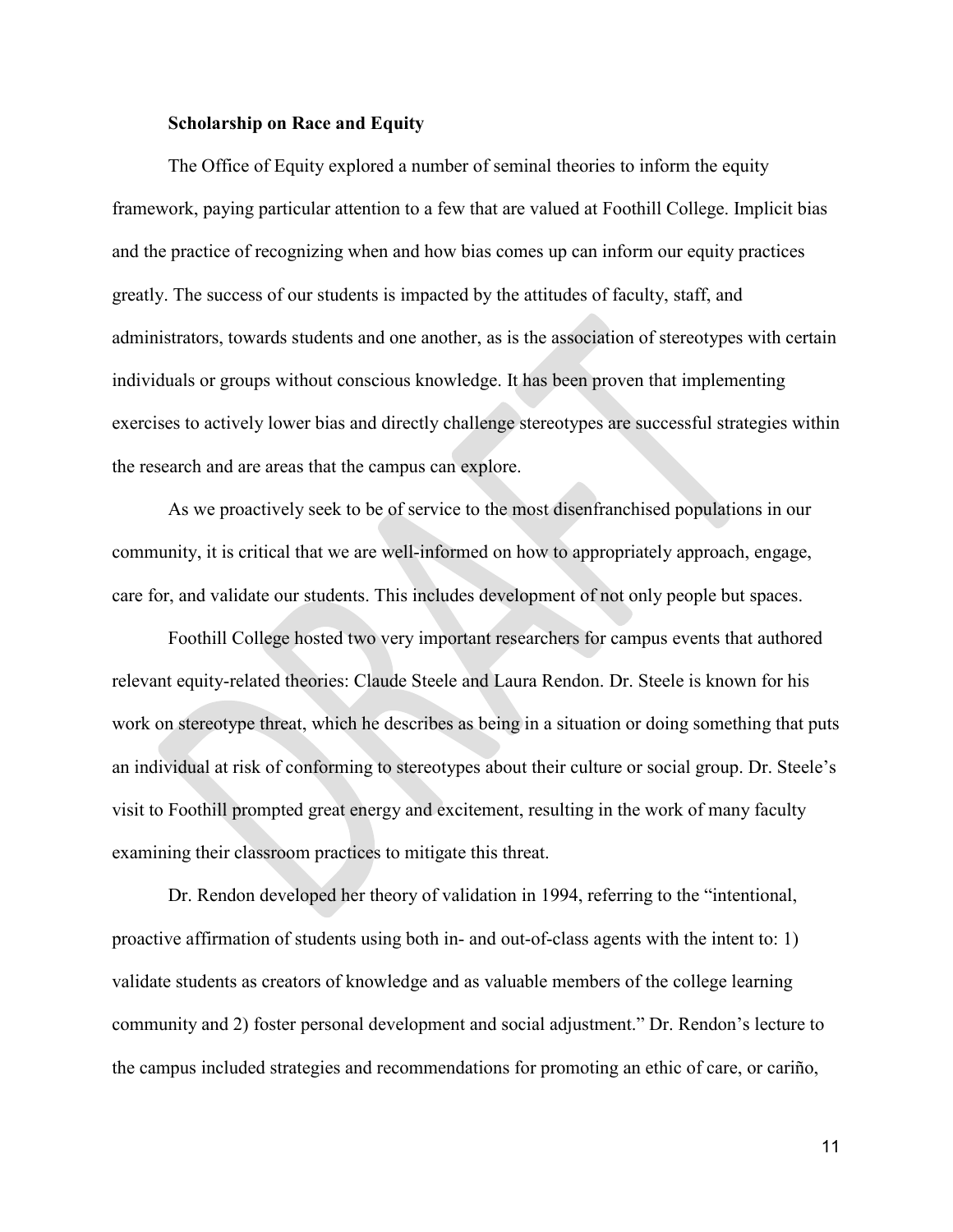for our students. Something as simple as learning a student's name and pronouncing it correctly, shifting curriculum to reflect students' backgrounds, or even engaging them in how the course develops over the term, can completely change the dynamic of a classroom. With these efforts a student now knows they are seen and heard, and they can also then see themselves and their lived experiences in the learning.

Colleges up and down the state have racial disparities across multiple metrics. Foothill is no different in that no matter the metric or population of study, racial inequities are present. Over time, they continue to exist. This persistent disproportionality points to a systemic issue. To focus on racial equity, we engaged Critical Race Theory<sup>[1](#page-11-0)</sup>, which uses the examination of race and racism across dominant culture as an approach to understanding structural racism to find justice-based solutions. If Foothill desires to be an equitable institution for higher education, it must be willing to upend its practices for vigorous examination of inequitable policy. In the development of this plan and the equity framework, many of the Critical Race Theory tenets felt especially relevant; the ubiquity of racism and how it undergirds many of our assumptions of how things operate within the status quo (Permanence of Racism), and the importance of elevating the voices and experiences of those most marginalized in our system (Counter Narratives). The incorporation of scholarly theory aids us in raising questions about things we may not have considered. It can also provide context to system and human behavior in this

 $\ddot{\phantom{a}}$ 

<span id="page-11-0"></span><sup>&</sup>lt;sup>1</sup>Critical race theory (CRT) is an intellectual movement that seeks to understand how white supremacy as a legal, cultural, and political condition is reproduced and maintained, primarily in the US context. While CRT is part of a much longer research tradition investigating race and racism, which includes such key figures as W. E. B. DuBois, Frantz Fanon, Angela Davis, Audre Lorde, Gloria Anzaldúa, Cherríe Moraga, and many more, CRT distinguishes itself as an approach that originated within legal studies (in part building from and responding to critical legal studies); aims to be a vehicle for social and political change; has been adopted interdisciplinarily across many fields, including perhaps most notably education; and, in certain contexts, has come to be the umbrella term for studies of race and racism generally." De La Garza, Antonio & Ono, Kent. (2016). Critical Race Theory. 10.1002/9781118766804.wbiect260.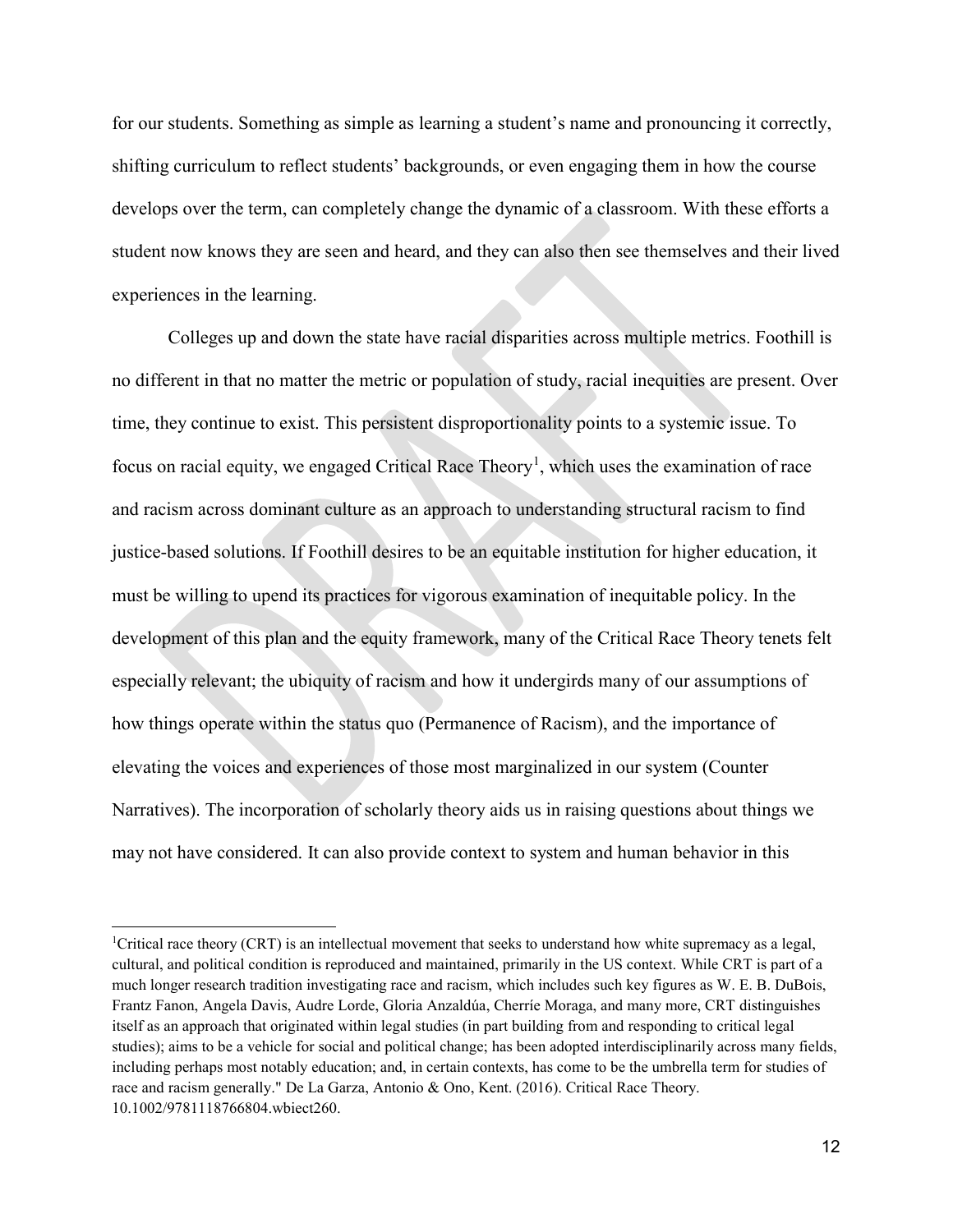process, explaining how it can be that Foothill staff and faculty share similar values around the desire for equity, but work in an institution that has equity gaps. All the same, we understood that we could not rely solely on state mandates and scholarly theory if we wanted to actively engage the Foothill community in our equity initiatives.

#### **Campus Feedback**

One of the vital foundational elements of our Strategic Equity Plan stemmed from the campus community. The vision, structure, and goals came organically through inquiry and discussion with the college. The first step was to evaluate previous plans to identify challenges and successes; highlighting areas where effective work could continue and assessing other areas that may be promising but that could use more support and resources. Many things were technically implemented, but people did not feel the campus culture change nor that their equity work and efforts moved the mark. Changes occurred in pockets but the changes were not systemic. As our college moves forward from the evaluation of previous plans, this Strategic Equity Plan is also an effort to close the loop on them and acknowledge where we fell short as a campus in reaching previous goals or addressing concerns and how that may have affected the morale of our community. There is a strong intentionality to leverage this Strategic Equity Plan to repair and build trust across campus.

In crafting an updated plan, the Office of Equity intentionally engaged students, staff, faculty, and administrators in a variety of spaces. The team led Opening Day workshops, a workshop around professional development, held town halls, visited divisions and departments (on invitation), engaged governance committees, conducted an online survey, held an equity retreat, and most importantly, listened to students.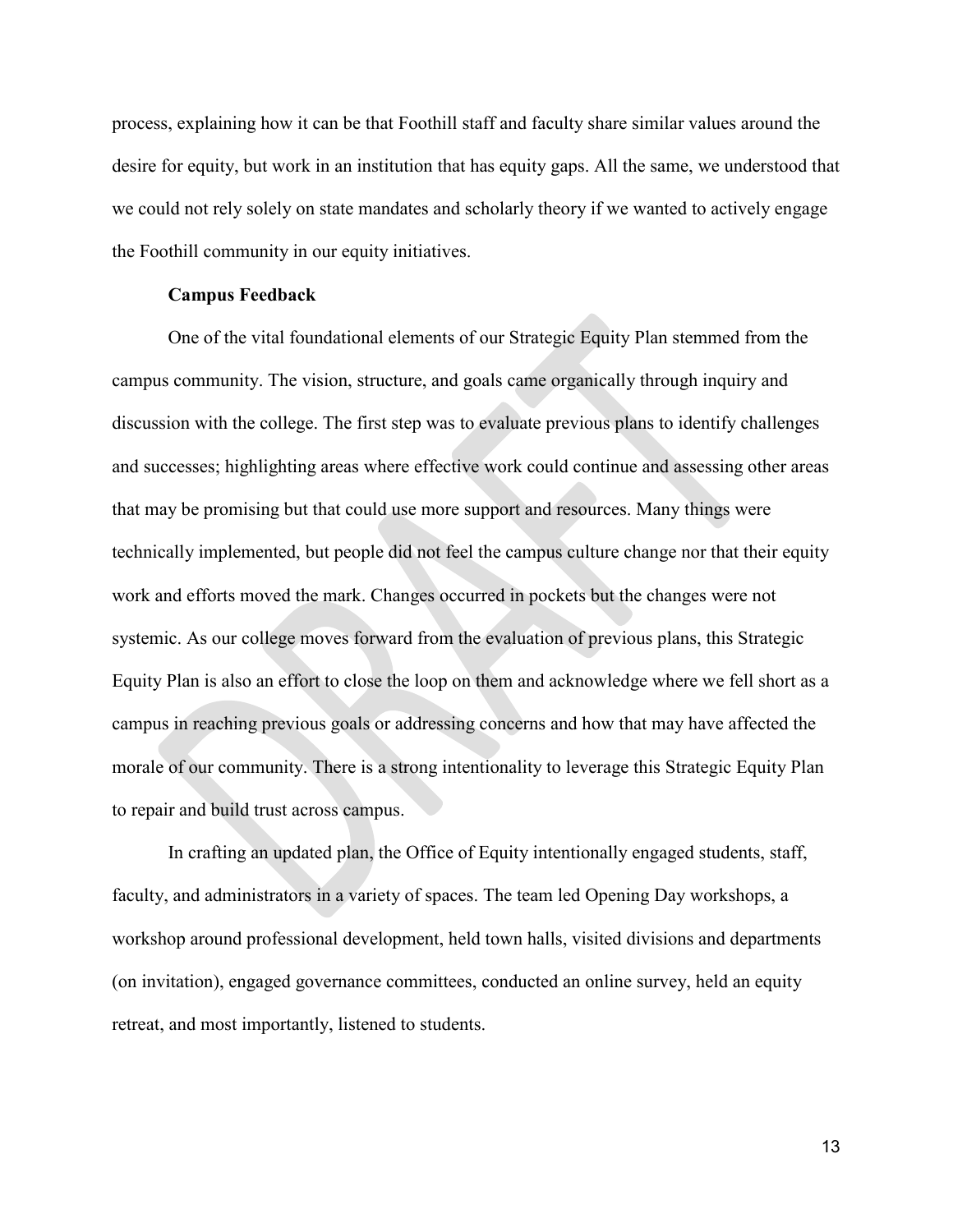Students in particular identified the need for academic resources and social support. Issues of transportation and housing rose to the top as major concerns. Students also spoke at length about their desire for space and community. Studies have shown that the culture of an institution, as well as the student's frequency and types of interactions within the institution contribute to the complexity of a student's fit and connection to the college. It has been concluded that students who feel more emotionally engaged with the campus environment perceive a greater sense of support from faculty and peers, and are more motivated to succeed academically. This can be seen, especially with students of color, by incorporating a culturally familiar way of organizing time and space. Students become interested in each other's lives and begin to support each other academically and personally, establishing community. These theories are realized in current community spaces on campus, like the Umoja and Puente Village space, but students were clear in their desire for the addition of similar spaces in other areas of campus, especially for other marginalized groups. Communication was also a theme that emerged for the campus, forcing the college to think differently about how it reaches out to students while keeping them engaged and connected to campus support and resources.

However, as the world around us quickly changed and we adjusted to life in a pandemic, it became necessary to address issues of access and learning in regards to online education. Transitioning to a virtual campus in March 2020 required quick-thinking, extensive yet urgent training, and the implementation of critical services and support. Further, it amplified a number of inequities in our system and forced the campus to take note of potentially overlooked concerns experienced by Foothill students in online learning. Then, just as Foothill began to settle into a routine of our new normal, we received a glaring reminder that we live in a racist world. The tragic murder of George Floyd set the world afire and we saw communities come together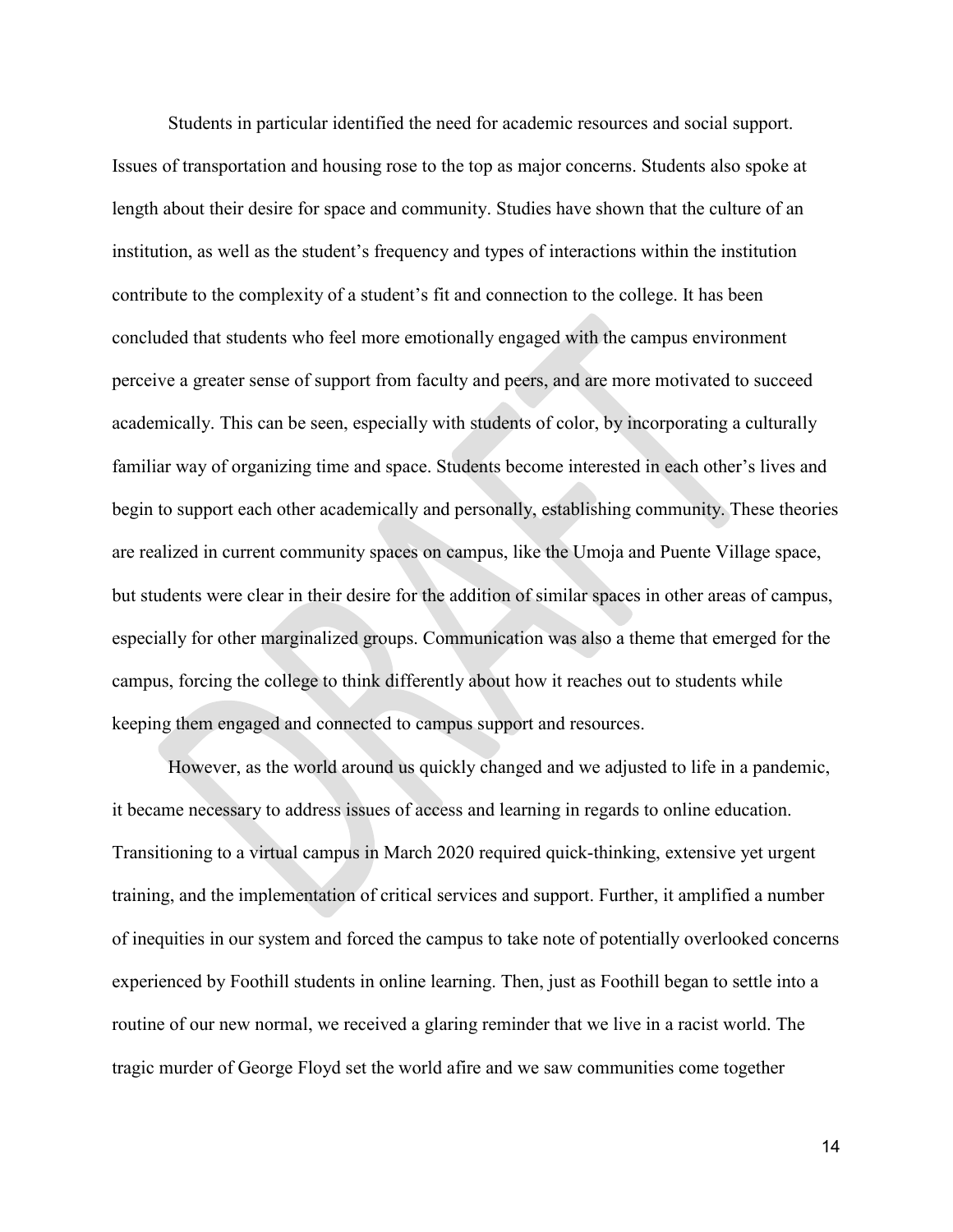through pain, from struggle, and in protest. And in that spirit, the voice of our students also rose to challenge the college to take action. In their open letter to Academic Senate and administration, a collective group of students representing the Black Student Union (BSU), Puente, and the Associated Students of Foothill College (ASFC) outlined what they needed to feel seen and validated as members of this college community.

While a review of relevant literature and contemporary frameworks helped to ground the plan in research and bring together the operational and theoretical elements, it is the voice of the campus community that breathes life and purpose into the plan. Most importantly, the voice of the students is key in driving the campus toward its goal of racial equity. Not surprisingly, much of what we heard as campus concerns with equity are echoed in the literature as long-standing challenges in higher education, and are part of larger areas of concern being addressed through state initiatives, revealing an organic connection and alignment of state initiatives, relevant scholarship, and campus feedback.

## **A SYSTEMIC CHANGE FRAMEWORK FOR RACIAL EQUITY**

One result of surveying our institution's equity efforts was that it surfaced the many strategies and interventions already in play at Foothill, and highlighted areas on our campus and within our organizational structure that weren't being addressed. For instance, in conversations with faculty, staff and students about equity, people clearly connected Foothill's ability to offer resources and improve student outcomes as the institution's means and ways toward eliminating inequity. Yet, there wasn't as much discussion about actions taken to change structural policies. Furthermore, reflections on how the culture of our campus embodies an equity-mindset indicated an area of focus requiring more support and action. The Office of Equity quickly recognized the need for an overarching framework to provide direction on how and where to move forward with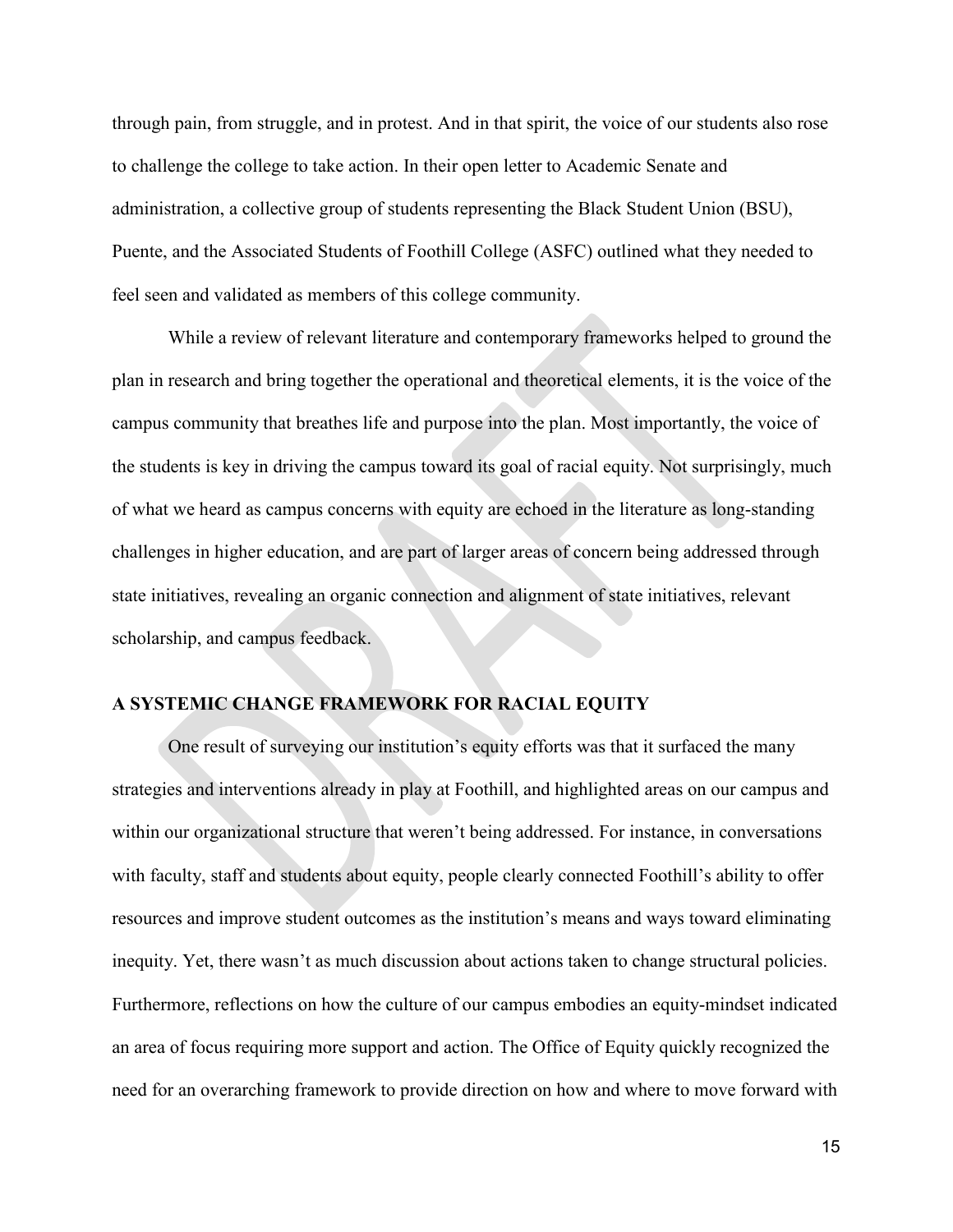our college's efforts. The Office of Equity also believe that a framework can increase collaboration between people and areas on campus doing equity work for greater reach and impact on our student population. A strategic framework allows the college to move away from individual and/or localized "random acts of equity" to the systemic approach required in addressing systemic issues.

The framework presented in this Strategic Equity Plan is inspired by the Equity-Driven Systems Change model developed by *California Tomorrow*<sup>[2](#page-15-0)</sup>, a public organization formed around creating in-roads to equity and inclusion in a number of sectors across the state, including education. While in existence, it worked extensively with community colleges to design a model for equity-based organizational change germane to the specific needs of the community college system. The Office of Equity found the Equity-Driven Systems Change model's "dimensions of change" a fitting explanation for how the Foothill community identified and located the equity work they were doing. The notion of "levels of impact", referred to within this plan document as areas of impact, helped us to conceptualize a more holistic approach to our college's equity efforts; one that avoided concentrating strategies in particular areas, like student outcomes. The Office of Equity heard feedback around the community's frustration with an over-reliance on student outcome metrics as the only way to eradicate inequity, and we agree with the idea of employing comprehensive equity strategies to guide our work. The framework outlined in the section sets the stage for strategic implementation of equitable, organizational change.

<span id="page-15-0"></span> $\overline{a}$ <sup>2</sup> Gazmuri, S., Petty, S., Porter, E. (2010, December). The Equity-Driven Systems Change (ESC) Model: A Toolkit for Improving Institutional Practice and Student Outcomes. Retrieved from https://skylinecollege.edu/seeed/assets/resources/ESC-Toolkit.pdf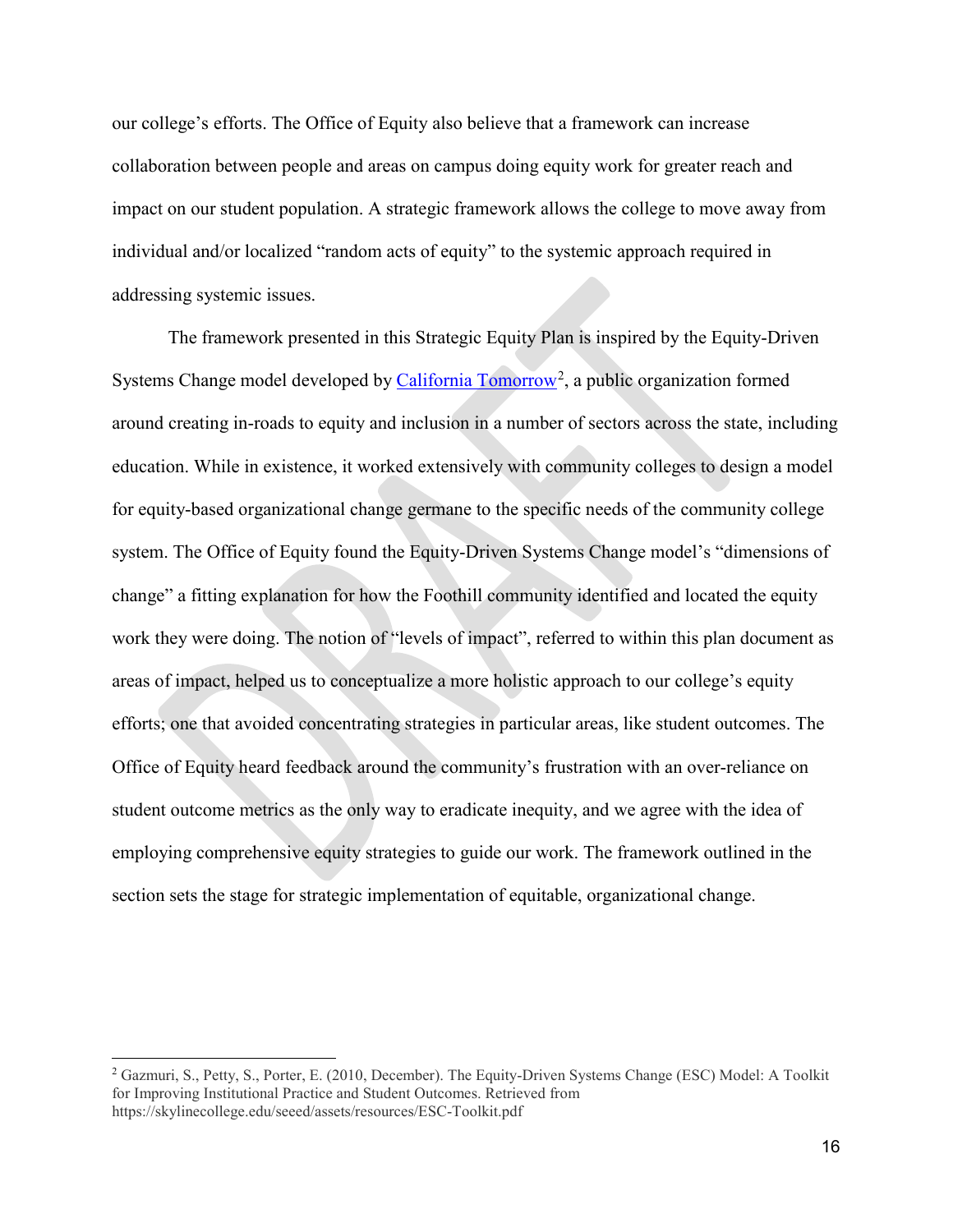#### **Dimensions of Change and Areas of Impact**

In order to employ a shift toward racial equity, there are **three dimensions of change** our college must engage: **structural, cultural, and individual**. **Structural** change speaks to the type of change that (minimally) seeks to remove the college-wide barriers that uphold the disenfranchisement of poor ethno-racially minoritized students of color). **Structure** speaks to the thorough investigation of Foothill's policies, procedures, roles and responsibilities that govern how our college runs. The Equity-Driven Systems Change model explains that the dimension of **cultural** change uncovers and confronts the reasoning behind the inequities in our institution. What attitudes and beliefs do we employ as staff, faculty, and administrators in our interactions with students and one another? Creating a culture of equity may be the most difficult area of change to enact as it requires the campus to come together under a common philosophy and desired vision around how we embody a culturally responsive, appreciative and equity-centered institution. While it will be the community-wide effort that will create the change we want to see, that won't occur without individual responsibility. This leads to the third type of change: **individual**. Though the Equity-Driven Systems Change model does not identify this as a dimension of change, the Office of Equity felt it was important to acknowledge the opportunity to affect positive change in those areas within the realm of our college's control, but also as a reminder that we all own the responsibility to do so. The act of ongoing, recursive self-reflection is imperative in our equity efforts.

The Office of Equity posits that our college's equity efforts must **impact four areas: 1) Access, Supports and Opportunities; 2) Organizational Policies and Practices; 3) Campus Climate; and, 4) Student Outcomes. Access, supports and opportunities** references how we bring students onto our campus, set them up with the resources they need to be successful, and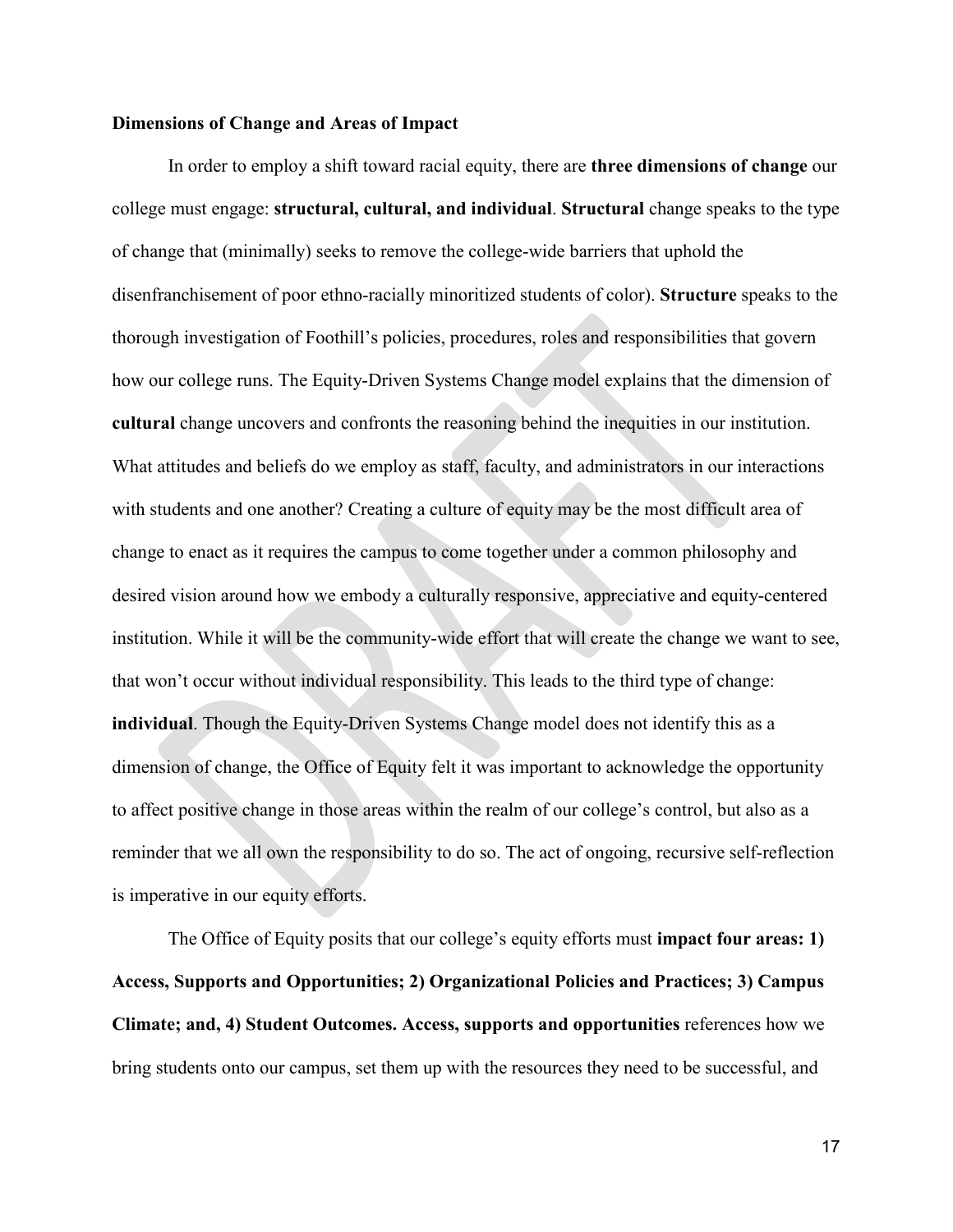continue to look out for them by connecting them to opportunities that encourage their educational growth. The impact area of **organizational policies and practices** is concerned with looking at substructures within the college organization as well as overarching policy. Leadership and governance, budget and resource allocation, instructional policies and human resources would be topics of consideration within this area. **Campus climate** references the values, norms and history of our college, how we communicate within the college and how we work to prioritize and engage students. Finally, **student outcomes** refers to positive and equitable change in metrics like course completion, degree attainment, transfer rates, etc. From a philosophical perspective, the Office of Equity believes our best approach to resolving issues of equity is to frame them around these four areas as they represent a new approach to eliminating disparities that is intentionally comprehensive and does not ignore the systemic structures at play.

This Strategic Equity Plan lays out the aforementioned framework in an ordered, sequential manner. In praxis, the framework does not adhere to the neatly confined categories of three dimensions of change, or the four areas of impact. Some of our equity strategies will intermesh with more than one dimension of change; that is, some interventions will require individual, cultural and structural change. Some equity strategies will cross more than one area of impact. These realizations only amplify the interconnectedness of our institution, serving as a reminder that we are more dependent on one another than we think. Where areas of ambiguity may arise around who or what entity should be responsible for certain equity strategies, the Office of Equity would like to offer those uncertainties as an opportunity to engage conversation with other people and areas on campus to team up and get the work done! Those collaborative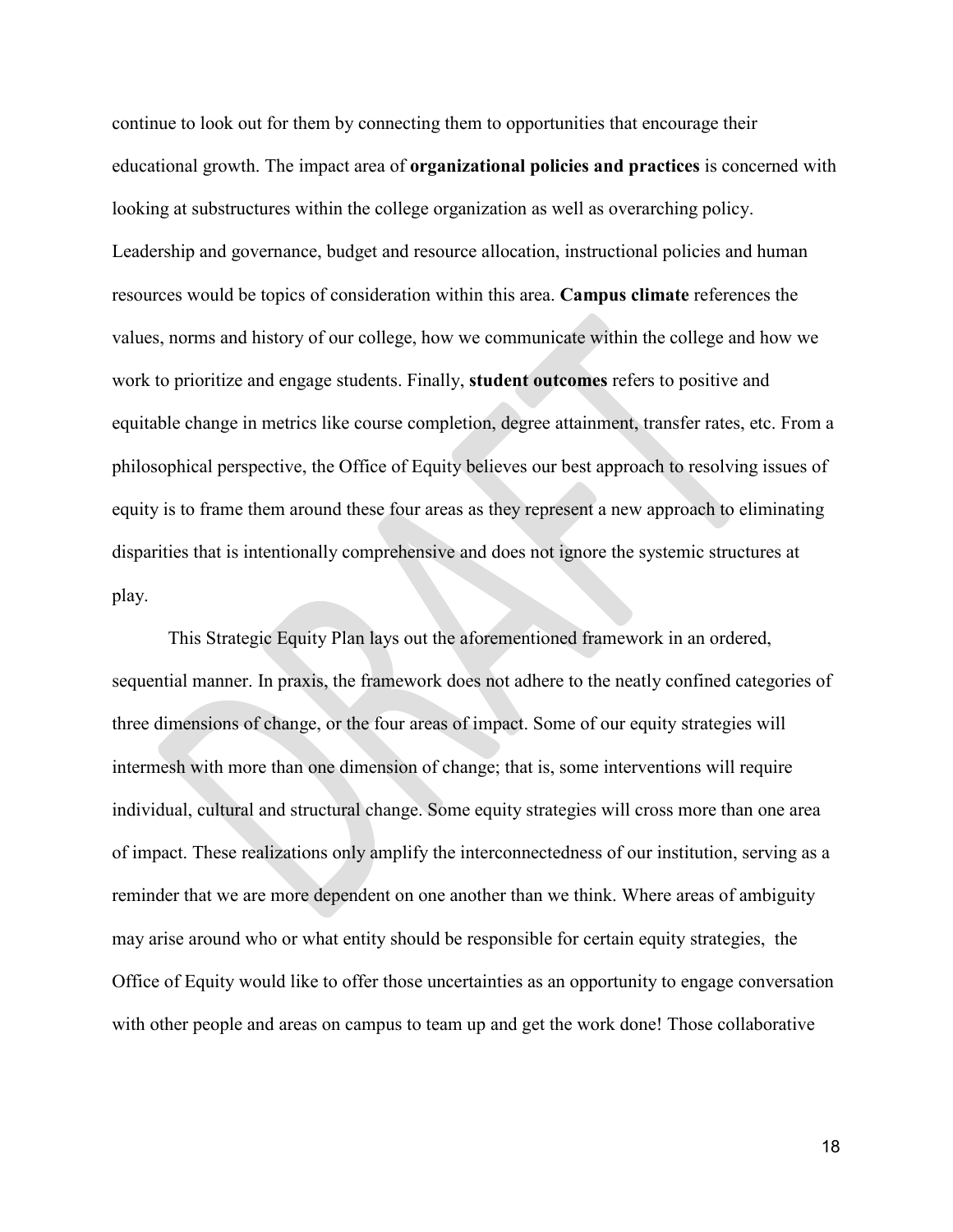efforts produce the most effective change. We offer that the Office of Equity can help facilitate those conversations.

#### **A Tool for Facilitating Discussion and Processing Change**

The Office of Equity recognizes that our call for wide-sweeping assessment on how our college operates down to the very values we hold individually is a monumental ask. The process will be uncomfortable at times, and is likely to surface a lot of feelings for all of us as we engage in this work. As we identify the need for a framework to provide direction, we also felt that our campus community could benefit from having tools to help process the change our institution is undergoing and to help keep difficult dialogues moving ahead in a productive way. Since 2014, Foothill has partnered with the Pacific Educational Group to provide racial literacy seminars, which have included training on the "Courageous Conversation About Race,<sup>©</sup>" protocol. The Courageous Conversation About Race protocol prompts users to be conscious of their own mindset as they enter the work, outlines<sup>[3](#page-18-0)</sup> to be used during discussions, and offers  $six<sup>4</sup>$  $six<sup>4</sup>$  $six<sup>4</sup>$  to help individuals engage, sustain, and deepen conversation. Our efforts to train colleagues in using the Courageous Conversation About Race protocol are intended to help individuals enter conversations with shared understanding of common terminology and norms. At the same time, the Office of Equity fully acknowledges there may be other robust strategies to have effective dialogues about racial equity. What is most important to us is that individuals are able to engage in racial equity conversations in a sustained and productive way. As a community we must understand that while the framework may help provide direction on where our change efforts

 $\overline{a}$ 

<span id="page-18-0"></span><sup>&</sup>lt;sup>3</sup> Stay engaged, speak your truth, experience discomfort, and expect/accept non-closure

<span id="page-18-1"></span><sup>4</sup> Focus on personal, local, and immediate; isolate race; ensure multiple perspectives; use CCAR protocol with intentionality; establish a working definition of race; surface the presence and role of Whiteness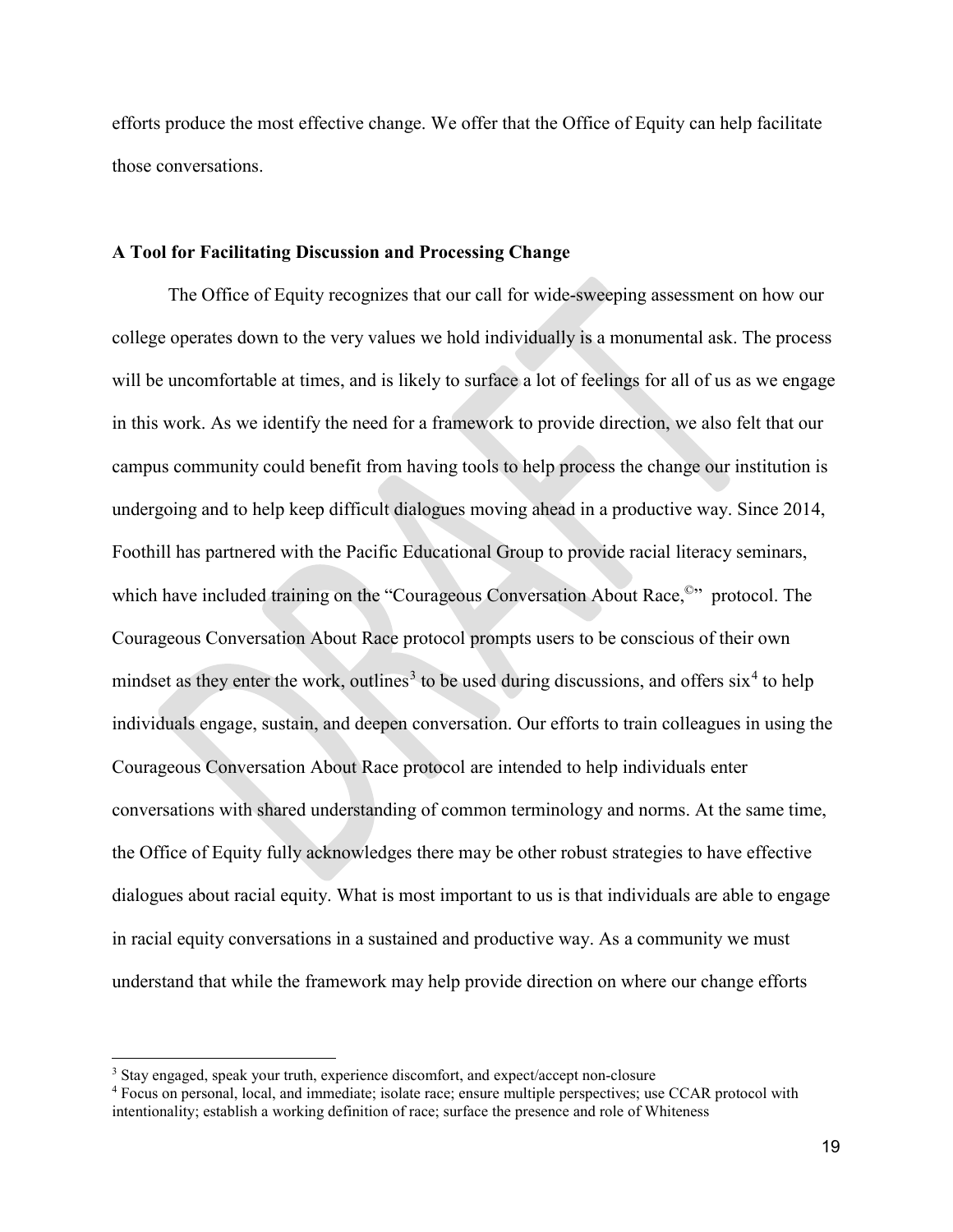should be focused and how to pursue them, it will ultimately fail if we cannot engage and sustain

difficult conversations and do the affective work that is intertwined with the equity work.

## **Accountability Statement** *(Needs to be fleshed out into narrative with input from campus)*

- Should the accountability statement be more about accountability to our values, accountability to our personal growth or accountability to results?
- Make it clear that everyone has a role in implementing equity plan.
	- o We propose that the role of the Office of Equity is to act as consultants to the campus. It will be our responsibility to check-in, assess progress of action/implementation and support/resources needed.
- Work is ongoing and evolving. As times change, so will our reflections on our work; thus, evaluation will be ongoing
- This work doesn't always manifest in immediate, large-scale, statistical observable change. Must allow time to manifest
- We need accountability for implementing actions; and later with accountability of results
- Central question/standard: Is it student centered?
- Communication/transparency (i.e. are we closing the loop with communicating to people about the work that is occurring and its results?); Engagement (WHO are we engaging and how? How to ensure people feel heard and not shut out)
- Quality of conversation: increasing over time; can't keep starting over ONLY having the same types of discussions (i.e. always centering the discussions around the least knowledgeable; "preaching to the choir")
- Listening with empathy
- Rejection of scarcity of resources myth/approach; but if/when it occurs expectation that a set of guiding principles are engaged in having discussions about what gets prioritized.

# **PART TWO: ISSUES AND GOALS**

## **Introduction**

The Office of Equity heard and reviewed campus feedback on what challenges are faced

by students and approaches to be considered in the construction of a Strategic Equity Plan. *[Add* 

*note about how ideas from previous Foothill equity plans were taken into account.]* That

feedback was consolidated with the asks from the various state initiatives, the facilities master

plan, and the Educational Master Plan to help determine what strategy to prioritize moving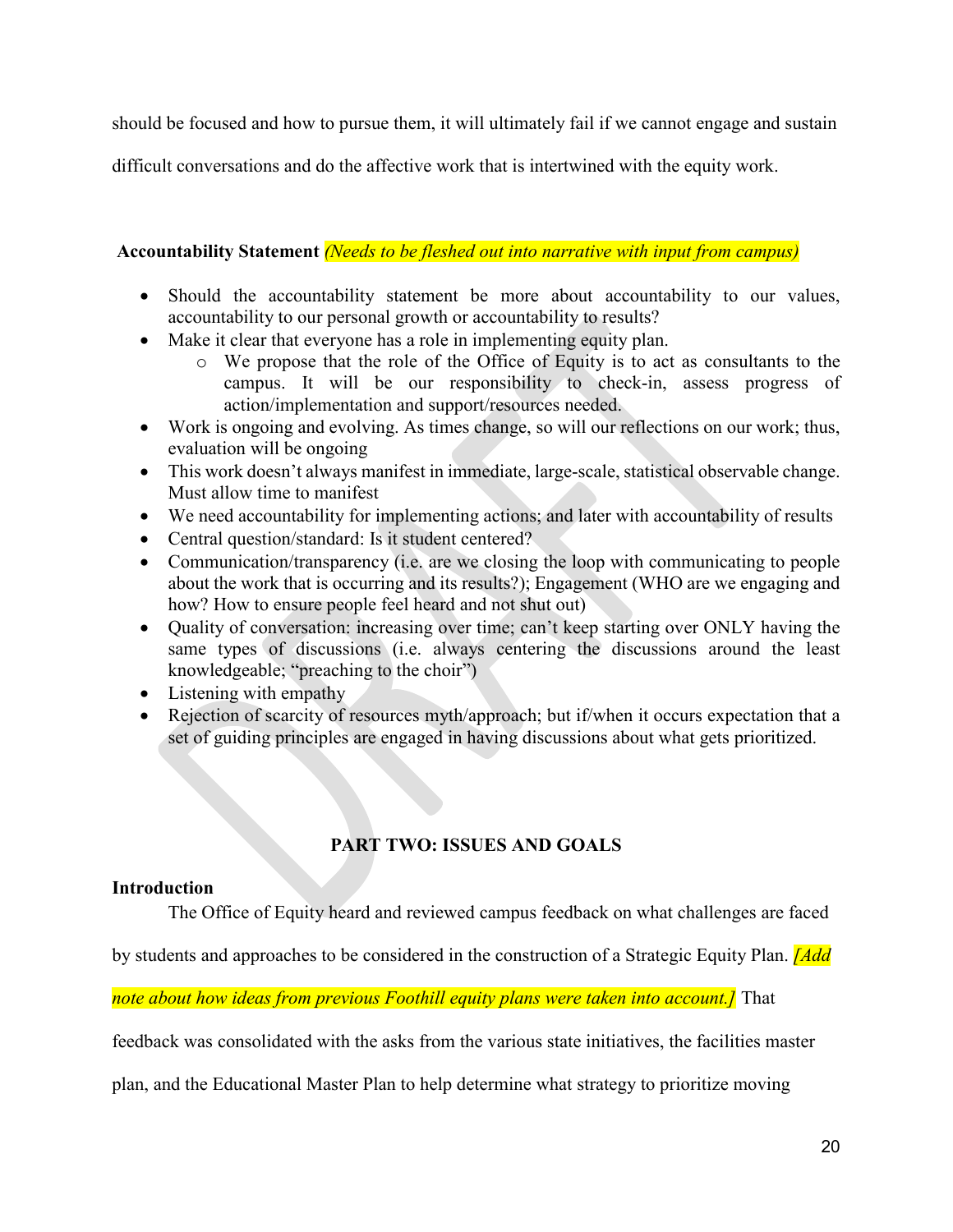forward. Many of the suggested ideas fell along a continuum of point of entry through continued enrollment, which follows a similar methodology employed by the California Community College Chancellor's Office Guided Pathways Initiative. Moreover, conversations about how the college models its equity values and practices with its own employees elicited ideas that could be categorized similarly.

Talk more about how this section is organized. There are demonstrated issues, visionary goals, vision that we hope to attain and will empower campus to determine their own actions that align with that vision rather than actions coming from the top down.

To keep with that continuum, the issues and associated goals suggested in this Strategic Equity Plan are organized in a comparable fashion, using the [Loss/Momentum framework](https://www.completionbydesign.org/s/cbd-lmf) of Guided Pathways, focusing on Connection, Entry, Progress, and Completion.

# **Connection: The time from a student completes their college application through to course enrollment**

A little over half (52%) of all students who have an interest in Foothill College, and even apply, do not end up enrolling in our classes<sup>[5](#page-20-0)</sup>. What happens to these students in these initial stages and what can we do as a campus to address some of the barriers that students may face in this process?

Demographics of our county are changing, requiring the need for us as a college to adjust our approach in how we attract and meet the demand of our potential student base. Our enrollment data suggests a pertinent and sustained disproportionate impact on African American,

 $\overline{a}$ 

<span id="page-20-0"></span><sup>&</sup>lt;sup>5</sup> Source: FH IRP. All applicants tracked to each primary term enrollment (fall, winter and spring/second spring) in 2017-18, 2018-19 and 2019-20. Enrollments are end of term and include credit and non-credit.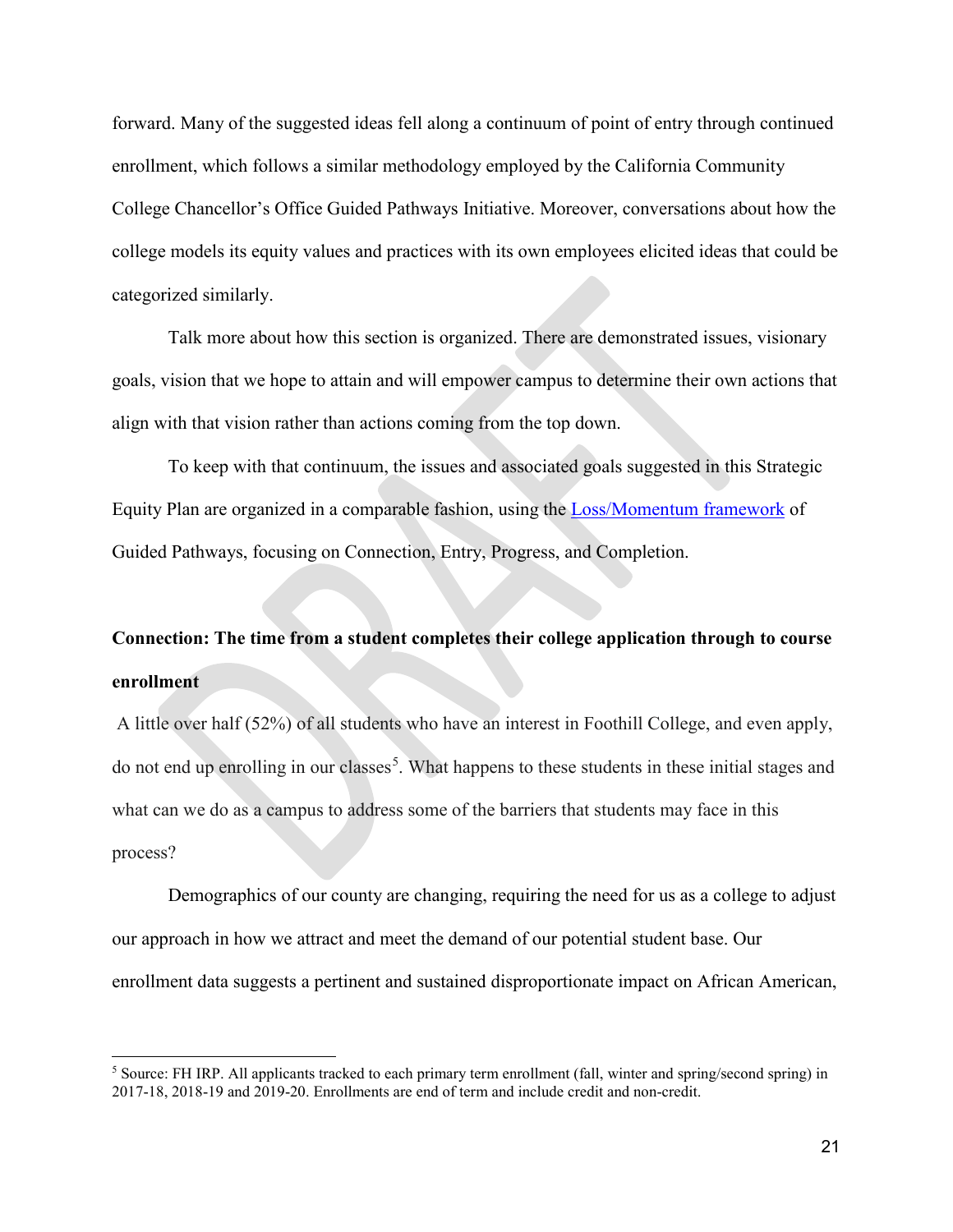Filipinx and Pacific Islander students. Compared to their peers, student applicants <sup>[6](#page-21-0)</sup><sup>666</sup>. Additionally, our course retention data indicates African American, Latinx, Native American and Pacific Islander students are less likely than their peers to remain in their class(es)  $\frac{7560}{1000}$  $\frac{7560}{1000}$  $\frac{7560}{1000}$ . Between 11% to 14% of these students withdraw from their courses, representing nearly 4,000 enrollments our college loses each year. The community identified challenges that affect access to Foothill. Many of these challenges included financing college, as well as possessing a living wage to meet basic needs like stable housing and food sources. The application and enrollment process has consistently been noted for being complex and tedious; issues that can cause confusion in the process. Additionally, if Foothill College wants to position itself as a school of choice for Latinx and African-American students, it will need to be more strategic in its marketing and recruitment efforts, particularly building partnerships in communities in which those students reside and demonstrating an understanding of the community's needs and connecting their educational goals to future jobs/career attainment.

Below are issues that surfaced in campus conversations around Connection, the time from a student's interest in college enrollment through completion of application, along with potential goals for the College to consider.

**African American students are disproportionately impacted by the onboarding process.** The experience of a student looking to attend Foothill College has been described as

 $\overline{a}$ 

<span id="page-21-0"></span><sup>6</sup> Source: FH IRP. All applicants tracked to each primary term enrollment (fall, winter and spring/second spring) in 2017-18, 2018-19 and 2019-20. Enrollments are end of term and include credit and non-credit. Percentage point gap with margin of error was used to determine disproportionate impact. Three-year enrollment rates: African American  $= 2,545/5,438$  (47%), Filipinx = 2,596/5,237 (50%), Pacific Islander = 590/1,218, All Students = 52,652/101,851  $(52\%).$ 

<span id="page-21-1"></span><sup>&</sup>lt;sup>7</sup> Source: FH IRP. 2017-18, 2018-19 and 2019-20 end-of-term credit enrollments. Retention reflect grades A, B, C, D, F, FW, I, P, NP and RD. Enrollments reflect all letter grades, including EW, MW and W. Percentage point gap with margin of error was used to determine disproportionate impact. Three-year retention rates: African American = 13,353/15,444 (86%), Latinx = 73,141/82,062 (89%), Native American = 1,326/1,504 (88%), Pacific Islander = 3,211/3,707 (87%), All Students = 292,317/320,305 (91%).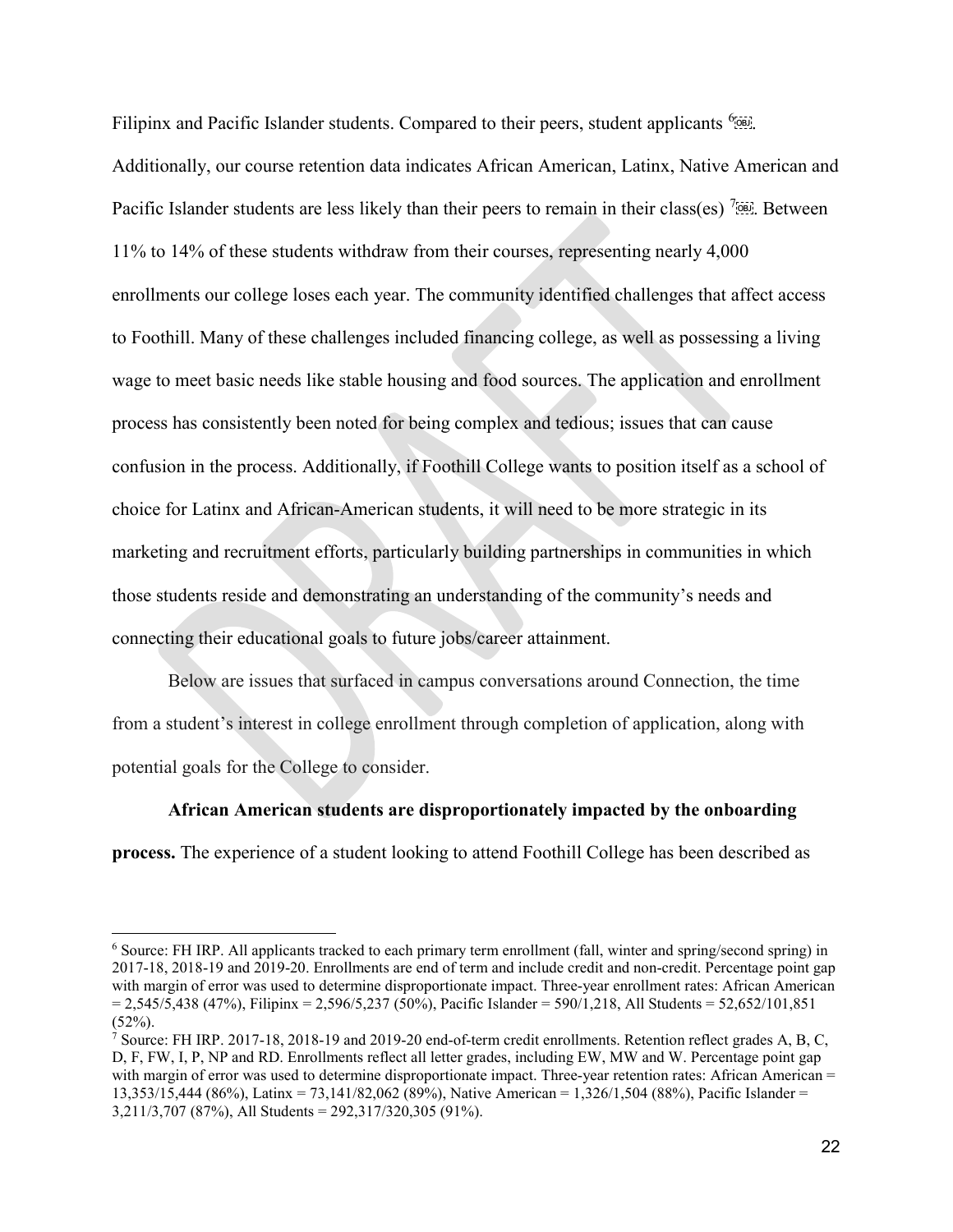difficult and complicated. From first interest to enrollment, a student could potentially interact with one or more of the following services: outreach, admissions, financial aid, orientation, counseling, assessment, at different points in the enrollment process. Within this process, students encounter barriers and inconsistencies that are described as complex and tedious, and that can discourage them from ultimately enrolling. In addition, there are lapses in time between onboarding steps where students are in a holding pattern waiting for the next steps in the process. This can happen at points such as between priority registration, counseling, and when classes begin, leaving students with gaps in time where circumstances can change. In assessing what happens from the moment of interest and awareness, all the way to application and enrollment, it is clear the onboarding process<sup>4</sup> is not a simple process and can be lengthy for students. And in fact, according to the CCC Student Success Metrics dashboard, our African American students are not enrolling in courses after applying at a disproportionate rate. Overall, 60% of students who apply to Foothill College ultimately enroll in courses, while only 53% of African American students enroll after applying. An overall evaluation of the application to course registration pipeline, as well as support services and their relevance to communities of color, is important to shed light on where challenges are prominent for students and where improvements can be made or gaps could be filled.

- **Goal 1:** Improve the application to registration pipeline for students, identifying those areas in the process where the College loses students, keeping a particular eye on data for African American students, and implementing appropriate interventions.
- **Goal 2:** Develop practices that lead students through the onboarding process and include 1 on-1 support when a student encounters an unexpected hurdle.
- **Goal 3:** Explore the potential for a districtwide FHDA application.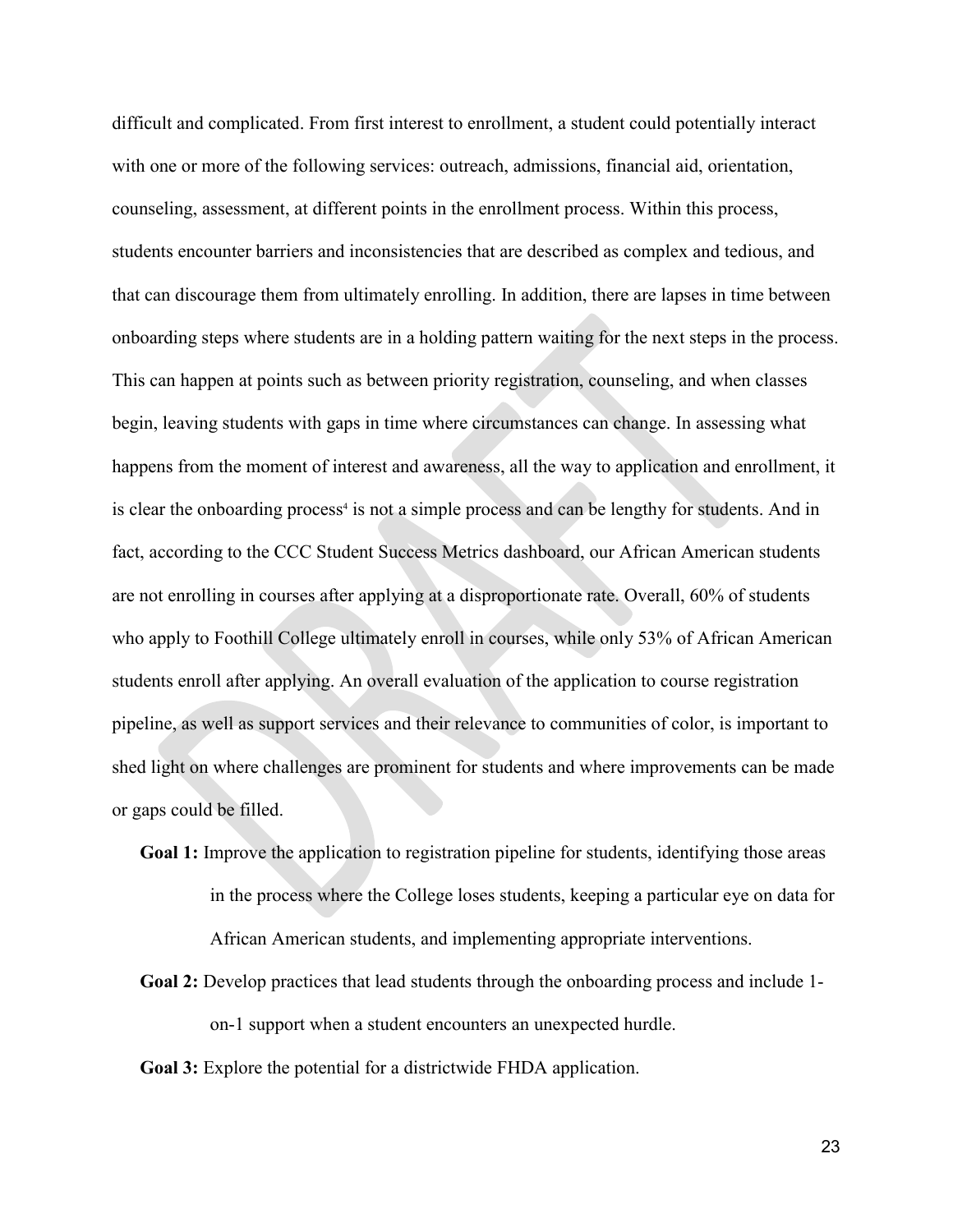- **Goal 4:** Evaluate, potentially redesign, and implement online orientation with consideration for how students of color experience the service.
- **Goal 5:** Pilot a case management model within counseling to provide consistent support, exploring models proven to be successful with African American students.
- **Goal 6**: Work with the office of online learning, Committee of Online Learning (COOL), and other stakeholders to identify additional barriers in our enrollment and registration processes that may arise when prospective students are not accessing the physical campus. Where are the areas where there is a reliance on in-person services (transcript assessment)?

While our hypothesis that the onboarding process is complex and tedious is based on input from the campus, we do not know that to be the only reason that students do not enroll after applying to the campus, and in particular why our African American students are disproportionately impacted. This needs to be explored by individual departments/divisions in order to surface the various reasons that may be contributing to the problem. It will be important to disaggregate data by race and consider the student experience from the lens of our vulnerable student populations.

As the first line of contact with the college, the onboarding and enrollment process is critical to the student experience and one that should be evaluated on a consistent basis in order to adjust to contemporary issues and unexpected challenges.

**There are large numbers of students of color who are aren't accessing, are ineligible, or fall out of eligibility for available financial aid programming.** Paying for college is a significant barrier to educational attainment. The cost to attend Foothill College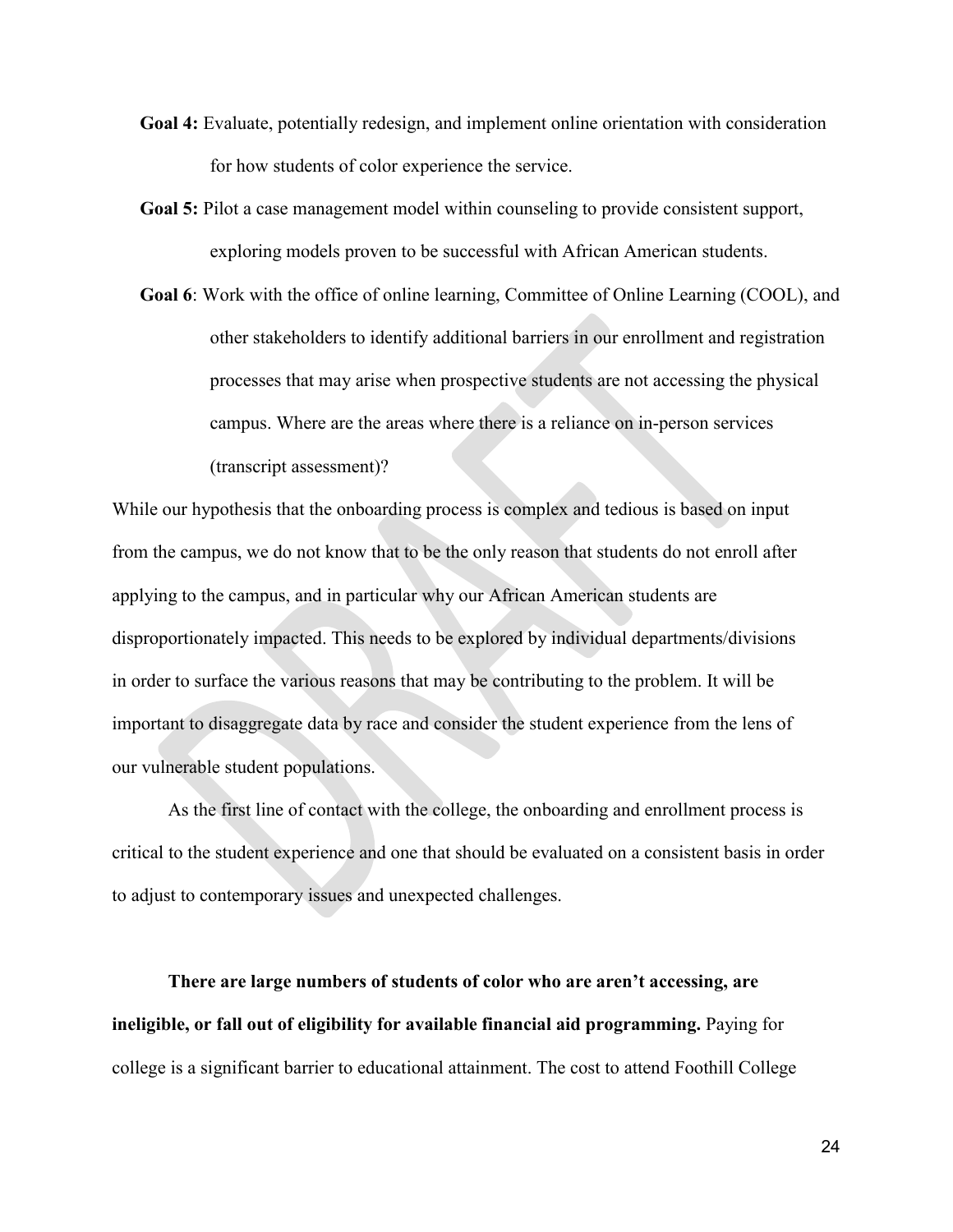varies depending on our students' individual circumstances. Factors such as unit load and residency come into play and the tuition range for 2019-20 academic year was \$4,776 to \$23,864. Inherent in the cost of attendance is the increasing expense of living in the Bay Area. College feedback frequently mentioned the competing demand students have juggling both school and work, often having to make a choice between the two.

Financial programs both federal and state funded have helped students in the financing of their education, yet all students are not eligible for assistance due to specific program requirements. Foothill's Promise Grant provides two years of free tuition, fees, books and course materials. The grant is available to eligible first-time new, in-state/AB540 and full-time students; and while participation grew from one year to the next, Fall to Spring retention remained 50%. Many students fell out eligibility, with only a small portion of the student population being eligible for College Promise and accessing funds in the first place. In the 2019-2020 academic year, it was 1,109 students, with 10% identifying as African American and 39% as Latinx. While College Promise serves comparable or higher numbers of students of color in relation to general college enrollment, a majority of students did not apply or are ineligible. Although, the College Promise program casts a wider net, allowing even more students in need to obtain free tuition and books, the parameters of the program did not include continuing students, part-time students and non-resident students. Students who cannot complete or provide the necessary financial documents required for the program are also shut out, though they may have qualified otherwise.

Students, especially, noted that the stress of financing their education is compounded by the costs of textbooks and fees to use the printing stations (an essential resource) on campus. Financial holds and drops for non-payment affect a student's ability to persist in their education quarter to quarter, creating an additional obstacle to educational goal attainment. It would be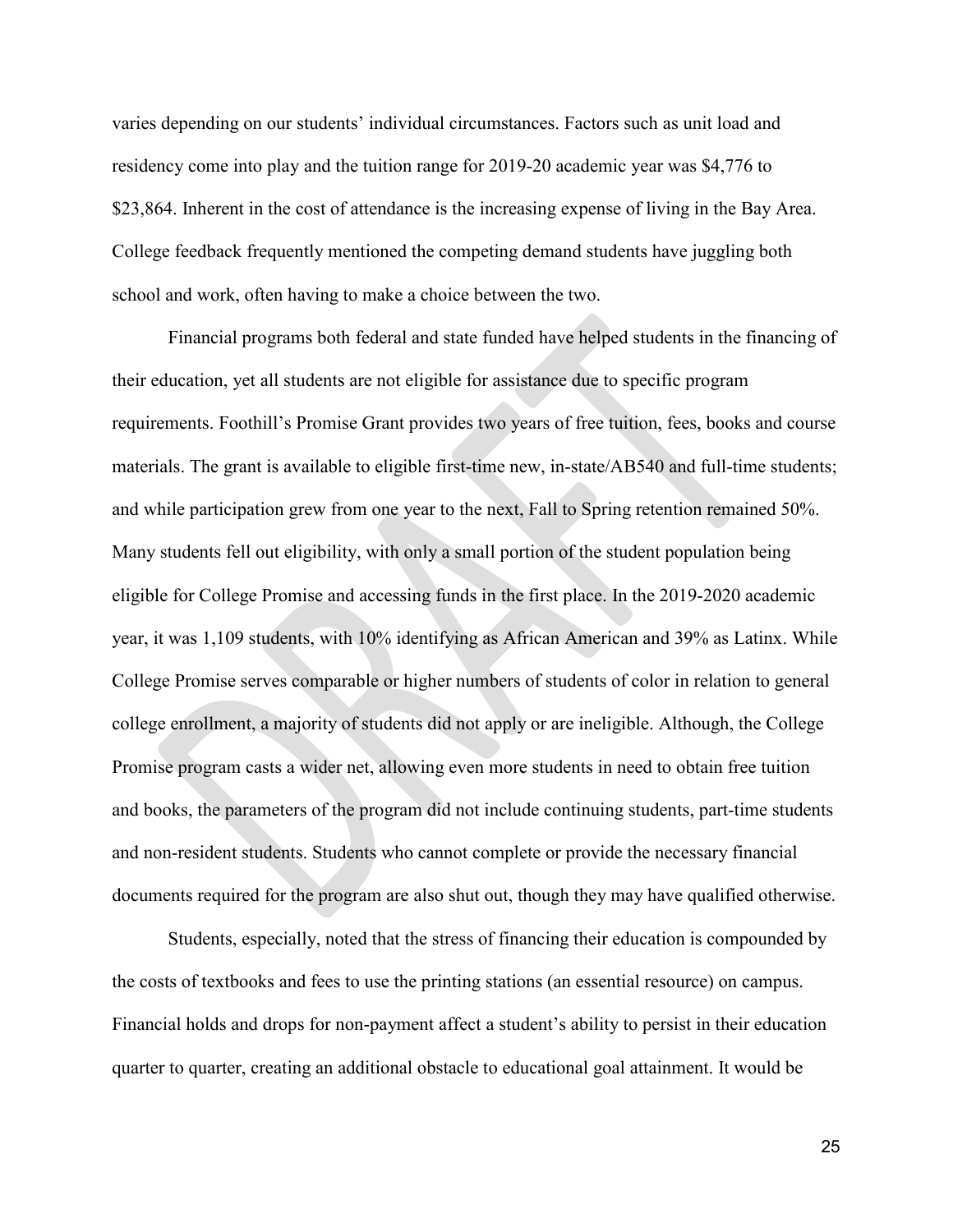worthwhile to examine these additional costs to determine if the college can do something differently to alleviate some of those burdens, and at the same time evaluate our campus policies around printing, textbooks, and financial drops and holds.

The trend in community college education suggests a move toward a tuition free model as evidenced by the state legislature's \$42.6 million allocation to the community college system for College Promise. Even though tuition-free education at Foothill is an aspirational goal, there may not be a better time than now to act on it.

- **Goal 1:** Administrative advocacy at the state level to explore elimination of tuition costs for all students across the system.
- **Goal 2:** Increase student awareness and improve communications about financial assistance programs.
- **Goal 3:** Students have few or no incidental costs associated with being a student, including but not limited to textbooks, printing, parking costs, as well as a review of financial hold and drop for non-payment policies.

*[Follow up with Financial Aid to explore: Look into data to determine if there is a connection between lack or loss of financial eligibility and retention? Disaggregate by race and determine if there is disproportional impact. Also disaggregate data on who is receiving financial holds or being dropped for non-payment. Are programs that strictly offer awards in need of additional programming? Are students of color disproportionately impacted by these financial policies?]*

As financial challenges continue to increase for our students, it will be important to consistently explore and expand opportunities for financial relief, especially for our low income and students of color.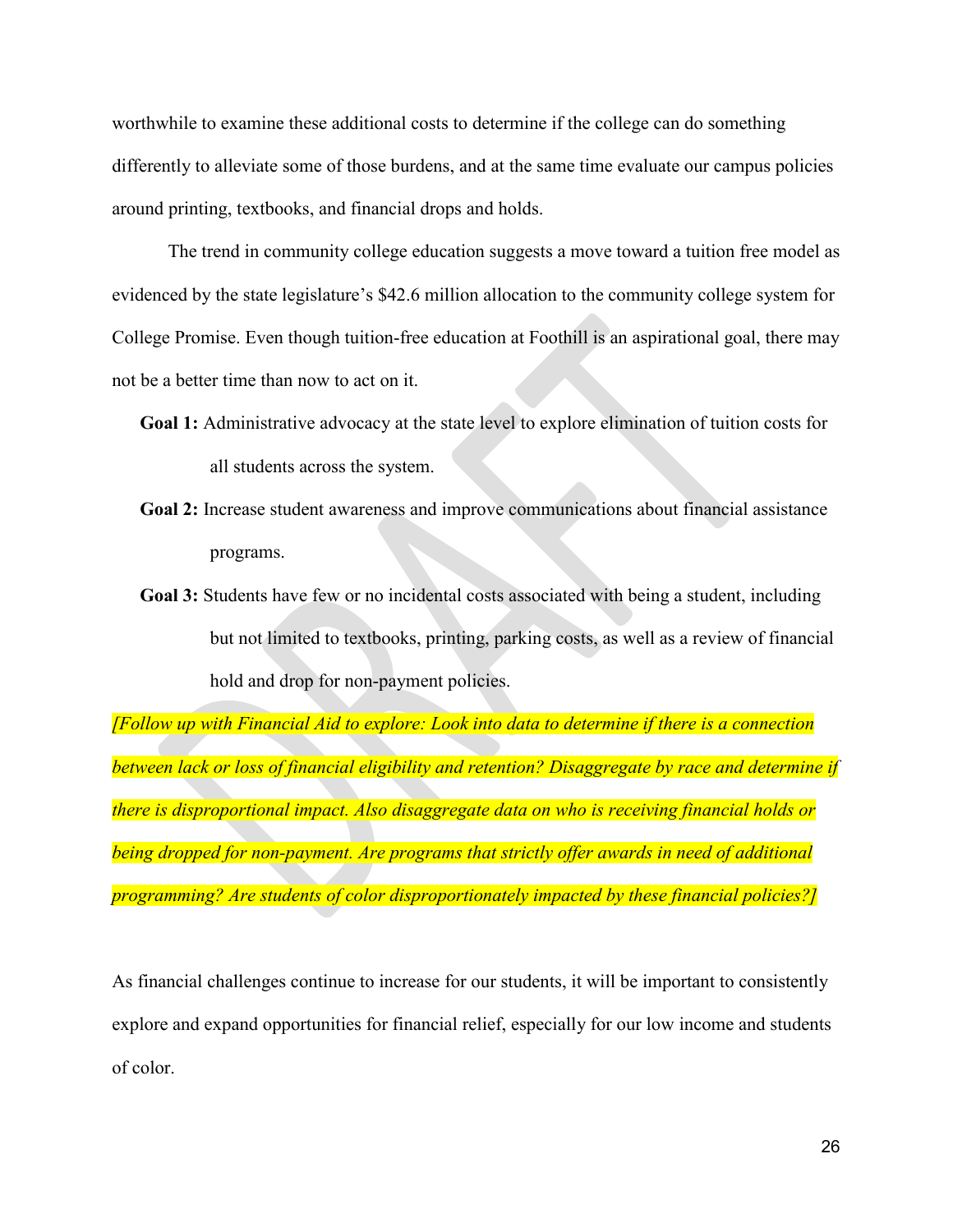**More recent focused outreach with a specific intent to increase access and enrollment of Latinx and African American students should connect back to a larger strategy to support and retain these populations.** *[Continue to review/edit this issue. Follow up with Outreach team for insight.]* The 2015-16 equity plan highlighted the need to tailor marketing efforts so that they were inclusive of the diverse population Foothill serves. Activities aligned with these efforts included developing brochures and other advertisements highlighting college programs for underserved populations. The activities also included multilingual translation in printed marketing materials for students and families where English is a second language. Foothill should continue its efforts to diversify its marketing approach. Nevertheless, years of the college operating without an outreach program during an enrollment decline resulted in more in-direct marketing efforts without a real end goal in mind. That end goal of where and how to focus outreach efforts is typically informed by a strategic enrollment plan, which the college is currently lacking. Particularly, the college has missed an opportunity to address the declining trend in African-American student enrollment.

Dual enrollment (specifically, Foothill College classes taught at a high school) has been proposed as a strategy to address racial equity gaps. In the 2019-20 academic year, Foothill College's Equity and Education Council discussed this topic at length across multiple meetings. It was recommended that the college should continue to build dual enrollment partnerships with area high schools, prioritizing those serving predominantly racially disproportionately impacted student groups. Both the college and the student benefit from translating work completed in high school for college credit into future enrollment at Foothill. The College needs to work to develop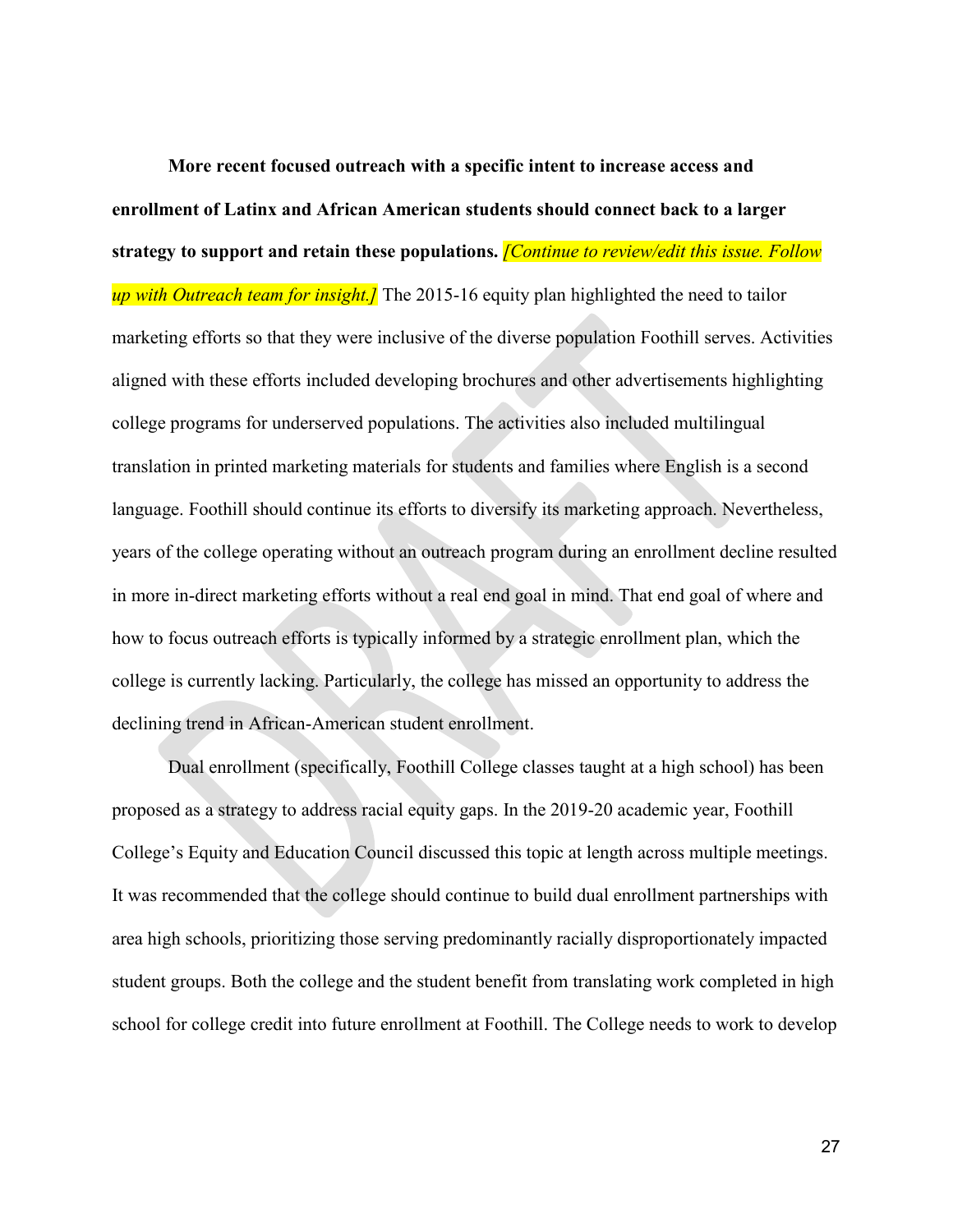pipelines within these partnerships that seamlessly connect those students to degree, certificate and transfer opportunities at Foothill.

Current partnerships were created as a result of Foothill staff doing the work of moving beyond the Foothill campus and venturing out into surrounding communities and seeking innovative ways to offer a college education to those that may not be able to access the opportunity otherwise. Whether it is through a non-credit course, dual enrollment, summer academy, or CTE pathways developed in concert with local non-profits, Foothill should work to not only understand the career and educational demands of those communities but demonstrate its ability to successfully meet those demands.

- **Goal 1:** Develop a strategic enrollment management plan that outlines touch points from outreach through to enrollment to connect the dots in a way that takes us beyond diversity in access to support and adequate service for these populations.
- **Goal 2:** Solidify strategic pipelines from high school to Foothill College for dual enrollment partnerships predominantly serving Latinx, African American, Pacific Islander, Filipinx and low-income students [AB 288/CCAP].
- **Goal 3:** Create a vision for Foothill College to expand community-based partnerships in lowincome and historically underrepresented communities.

**Goal 4:** Explore partnership and outreach models for replication or expansion.

Family Engagement Institute has long fostered successful partnerships in the community to service some of the most vulnerable populations of students at Foothill College. It is worth exploring their approach to the work and their model of service in providing exceptional support to underrepresented groups in the community.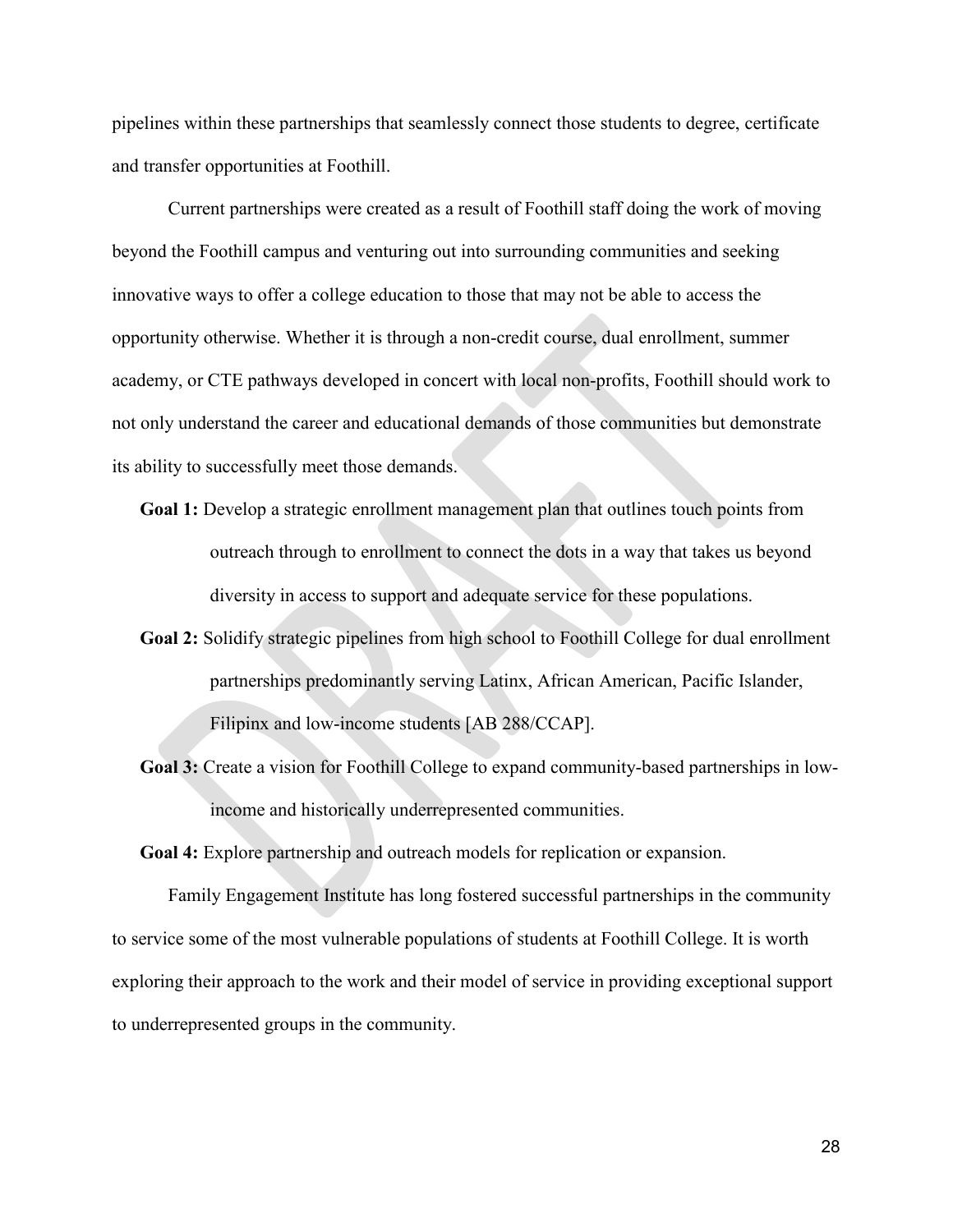#### **ENTRY: Enrollment to completion of 1st college level course**

**Lack of basic needs infrastructure at the college (Psych services, Food Pantry, Transportation, Homeless Referrals) prohibitive to student access to transportation, basic needs, psychological services.** *[Continue to review/edit this issue. Follow up with Student Services for review and insight.]* The need for social services is not new at Foothill. In fact, recent activities are responding to meet the basic needs of our students. The food pantry was initially created [by EOPS (verify)] in [term/year] with non-perishable food items and expanded in winter 2018 to include fresh food items. A feasibility study for student housing was proposed in the Facilities Master Plan 2019-20 Update as well has institutionalizing a director of EOPS/CARE/Foster Youth/Housing Student Program3 to help provide housing insecure and homeless students with affordable housing.

Foothill basic needs survey was administered spring 2018 to assess student experience with housing, food and transportation, and where applicable, compared Foothill results to other community colleges in the western region (California, Washington, Oregon, Arizona, New Mexico, Montana and Idaho) as well nationwide. Nearly 800 Foothill students responded and results indicate our students are more likely to report high/marginal affirmation with food insecurity (62%) than compared to their community college counterparts in the region (41%) or nation (44%). Our student respondents shared they could not afford to eat balanced meals (40%) and had to portion their meals or skip meals altogether because there was not enough money for food (33%). While it is not the majority, we have students who had to resort to staying in a vehicle or abandoned building not intended for housing and/or do not know where they were going to sleep even for one night. Over one-third (40%) of our students experience housing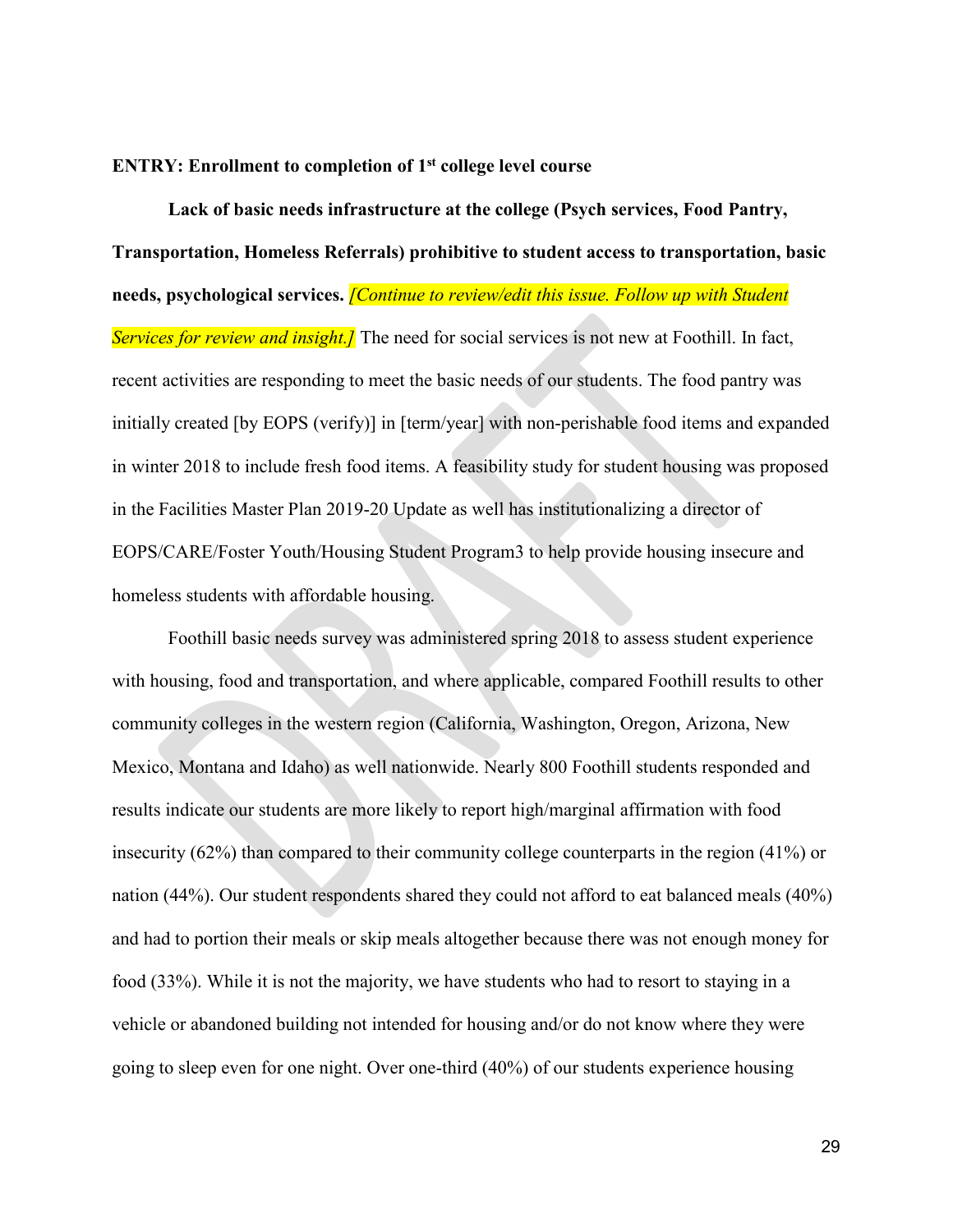insecurity, i.e., frequent moves, crowded living space, poor housing quality or the inability to afford rent or bills, compared to a little over half of the region and nation. One in 10 of our students (11%) experience homelessness, compared to 14% to 15% of the region and nation. When it comes to transportation, our students shared they spend two more hours per day commuting to and from Foothill (23%), miss class because of an issue with public transportation such as it ran late or they missed their connection (19%) and having to decide between using money for gas or public transportation to get to work versus to class (16%).

- **Goal 1:** Develop and implement a social services plan that includes the consolidation of these resources, marketing and outreach to appropriate communities, etc.
- **Goal 2:** Investigate long- and short-term housing solutions
- **Goal 3:** Uncover the specific concerns around transportation; determine what is actionable, what may need to be revisited, and what actions are out of the College's control.
- **Goal 4:** Address the need for more psychological services, looking into creative solutions to expanding this service to students.

*[Add sentence or two to close Issue.]*

**Lack of sense of belonging and space allocation for students of color at Foothill (Cultural center, dream center, LGBTQ center).** This plan is being written at a time when our nation is in upheaval tipped by the murder of George Floyd in Minneapolis, Minnesota. As a country, we are openly talking about our criminal justice systems and how they continue to disproportionately disadvantage people of color. Over time, Foothill students and employees have reported feeling threatened or profiled by campus police officers, propelling students to request additional resources for mental health and trauma support around police interactions.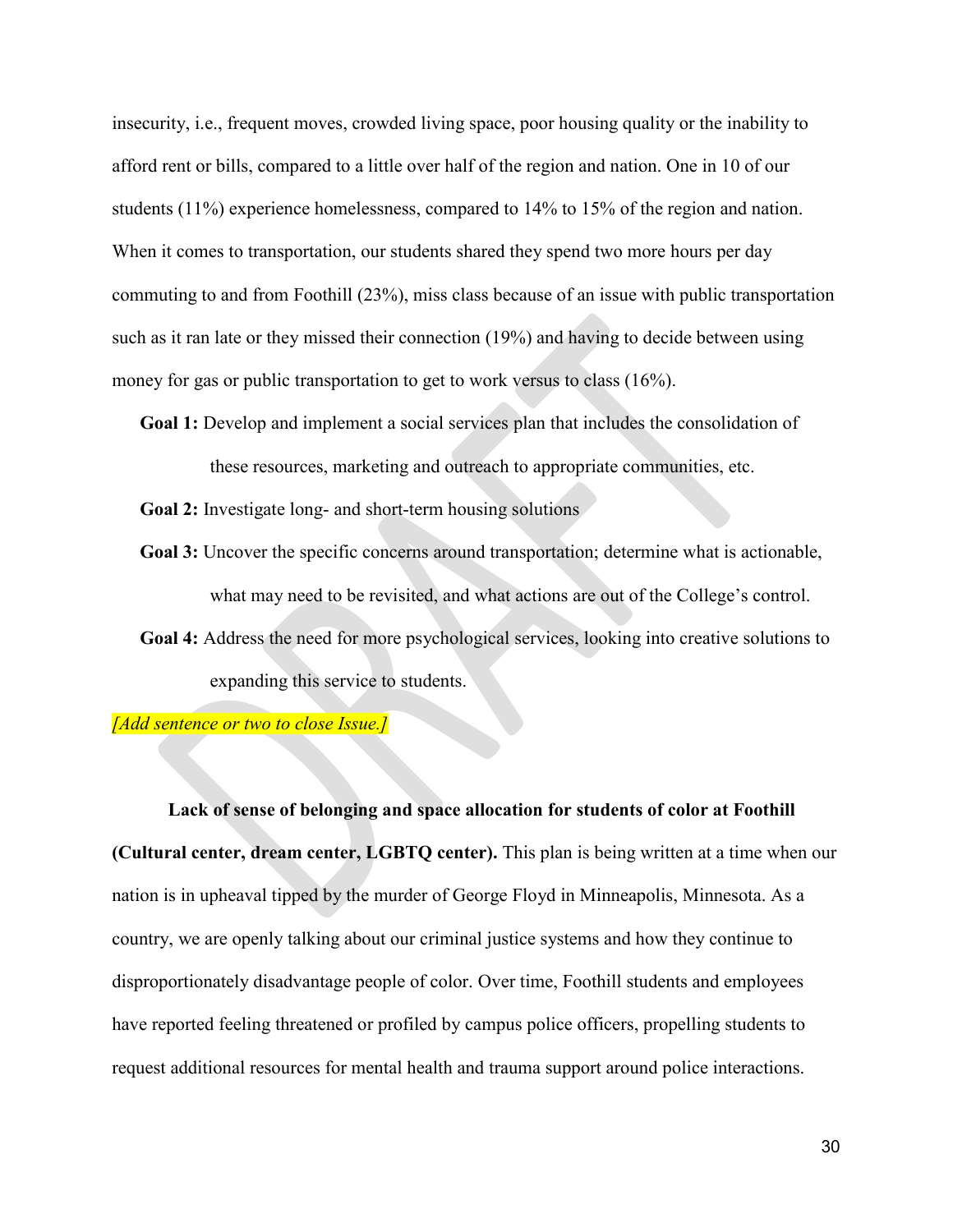As our nation examines its policies and procedures for law enforcement officer training and relationship-building between law enforcement officers and their local communities, it's imperative for us to engage in this work on our campus as well. This includes a review of student conduct reporting and protocols, especially those that require looping in campus safety.

As the campus revisits and revises its facility master plan and looks to understand how space and environment impacts the student experience, it will be vitally important to learn from and include students in each step of the process. Sense of belonging and shared community have shown to positively impact the academic progress of community college students, particularly students of color.

Research highlights multicultural spaces and student-centered places for student to gather as strategies to build community and connection to campus. Foothill learning community students emphasized the need for a Multicultural Center distinct from the Village Space, but that is similar in the aim of creating community with a feeling of home.

With new California legislation in place in the form of AB 1645, the state is requiring the designation of Dreamer Resource Liaisons and is encouraging the creation of Dream Resource Centers at all public institutions of higher education, with the intent to increase enrollment and graduation rates among Undocumented students. While the state does not provide additional funding for this new legislation, it seems to be a timely opportunity to explore ways to meet the spirit and intent of the law as a whole, whether required or encouraged. The creation of a Dream Resource Center will be important to consider as part of the facility master plan and in connection with Foothill's recent selection by the Chancellor's Office to house a legal service provider on campus. \*Will add data on historical service to undocumented students here.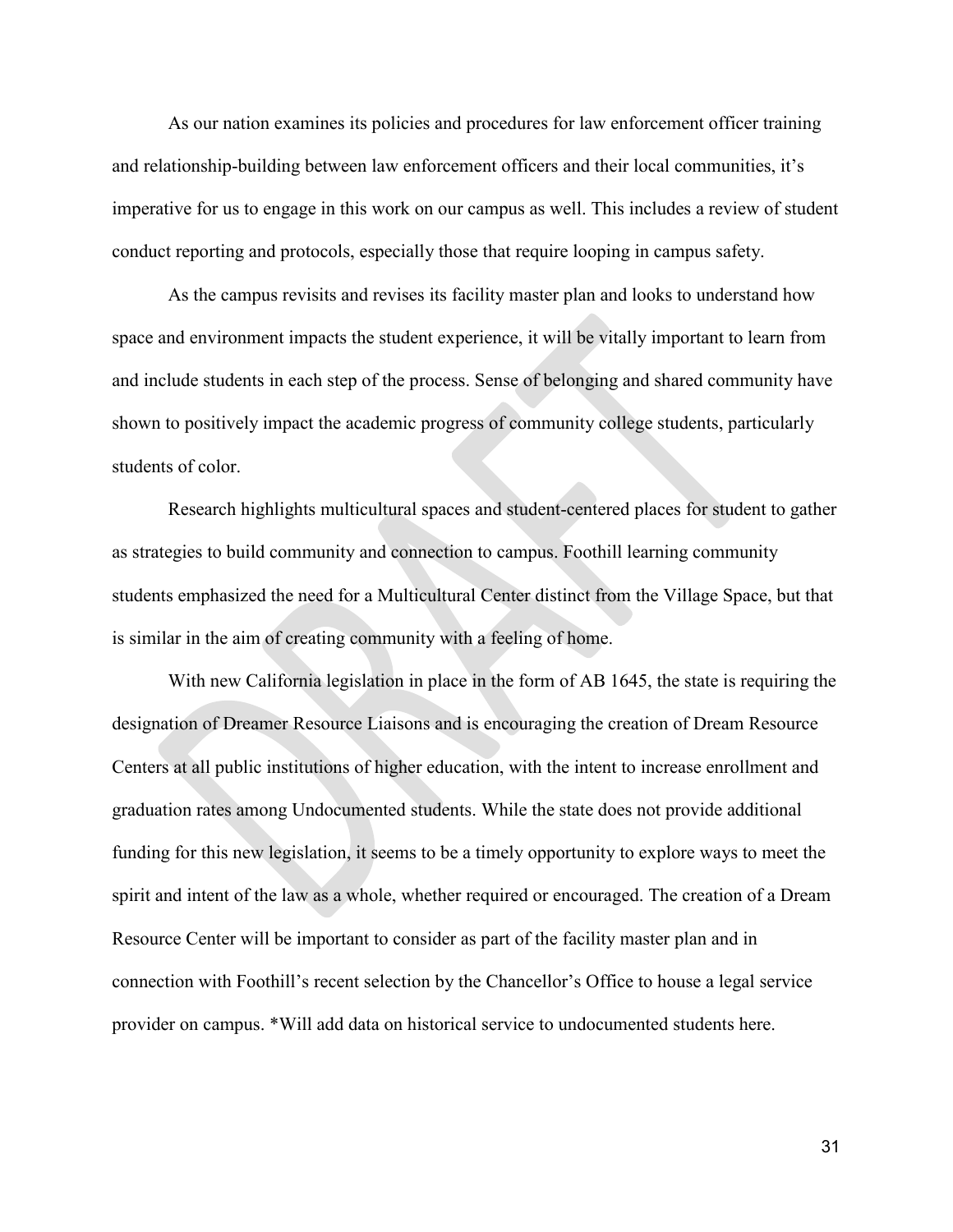Student feedback also indicated a desire for clarity on the policy for the allocation of space, and engagement in decision-making and planning around student space and design. Testimonies of previous experience in requesting space mentioned delays and arduous processes, or creation of spaces/centers without student input or knowledge. Emphasis in understanding how spaces serve students of color, where students of color congregate on campus, and where services that the students need are primarily located.

Last but certainly not least, equity-minded curriculum and instruction are integral to student's sense of belonging and classroom community. Classroom environments should be welcoming and safe for students, particularly students of color, in order to foster learning and growth.

- **Goal 1:** Campus safety is re-envisioned where police interact with students in a racially and culturally affirming manner, and regularly examine their practices and policies for racial impact.
- **Goal 2:** Disaggregation of student conduct data by race to explore trends in reporting and sanctions, noting any disproportionate rates of reports to any particular racial group.
- **Goal 3:** Increase mental health support for students of color, especially around trauma related to police interactions. [Hire a mental health professional who is of color.]
- **Goal 4:** Existing classroom and campus (physical) spaces encourage student engagement and reflect an appreciation of multicultural and multi-ethnic backgrounds.
- **Goal 5:** Create a multicultural/LGBTQ, and Dream centers
- **Goal 6:** Space allocation processes ensure the design and usage of the space is student-led and student informed.
- **Goal 7:** Curriculum and instruction norm multi-cultural and multi-ethnic perspectives.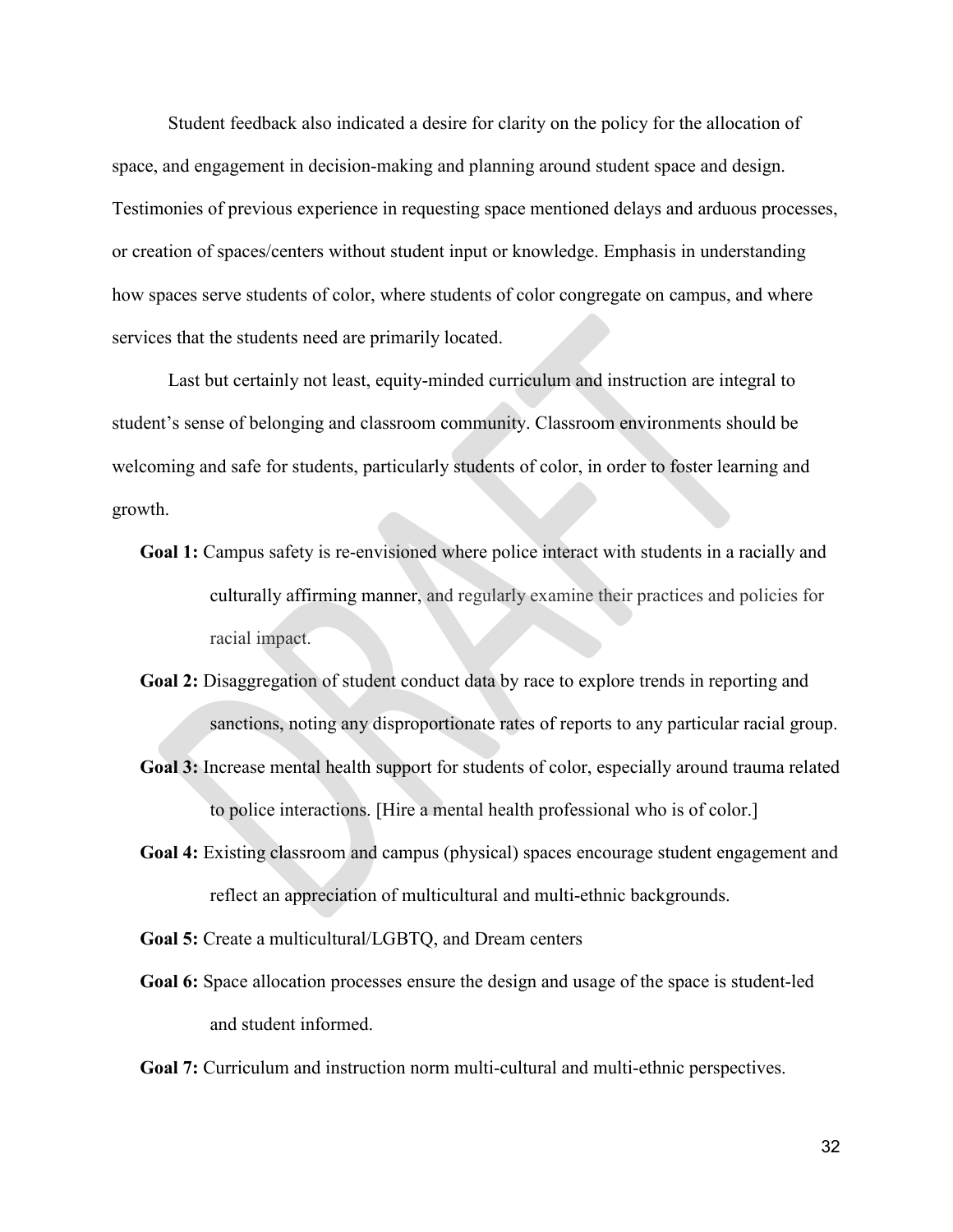## **PROGRESS: Entry into program of study to near completion (75%[\)8](#page-32-0) of requirements**

**Many disciplines perpetuate the myth that knowledge is objective and race-neutral.** This leaves students ill-prepared to understand how systemic racism is upheld by this perceived objectivity and be leaders in disrupting it. Student opportunities to explore and understand systemic racism are siloed within particular disciplines that focus on social and human behavior, [Understanding how racism shows up in your discipline, recognizing what that looks like. How does racism impact industry and are we preparing students to be leaders in that work?] "Educators need to address topics such as systemic racism, social activism, and service leadership in classrooms. We believe these discussions can take place across disciplines and should be addressed not only in classes with a more obvious association to racial inequity, but even in disciplines such as STEM. The students in these courses, who will eventually go into health and STEM careers, need to be prepared to address equity and be anti-racist in their fields." Path for ppl to examine/reimagine, keeping in mind the original intent of CCCs was not to serve minoritized students. Problem for faculty who want to do the work but feel constrained, Problem for college – need to be racially conscious to maintain competitiveness

**Goal 1:** Pedagogy and curriculum is race conscious.

 $\overline{a}$ 

A - Faculty are knowledgeable about the epistemology of their disciplines, especially of the contributions of racially diverse "scholars," and curriculum includes this epistemology.

<span id="page-32-0"></span><sup>&</sup>lt;sup>8</sup>Need to clarify what "near completion" means. Reference Loss/Momentum Framework.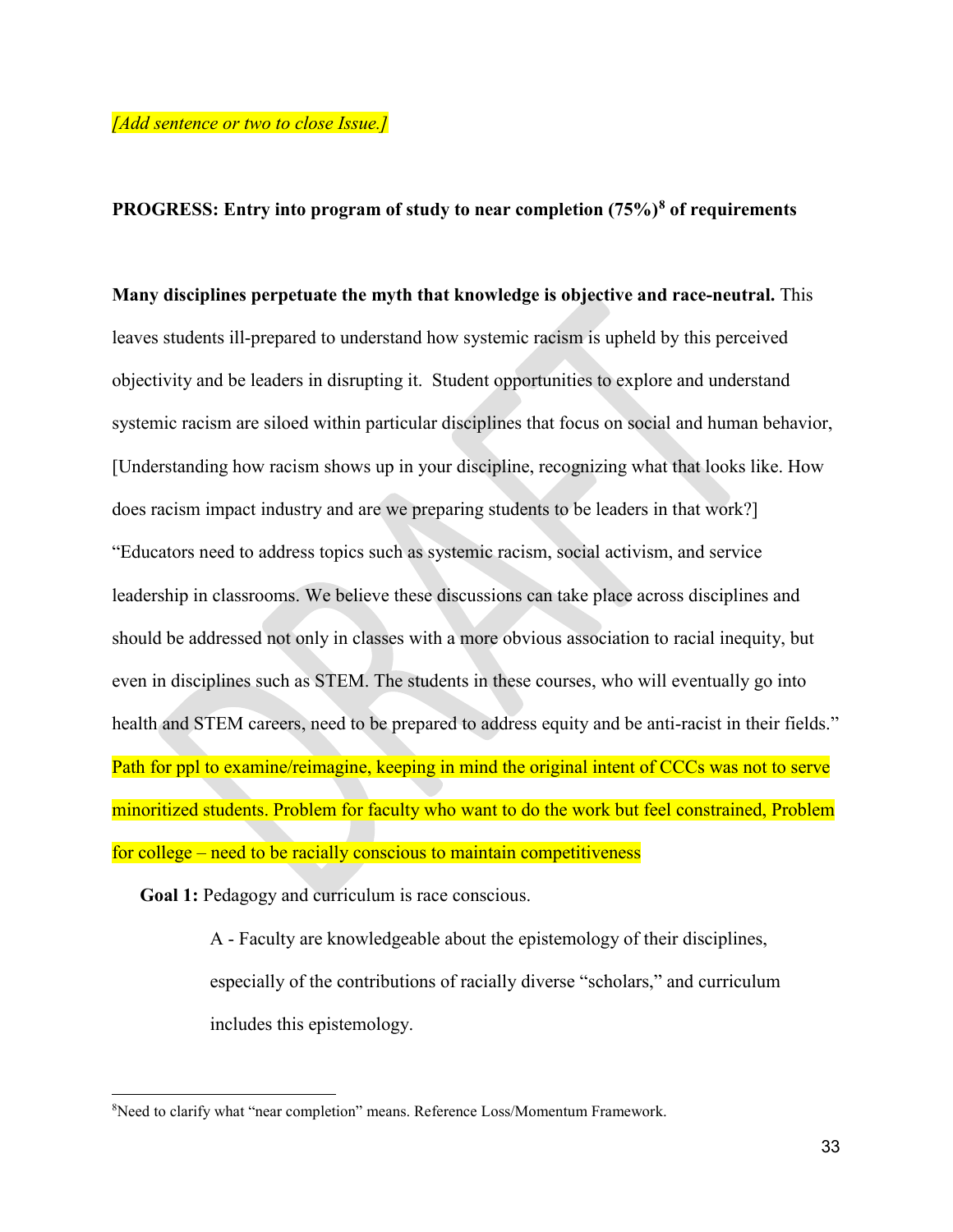B - Faculty are knowledgeable about historical and contemporary racial equity issues in their disciplines and include in their course curricula C- faculty are aware of approaches for using their discipline to prepare students to

be social justice leaders

 $\ddot{\phantom{a}}$ 

- **Goal 2:** Faculty feel supported in their efforts to continually learn about the origins of their disciplines and iteratively refine their teaching.
- **Goal 3:** The Academic Senate and the Faculty Association supports practitioner efforts to achieve goals 1 and 2 by removing structural barriers embedded in areas: What role can the organization play? Where instead of how? Hiring/tenure/curriculum committees. What are their objectives and how do we embed equity in their objectives? Include example of perspectives on purpose of tenure review process. Support or interrogation/weeding out? CCC ensures policies and procedures do not perpetuate racial inequity.

A-Tenure processes are reviewed and reimagined in a way that supports probationary faculty, tenure review committee members, and mentors in normalizing the practice of being race conscious while being supportive of continuous learning around this issue.

B-Faculty evaluations are seen as an opportunity to continuously build on the quality of our teaching, replacing the aim of perfectionism built into the process for one that values growth and improvement.

C- [9](#page-33-0) Academic Senate, with the college's Curriculum Committee, reviews and reimagines curriculum policies and processes to ensure they are race-conscious.

<span id="page-33-0"></span><sup>9</sup> Need collaboration and input with academic senate/CCC on this goal, as well as with FA. May need change at the district-level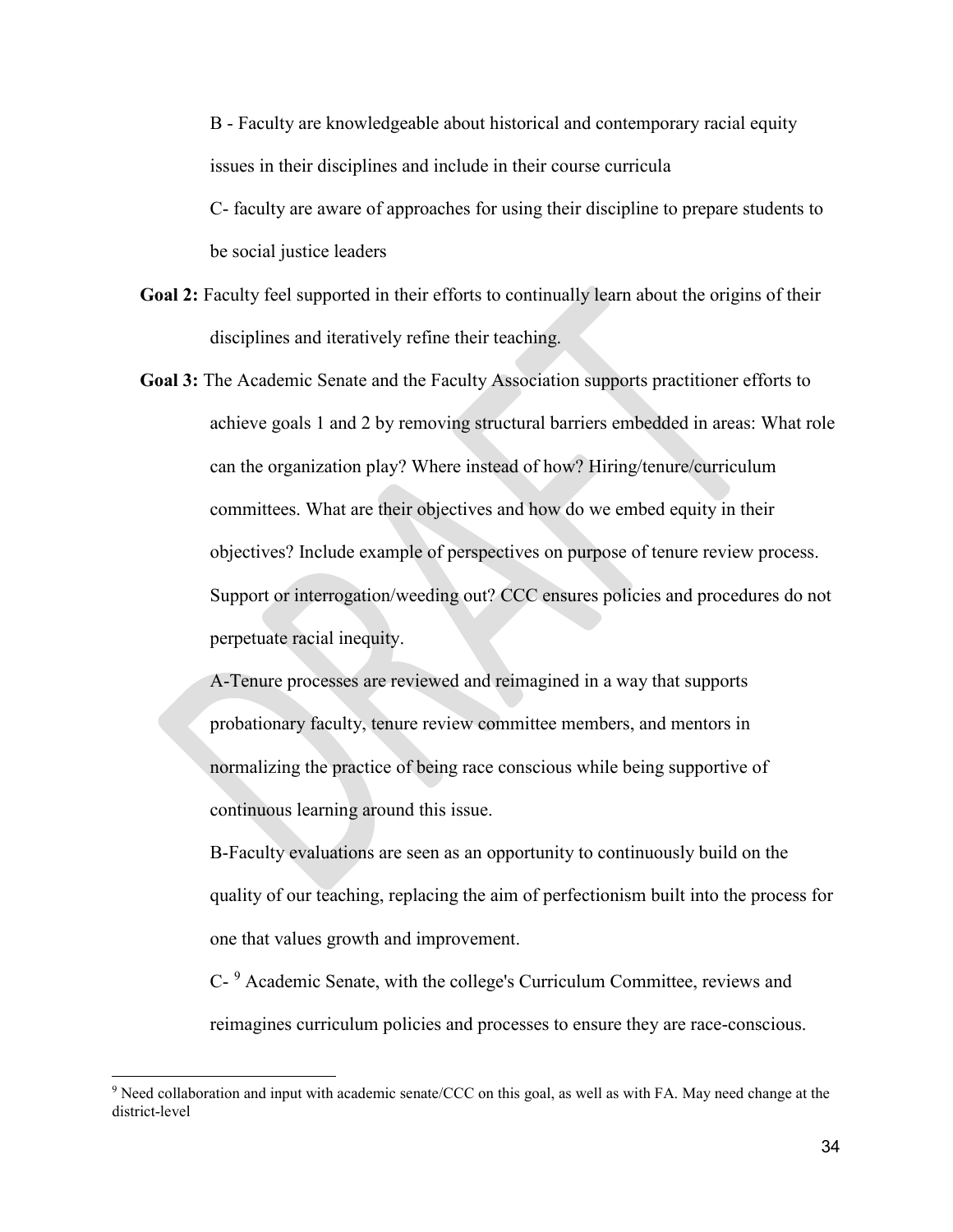Where disproportionate impact is the outcome of policy implementation or compliance, the college takes local action to mitigate it and when necessary, works in conjunction with administration to advocate for change at the board and/or state level.

## *[Add sentence or two to close Issue.]*

**Microaggressions and unconscious bias negatively affect experience and learning for students of color.** *[Continue to review/edit this issue. Follow up with student leaders for insight.]* As written in the open letter from student leaders in June 2020, "We also must ensure that the faculty and staff of Foothill are adequately trained and educated in regards to implicit/unconscious bias, systemic racism, white supremacy, white privilege, and social activism. We are asking that all faculty and staff are educated on these topics in a mandatory training session. The training sessions should be a 2 hour mandated event for two days. There should also be a panelist of students speaking to faculty in regard to their experiences in the classroom and on campus."[10](#page-34-0)

**Goal 1:** Campus spaces are free from racial microaggressions.

**Goal 2:** Campus culture supports explicit checking of unconscious bias.

*[Add sentence or two to close Issue.]*

 $\overline{a}$ 

**Lack of college-wide retention plan for students of color to progress through their academic career at Foothill.** *[Continue to review/edit this issue.]* Foothill's 2015-16 Equity Plan suggested the need for a retention team to oversee the implementation and progress of the

<span id="page-34-0"></span><sup>&</sup>lt;sup>10</sup> Open Letter to Foothill College's Academic Senate, student presented June 12, 2020.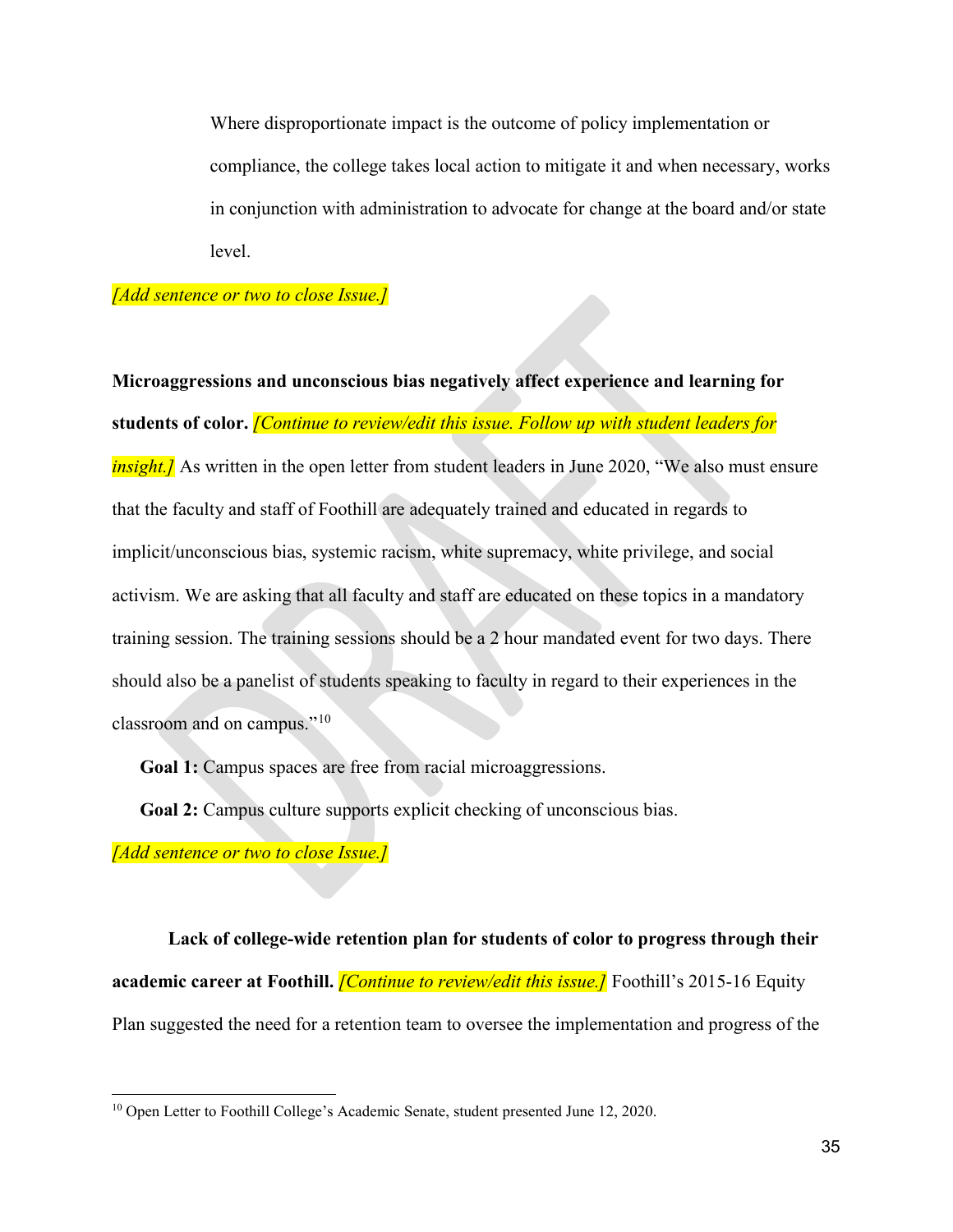activities listed in that iteration of the plan. The retention team was never formed due to competing demands and scheduling conflicts. However, the idea still holds value and should be brought back to the plan, perhaps with a narrower focus. Like the previous team, it should be composed of members from Instruction and Student Services.

While the college has retention programs for students, those programs are often limited by capacity, funding, and qualifications students must meet to access those services. There are still a significant number of students outside these programs who are not being served where the need still exists. The college needs to develop and implement a plan to addresses student attrition along the pipeline of a student's educational journey, with intervention strategies to address student drop off from registration to census and census to end of term (withdrawals). Additionally, the college should continue to support its retention programs and existing learning communities, strategizing with the programs about how to expand their reach so that more students can benefit from their program offerings.

**Goal 1:** Re-establish a campus retention team to develop and implement an intervention plan that addresses student attrition.

**Goal 2:** Expand the impact of learning community and retention programs **Goal 3:** Surface retention challenges that may be unique to students who never access our physical campus space.

*[Add sentence or two to close Issue.]*

**Lack, or underutilization of campus support resources (tutoring, career center, transfer center, etc.)** When discussing resources, conversations tend to center around either the lack of certain resources to be available to students, or the underutilization of existing resources.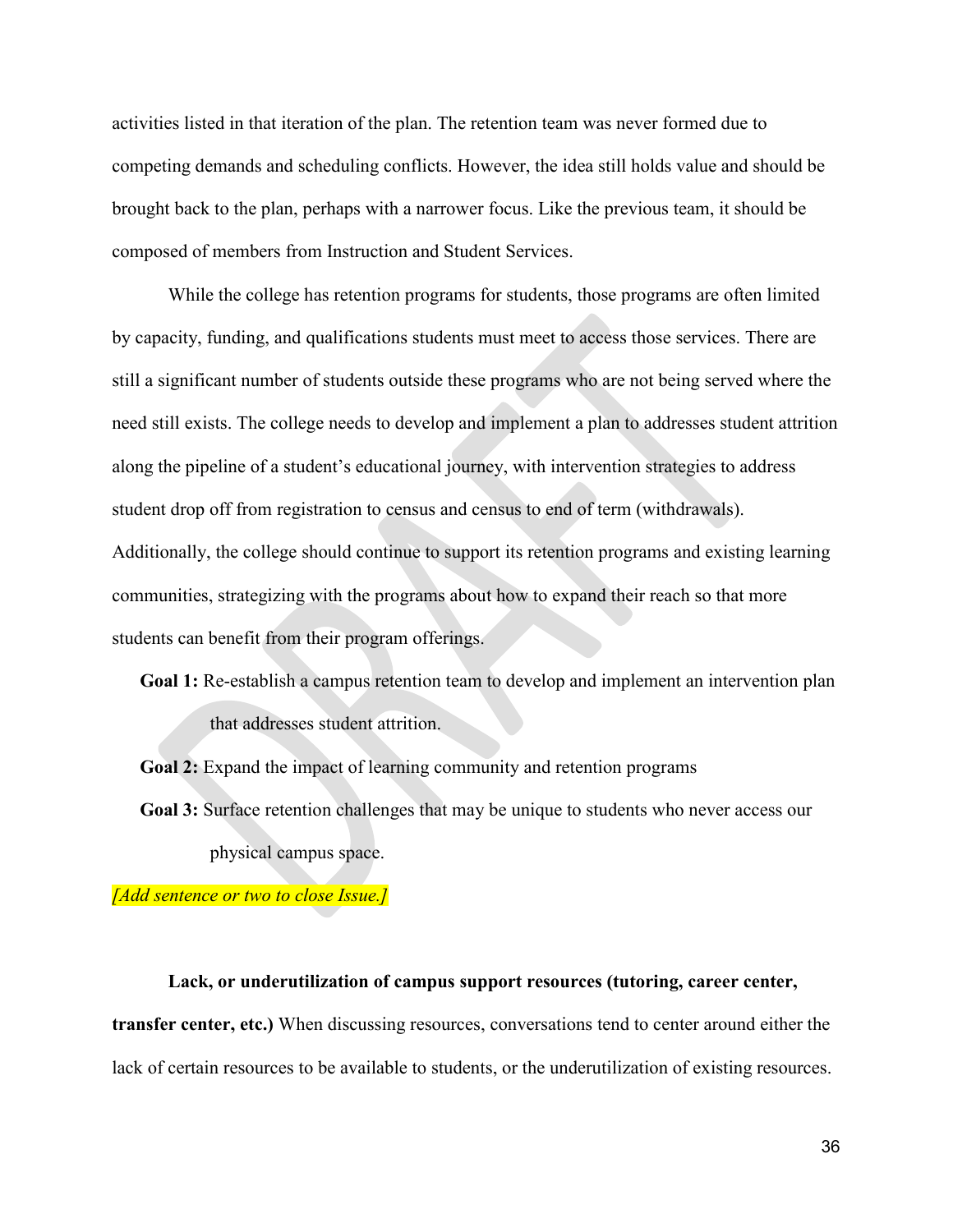Lack of resources tends to circle around budget concerns and restrictions, while underutilization could be due to several reasons including lack of awareness or a perceived lack of need.

It will be important to continue to monitor the groups of students who take advantage of tutoring, what subjects are most requested, and the environment in which tutoring sessions take place. While tutoring has largely moved to a peer-to-peer model, the focus of tutoring content has also shifted more deliberately to align with AB705, increasing availability of support in Math and English in particular. Given the equity lens that is implied with this new legislation, it will be important to disaggregate data by race and monitor how students of color are engaging in this service.

An established career center could provide students with the opportunity to connect careers and majors to their educational plan. Having done some exploration around interest in potential careers can help to inform what major a student may enter, and series of courses to take.

Student feedback indicates a certain level of comfort and encouragement is felt with peerto-peer interactions.

**Goal 1:** Explore and engage a model of tutoring that enhances access and utilization of the service, with regard to AB 705 academic support, and students of color underserved by the current model(s).

**Goal 2:** Develop a vision for a career center with special focus on early intervention for Latinx, African-American and other marginalized students, while monitoring for disproportionate tracking of low-income and students of color into low-wage programs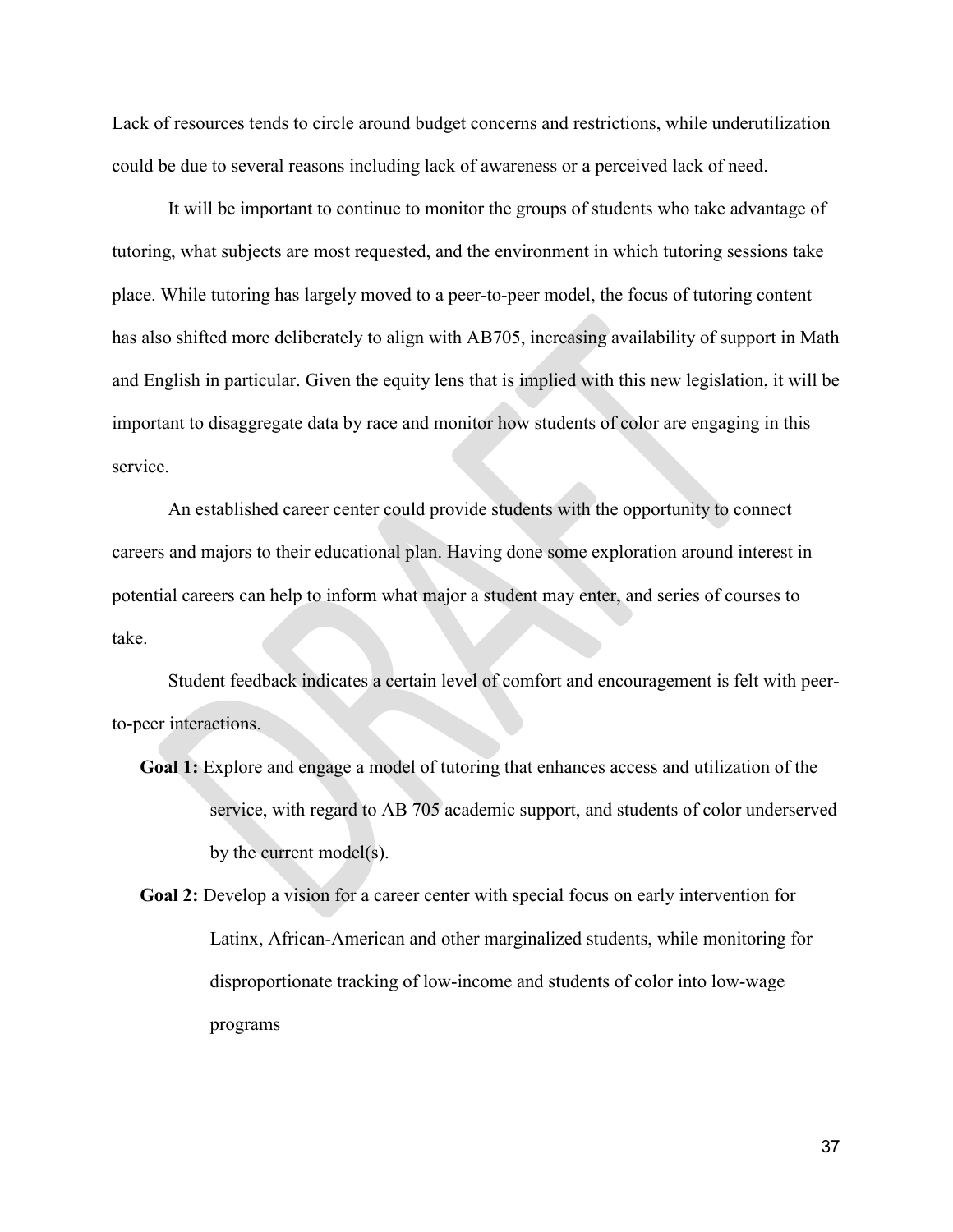- **Goal 3:** Investigate peer-to-peer mentoring that emphasizes college navigation, peer connection and social support, and the building of cultural capital
- **Goal 4:** Surface issues and challenges of underutilization that may be unique to students who access our campus exclusively online and do not come to our physical campus space.

### *[Add sentence or two to close Issue.]*

**Insufficient culturally responsive, relevant and sustaining pedagogy and other assetbased approaches in teaching and serving our students.** There are numerous benefits to hiring and reta[i](#page-38-0)ning diverse faculty. Minoritized students experience higher rates of success<sup>i</sup>, diversity increases student and employee retention, the likelihood of implicit bias is reduced, and increasing faculty diversity helps all faculty better integrate multicultural and culturally responsive pedagogy.<sup>[ii](#page-38-1)</sup> The recommended actions listed below are based upon those in the 2020 Vision for Success Diversity, Equity and Inclusion Task Force Report.<sup>[11](#page-37-0)</sup>

**Goal 1**: Planning and decision-making is informed by regular review of quantitative and qualitative data.

Strategies: *(these can be moved to an "equity action plan" addendum)*

- o Establish a robust system to regularly and transparently analyze the racial demographic makeup of our students and our faculty.
- o Normalize the practice of reporting of our employee diversity data to our college and board of trustees in parallel with our enrollment and financial data

<span id="page-37-0"></span> $\ddot{\phantom{a}}$ <sup>11</sup> [https://www.cccco.edu/-/media/CCCCO-](https://www.cccco.edu/-/media/CCCCO-Website/Reports/CCCCO_DEI_Report.pdf?la=en&hash=69E11E4DAB1DEBA3181E053BEE89E7BC3A709BEE)

[Website/Reports/CCCCO\\_DEI\\_Report.pdf?la=en&hash=69E11E4DAB1DEBA3181E053BEE89E7BC3A709BEE](https://www.cccco.edu/-/media/CCCCO-Website/Reports/CCCCO_DEI_Report.pdf?la=en&hash=69E11E4DAB1DEBA3181E053BEE89E7BC3A709BEE)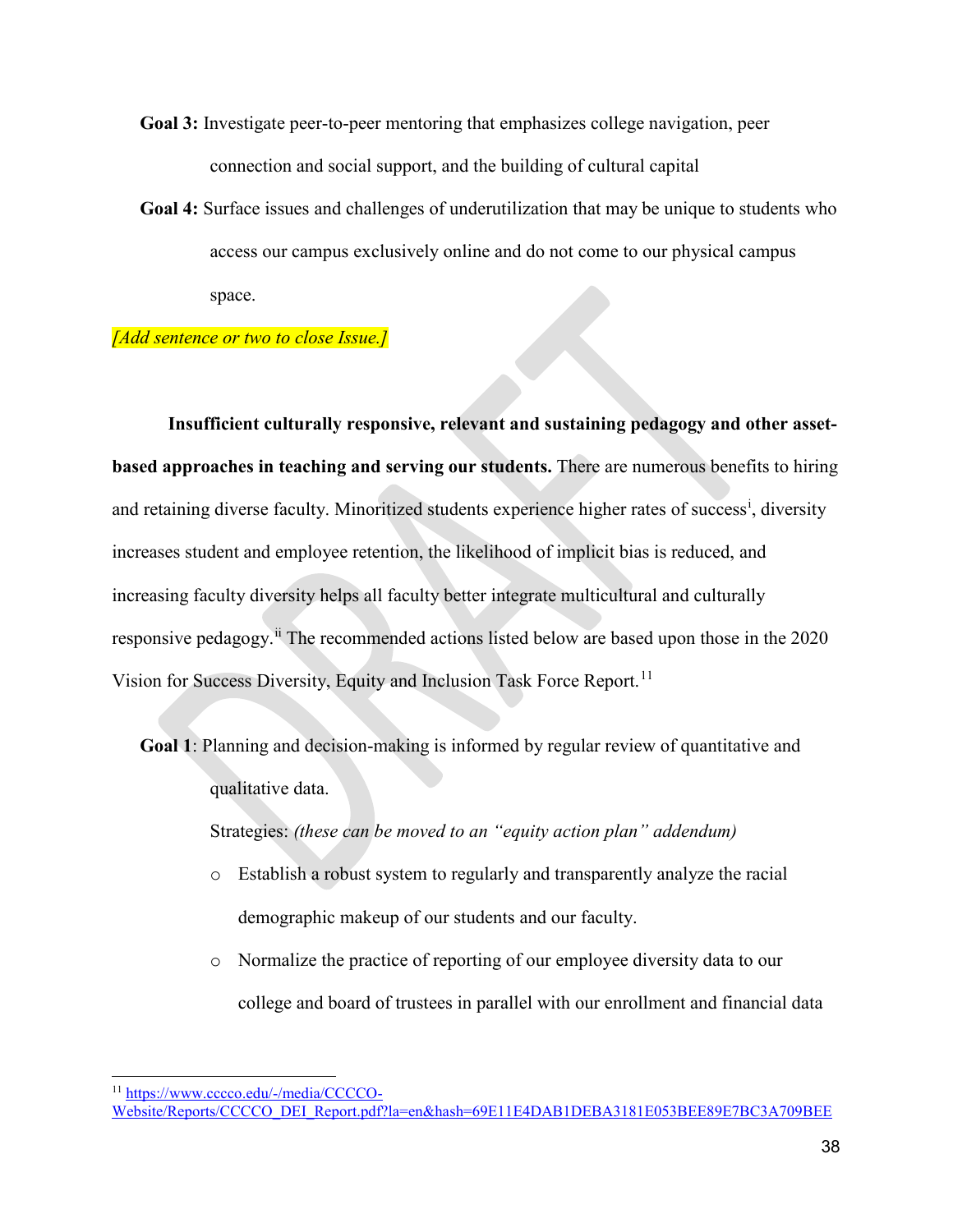- o Clearly establish who is responsible for the implementation, monitoring, and reporting of our efforts to increase diversity in hiring and retention efforts
- o Develop a process for exit interviews to assess perspectives on how the prevailing culture impacts diversity, attitudes towards diverse student and employee groups, awareness and success of diversity programs, likelihood of recommending districts to diverse job applicants, impact of current level of diversity on decision to leave.

**Goal 2**: Increase the racial diversity of our faculty, staff, and administrators **Strategies**: *(these can be moved to an "equity action plan" addendum)*

- o Actively track our hiring process decisions and analyze how they impact our goals to increase employee diversity
- o Review and revise our job descriptions and vacancy announcements to ensure the language in them is not inadvertently communicating a culture of discrimination (e.g. refrain from using language commonly interpreted as gender-biased, race-biased, class-biased, etc.)
- <span id="page-38-1"></span><span id="page-38-0"></span>o Develop/adopt explicit standards for EEO reps to analyze what a diverse pool of applicants looks like, and the circumstances under which a search should be delayed for lack of applicant diversity
- o Search committee members engage in a review of implicit bias mitigation strategies prior to each committee service
- o Reviewing and revising preferred qualifications to include experience and skills pertaining to diversity and cultural competence
- o questions around culturally responsive pedagogy in all faculty interviews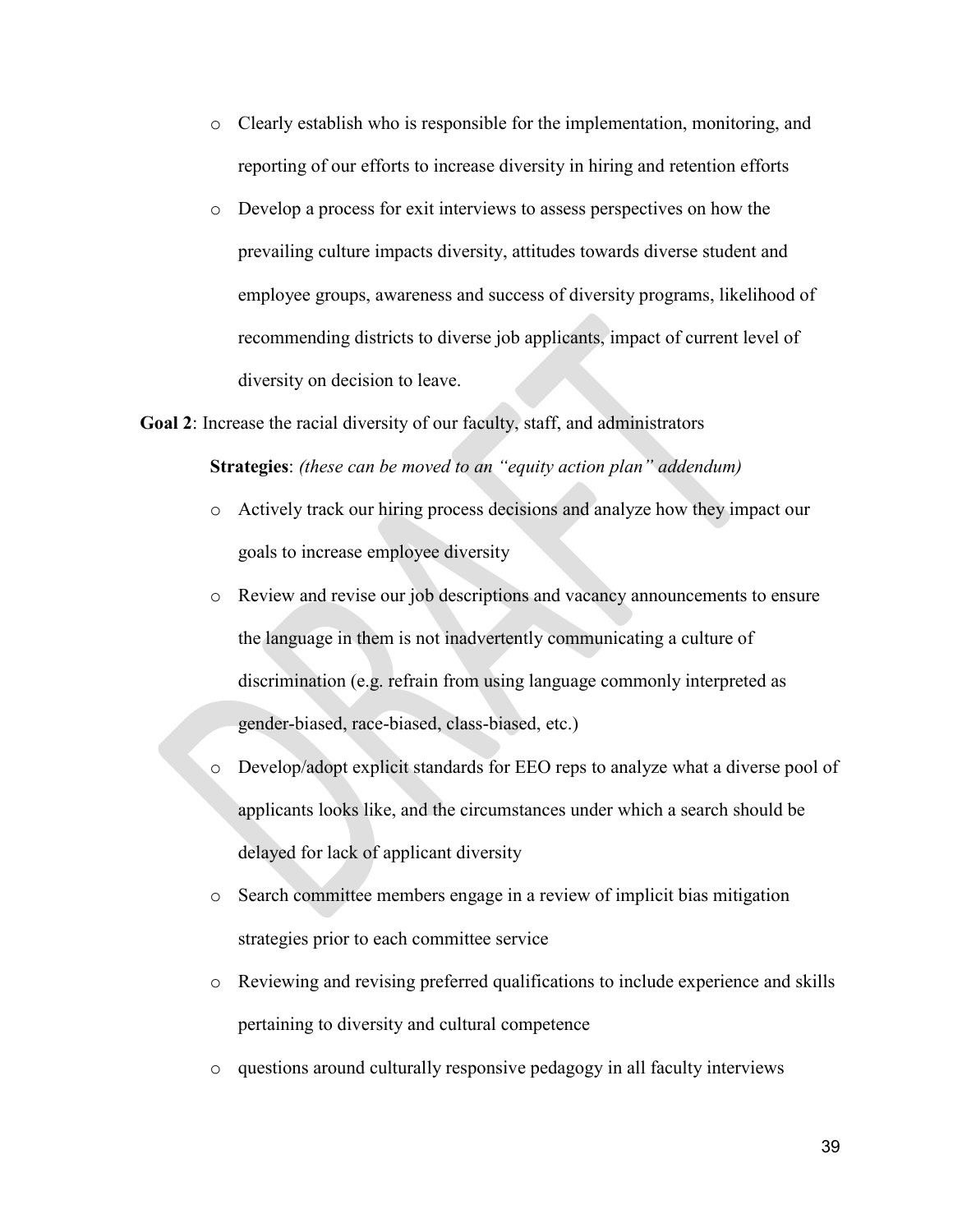- o questions around cultural competence in all staff and administrator interviews
- o students on all of our hiring committees Hiring committee members are inclusive of all constituencies including students
- o Work with the CCCCO to Chancellor's Office seek additional funding to support implementation of targeted advertising and recruitment strategies to offset costs of advertising in new places and using differentiated methods to recruit more diverse candidates
- o Provide anti-bias training to all employees involved in our processes to determine equivalency
- o Create a formal recognition process to reward areas that have made demonstrated progress to diversify

**Goal 3**: Retain racially diverse employees

Strategies: *(these can be moved to an "equity action plan" addendum)*

o Analyze data from exit interviews to inform strategies to improve retention

*[Add sentence or two to close Issue.]*

**Online education and the provision of comparable spaces, resources and services.**  Prior to the campus transition to virtual, Foothill had reached the point where over 50% enrollment was in online courses. We recognized that (a majority) of our students were taking both face-to-face courses AND online classes. However, there were some who took online classes exclusively, and never come to campus, and as a college we still have a long way to go in understanding the needs of this group of students. There have been some important lessons learned in our time as a virtual campus, especially those that demonstrated where we were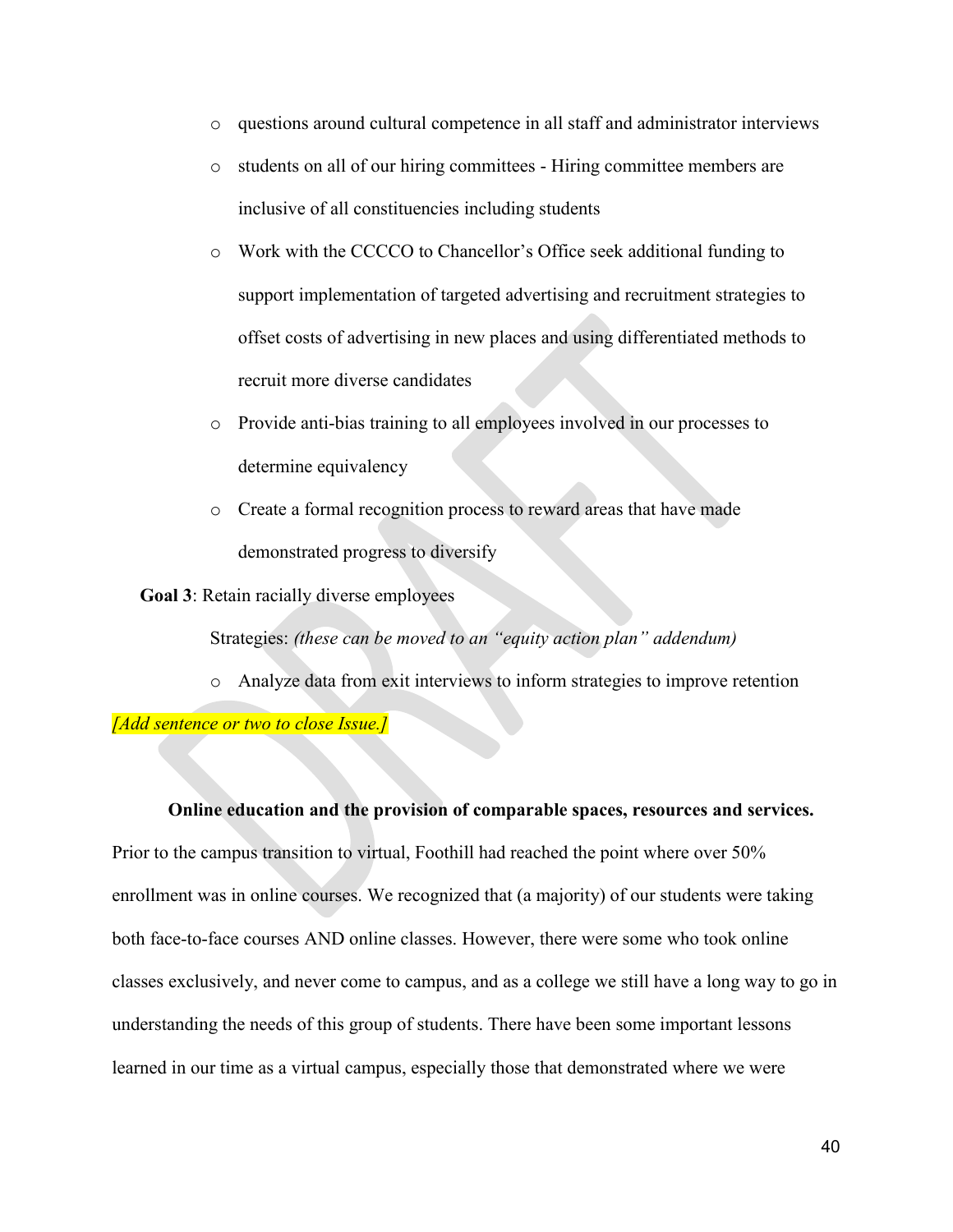unprepared as a college to support students in an online environment. But as we prepare to eventually repopulate campus in the future, we cannot continue to define online students as if it is a characteristic that does not change. It is an enrollment status that is term specific. We need to learn more about the demographics and enrollment patterns of students who take online courses, and what resources they may need to successfully fulfill their educational goals. It will be important to look at the number of units students may be taking, and the purpose that online enrollment serves to that student. Are they a 4-year student taking only one course? Would they prefer taking some face-to-face classes but are forced to take online courses to work around their demanding work/life schedule? Are they a student who may not even live in the Bay Area? Would strictly online resources and tools best suit the needs of these students or would they prefer a combination of in-person and online services? Prior to going virtual, so much more needed to be understood and explored as we grew in online enrollment. But under our current circumstances, we have an opportunity to explore the racial breakdown of different onlineidentified groups to reveal any nuanced experiences, trends, or gaps experienced in the online realm.

What became abundantly clear in our college's move toward going fully virtual in late winter 2020, is that many of the equity issues present on campus also surface in a fully virtual/online environment. Paramount to creating an equitable learning experience for our students are some core tenets around providing an ethic of care to our students; centering our actions from the perspective of our most vulnerable students—which necessitates that our students not just providing input on how they envision our campus functioning, but that they are empowered to see their feedback to fruition; and with this, an acknowledgement of the variation of faculty, staff and student needs in a virtual environment. As we focus on the challenges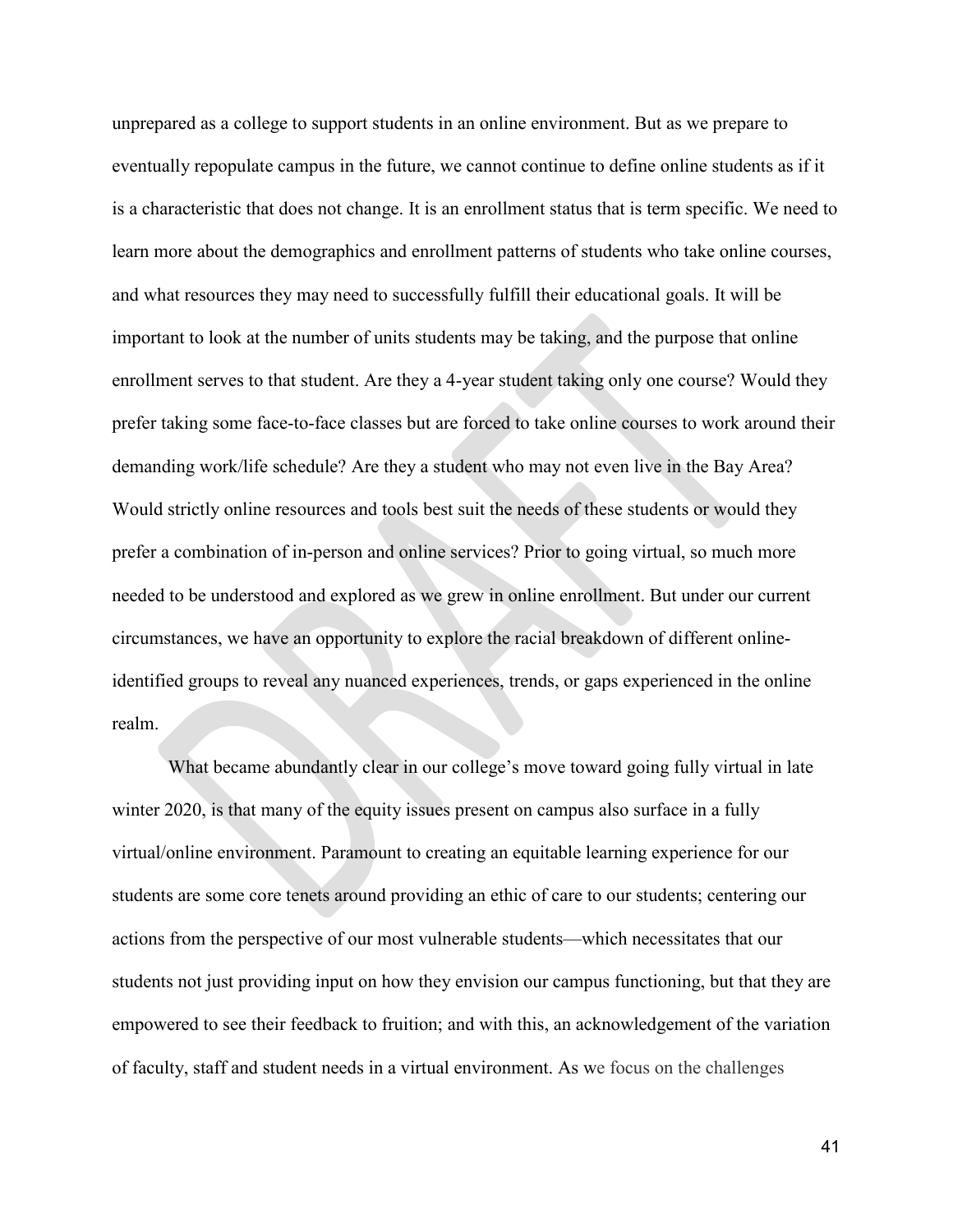experienced by students when we moved to virtual campus, we also need to address the challenges to faculty and staff. They must be supported if our college is to be student-ready and online teaching and learning-ready

Having to transition fully online exposed a number of ways that our students were mitigating challenges inherent to their educational journey, and even some of the ways that our institution has helped alleviate those challenges, as well as exacerbate them. Technological knowledge and access to that resource became a profound issue, and not just for students. However, issues related to technology were not the only problems to surface during this time, as our college began to learn more about how place and space impact our students' ability to remain present and engaged in their learning.

Our ability to provide an ethic of care is not limited to the face-to-face interactions we have with our students. An ethic of care can be as simple as clear and direct communication with our students. That is, a commitment to follow up and follow through with our students to make sure they have their questions answered and they are getting what they need. It also means empathy from the institution for our students as they seek out answers to questions that, unbeknownst to us, could mean the difference between them remaining enrolled and withdrawing; particularly in a crisis in which we saw many of our students struggle to meet their basic needs of food and shelter. Explicit communication from the college that goes out to all students in all relevant ways, timely responsiveness, and following through to close the loop with our students demonstrates that ethic of care for our students.

Our move to a fully online environment also showcased how easy it is to slip back into a pattern of doing what is easiest or most efficient, or most comfortable in moments of instability and unease. Defaulting to what we know to help manage that stability may only serve to protect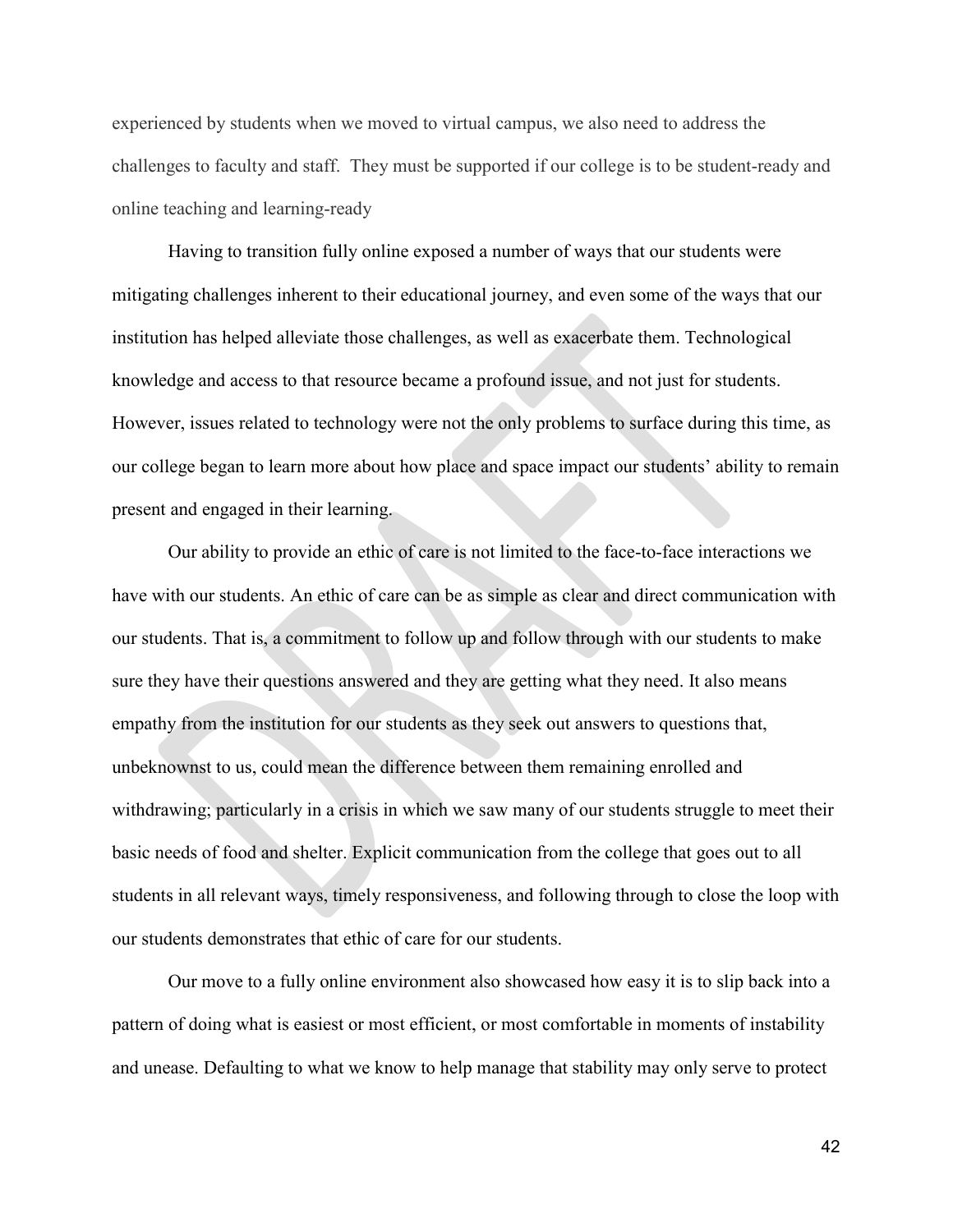our status quo way of operating. This includes focusing our efforts and attention on how to best serve our most vulnerable students and making sure that ideas on how to do this are generated from the students, themselves. Processes developed to assist our students changed from their initial iteration as our student workers provided insight that countered some of the college's assumptions about the best way to serve them. Bringing students in on the ground floor to help create and design some of our processes is another way of engaging equity. As a college we were able to offer services we never thought could be online.

What was specifically uncovered is that many of our students struggled with some major necessities for online learning including strong and reliable internet connection. Additionally, our college did not have a way to assist our students with their more complex needs around updating operating systems, installing software, and other technology related troubleshooting. Installing the Student Technology Hub was a step in the correct direction, but the fact that it did not exist prior to being fully online says something about the College's assumptions about its online students. Similarity, trying to meet the technology needs of our students without clear understanding of what those needs are can present some equity challenges. One of those most basic needs is training on how to use some of these tools, including things like laptops and Chromebooks. For example, our operating assumption that students understand how to turn these tools on and navigate them meant we were not prepared to adequately answer questions or provide assistance to our students.

All the while, there were a number of challenges to the fully online environment that were not related to technology. Concerns of students having an adequate learning environment arose as students navigated things like 24-7 caregiving for dependents, not having a desk/table for workspace so they sat on floors, not having access to quiet or distraction-free spaces so they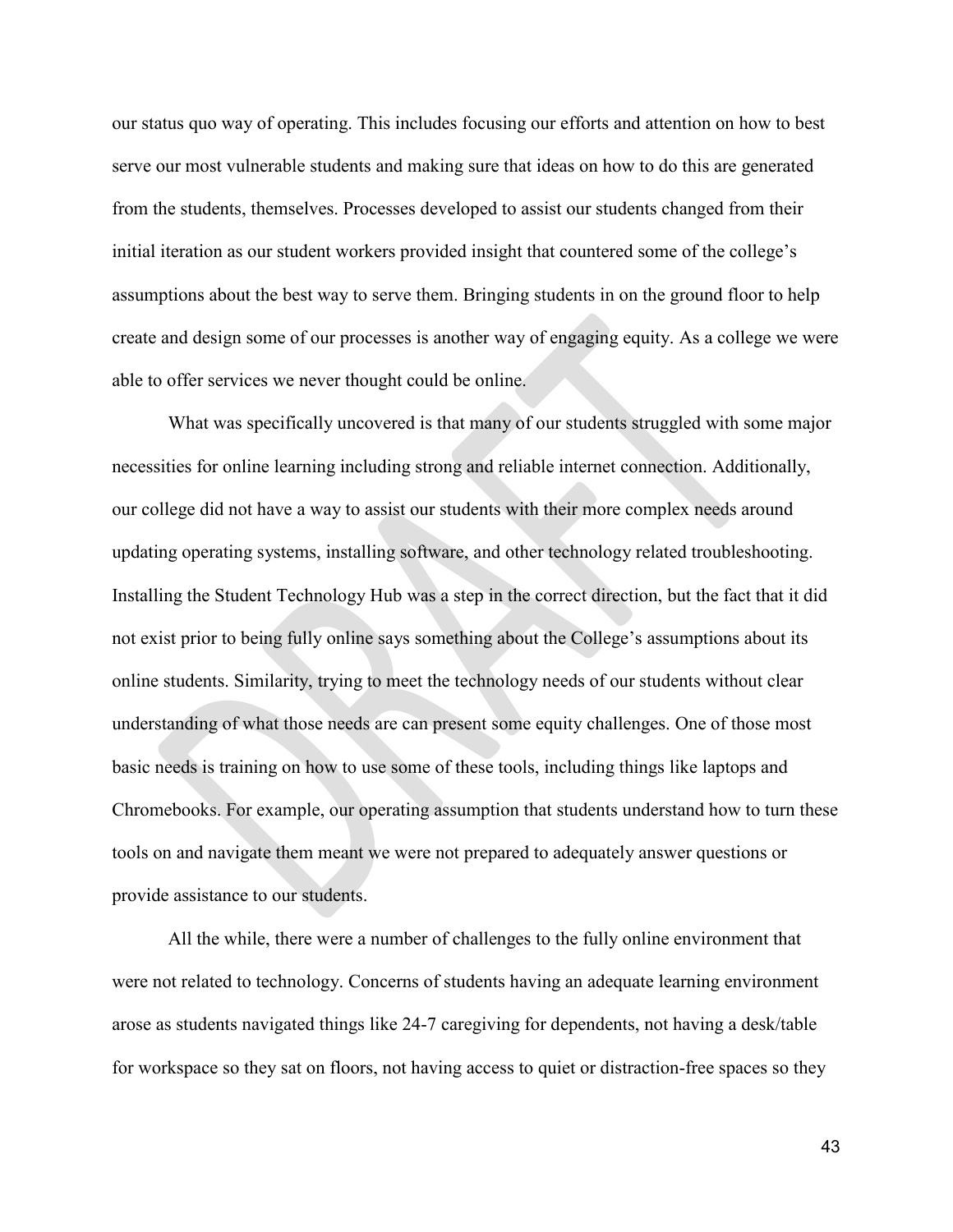hid in closets, sharing internet bandwidth with others in the household, and the tasking impact (on all, really) of being on a computer for the better part of the day. It also raised debate around synchronous and asynchronous online classes in trying to understand the best way to meet the needs of our most vulnerable students. These issues did not just arise for students. Faculty and staff experienced them as well. What will be important to remember, though, is that once the college is able to offer on-campus instruction again, these issues will continue to remain for those students that will only have online as an option for them. It will be important to remain cognizant that these challenges remain for some, as they become sorted for the rest of us.

- Goal 1: Explore and disaggregate data to best understand challenges for students who access Foothill exclusively online and never travel to our physical campus space. [Connect to online equity affirmation]
- **Goal 2**: Continue assessment of online services and create a system that sustains these services because students will still need them. Maintain capacity of services comparable to level of enrollment.
- Goal 3: Online classes are engaging for all students. [Connect to online equity affirmation] **Goal 4**: tech and resources offered mimic/provide comparable or better student experience as f2f [Connect to online equity affirmation]
- **Goal 5:** Faculty are fully equipped and prepared to teach effectively in the online/virtual environment

**COMPLETION: Complete program of study to credential with labor market value** *(Add issues and goals associated with completion)*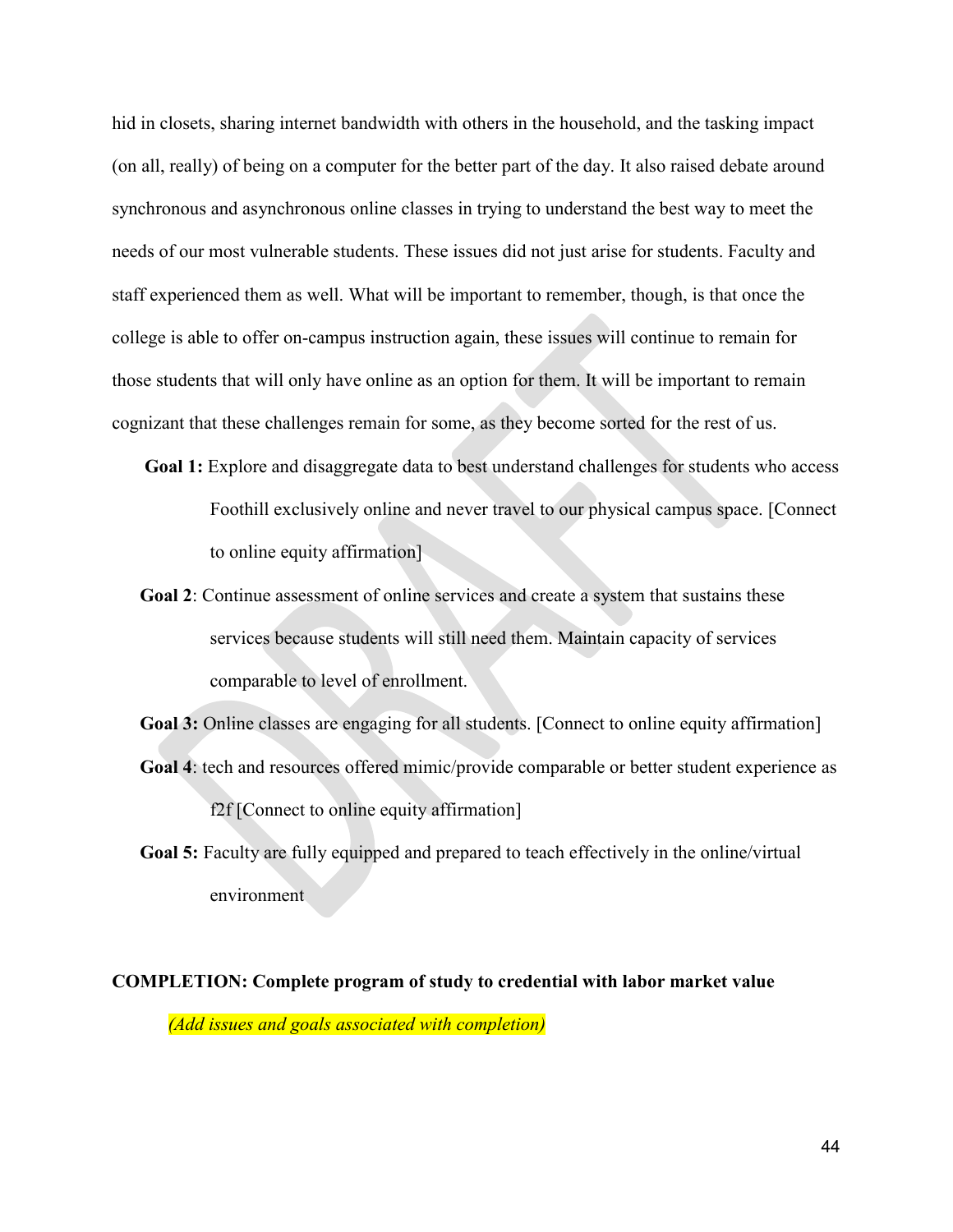*Narratives below still need to be updated and incorporated into Issues and Goals section above. Determine whether each belong to Connection, Entry, Progress, Completion.* 

**Program Review.** *(Are there issues and goals related to Program Review that we need to address in the plan? Or is this narrative best served in Part I to speak to work that has been done?)* At the end of the 2017-18 academic year, Foothill College's Instructional Planning & Budget (IP&B) Task Force was charged to redesign the program review process for implementation in 2019-20 [\(IP&B Meeting Minutes, July 11, 2019\)](https://foothill.edu/gov/ipbp/2018/ipb-minutes-2018-7-11.pdf). The function of the new program review remain unchanged from its predecessor in that it continues to be an integral part of institutional effectiveness, offering an opportunity for a program to (1) assess its strengths, weaknesses, opportunities, and potential challenges; (2) adjust its design and implementation for improvements; and (3) plan and identify resources needed to carry out a short- and long-term plan of action. The program review encompasses a five-year self-study (formerly three-year comprehensive review) and annual progress report. Each instructional and student success program engages in a self-study to examine their performance data and to reflect, analyze, and develop a strategic plan of action for the next five years. The annual progress report serves to track and monitor plan progress and budgetary resources. Resource requests are also made each year through the annual template.

A primary goal of program review is to encourage continuous improvement of instructional, instructional support, and student success programs (source: [https://foothill.edu/programreview/\)](https://foothill.edu/programreview/). In order to achieve this goal, the new program review is no longer attached to punitive actions such as program elimination; and thereby creates space for programs to authentically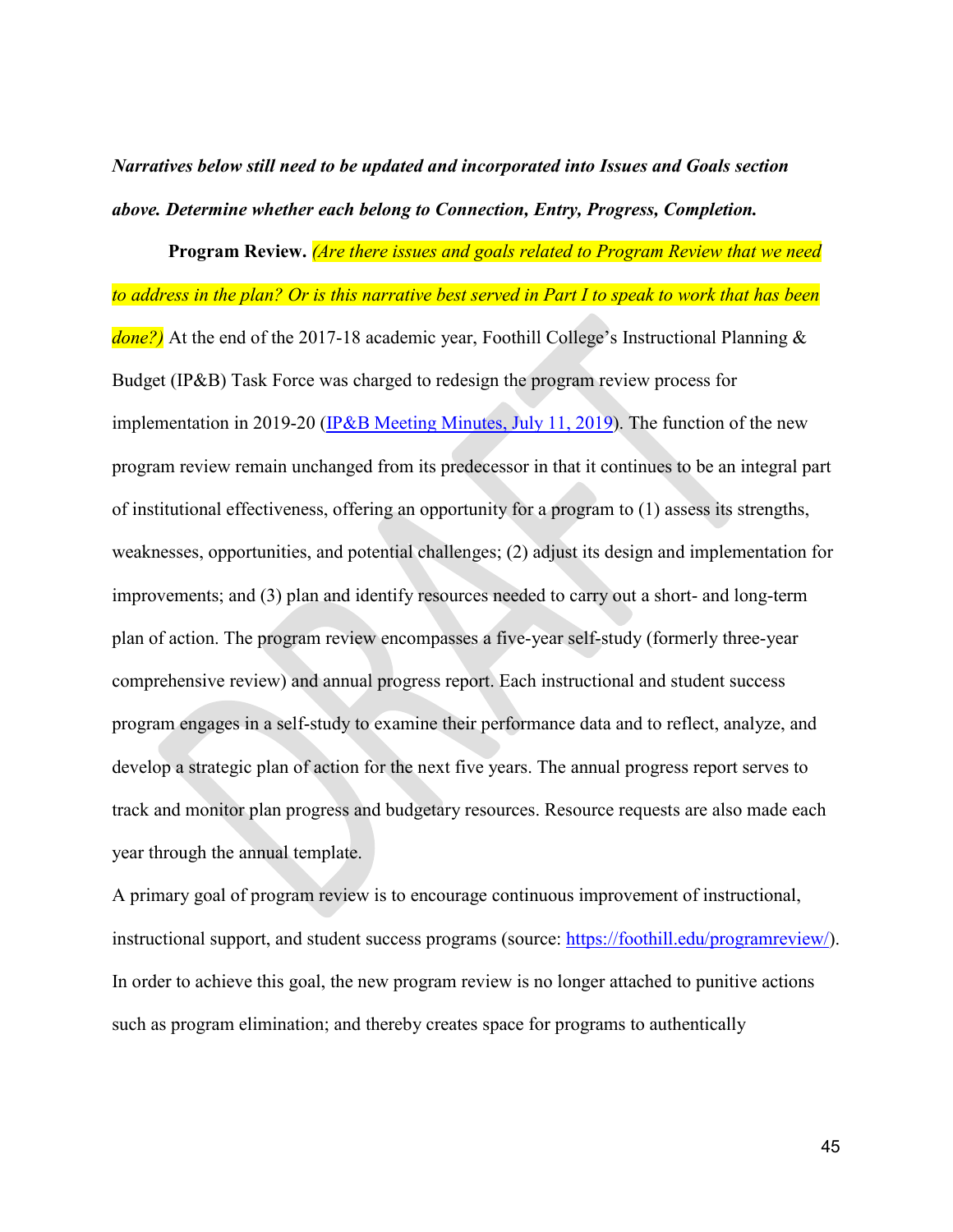acknowledge areas for improvements and to seek assistance. Some enhancements and additions to the new program review process include the following:

- Performance data questions that prompts for understanding of enrollment and course success trends of each ethnic group: African American, Filipinx, Latinx, Native American, Pacific Islander, White, and Decline to State. For example, "In the data table above, what does the data trend indicate about program student course success for [African American students]?" Response options include increase, decrease, or no change in success rate over the five-year period.
- Reflection questions probe programs to provide rationale for any decreasing trend observed for each ethnic group, whether there are differences in success rates among the ethnic groups, whether the data suggests changes are necessary to improve program course success equality and if so, encourages programs to propose a plan of action to improving course success.
- Creation of a rubric to guide and provide transparency to program review writers and readers/reviewers as to what is being evaluated and how responses will be assessed. Additionally, when addressing rationale or proposed plan of action, the rubric provides suggested topics intended to elicit responses about culturally relevant pedagogy or curriculum, instructional modality, scheduling outreach efforts, hiring practices and where applicable, career labor market data and industry trends.

The redesigned program review template and processes adopted an equity-minded lens when reflecting on how data might inform program improvement and planning. As such, efforts were made to emphasize the following components so program review writers and readers were equitably supported: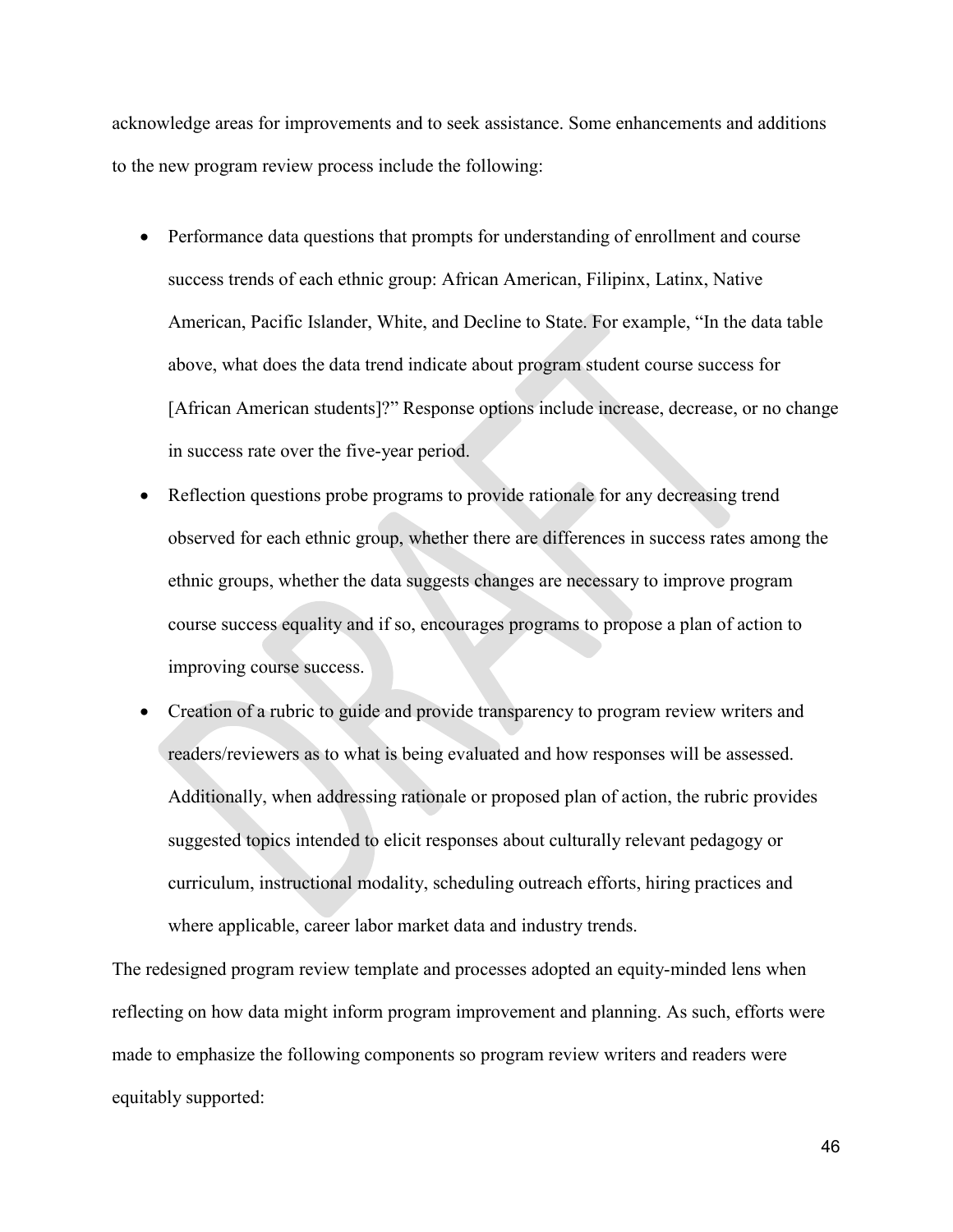- Access: The online program review tool (hosted by Precision Campus) was designed to include five years of data, allowing for trend analysis. Additionally, these data were accessible to all employees down to the course level, and could be examined by various student characteristics, including ethnicity, gender, age, educational level, as well as instructional modality and various student populations (e.g. DSPS, EOPS, First-Generation College, Foster Youth, Veterans, etc.). For the program review template, the agreed upon metrics had data tables populated within the web-based form so these data would be easily referenced, minimizing any confusion regarding which data were needed to respond to which prompt.
- Analysis/Interpretation: Institutional Research & Planning (IRP)'s role expanded beyond the data provider role to functioning as a data coach. The IRP team provided case management-style support that included group training and one-to-one coaching, allowing for different learning styles and familiarity/comfort with data. IRP worked collaboratively with program review writers and readers to navigate efficiently through the program review template.
- Feedback: Program review readers were identified from across campus. In addition to having the program Dean as a reader, a within division faculty representative were also identified. An at-large faculty and classified staff helped broaden the perspective beyond the division and program. These lenses provide both depth and breadth in reflecting on the program's role and presence within the college.

*Topics below need to be flushed out into narratives so that it can be decided if they should be incorporated into the Issues and Goals section of the plan, another area, or at all.*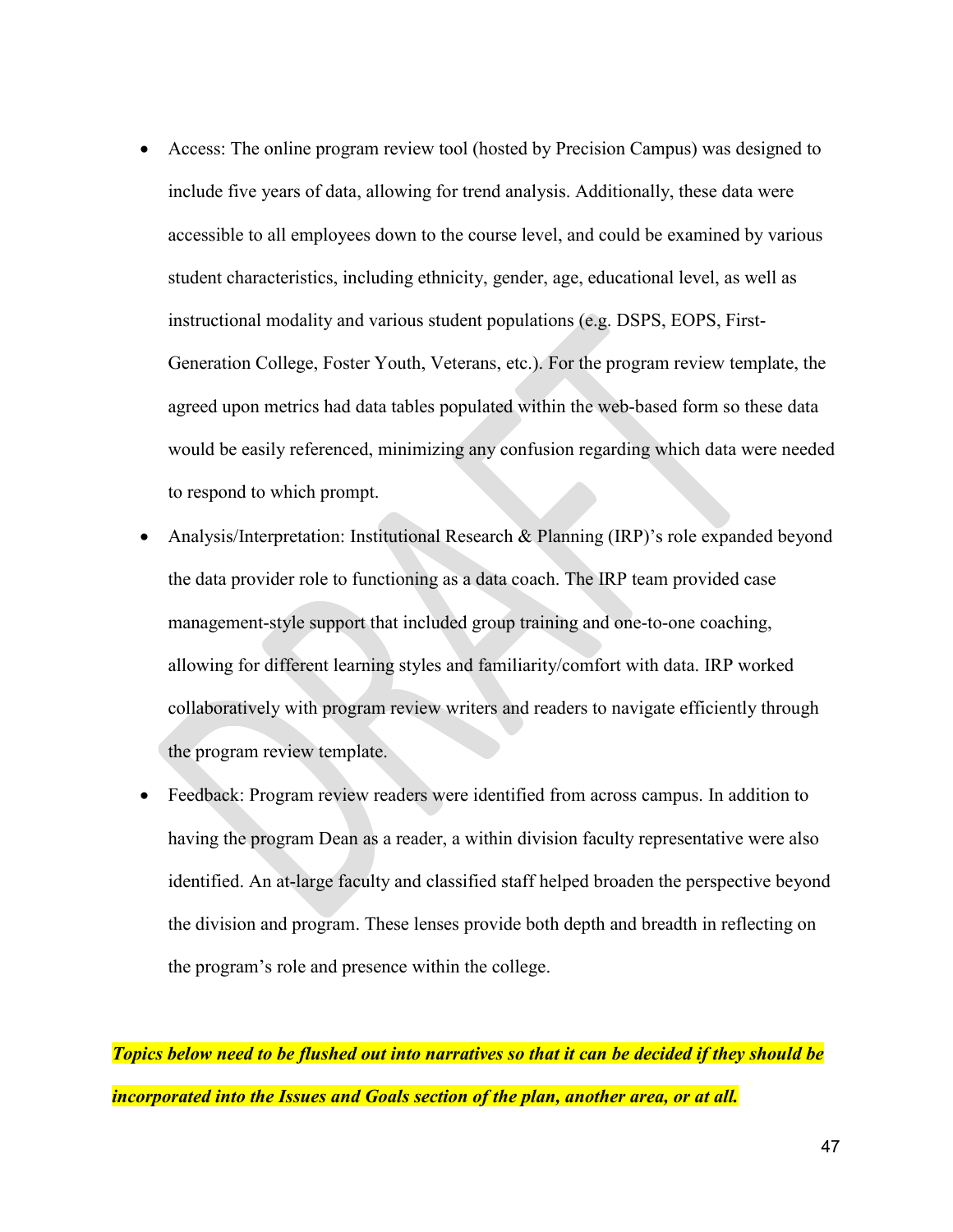# **Budget Reduction and Planning from an Equity Lens** *(separate issue)*

# **Grading/Assessment of Students**

**Anti-Racist Curriculum** *(fold this into curriculum)*

**People of Color representation in Psych Services** *(fold this into faculty hiring)*

**Affinity Groups (By ethnicity, Interest-Based, Parents?)** *(internal project of Equity Office)*

# **Academic Senate Resolutions**

- Faculty Anti-racism Leadership at Foothill College
- Creation of Ethnic Studies Department
- Faculty Leadership in Foothill's Equity Strategic Plan
- Faculty Leadership around Foothill Campus Climate

**Re-envisioning the work week, especially for staff, to create opportunities and incentives for staff to participate in "service to the college" (in parallel with expectation that faculty do service to the college)**

# **California Community Colleges Call to Action Items**

- Systemwide review of police and first responder training and curriculum
- Campus leaders host open dialogue and address campus climate
- Campuses audit classroom climate and create an action plan to create inclusive classrooms and anti-racism curriculum
- District Boards review and update your Equity Plans with urgency.
- Engage in the Vision Resource Center "Community Colleges for Change."

# **Student Services Black Lives Matter Action Plans**

**Foothill Students' Open Letter to Academic Senate** *(fold this into curriculum)*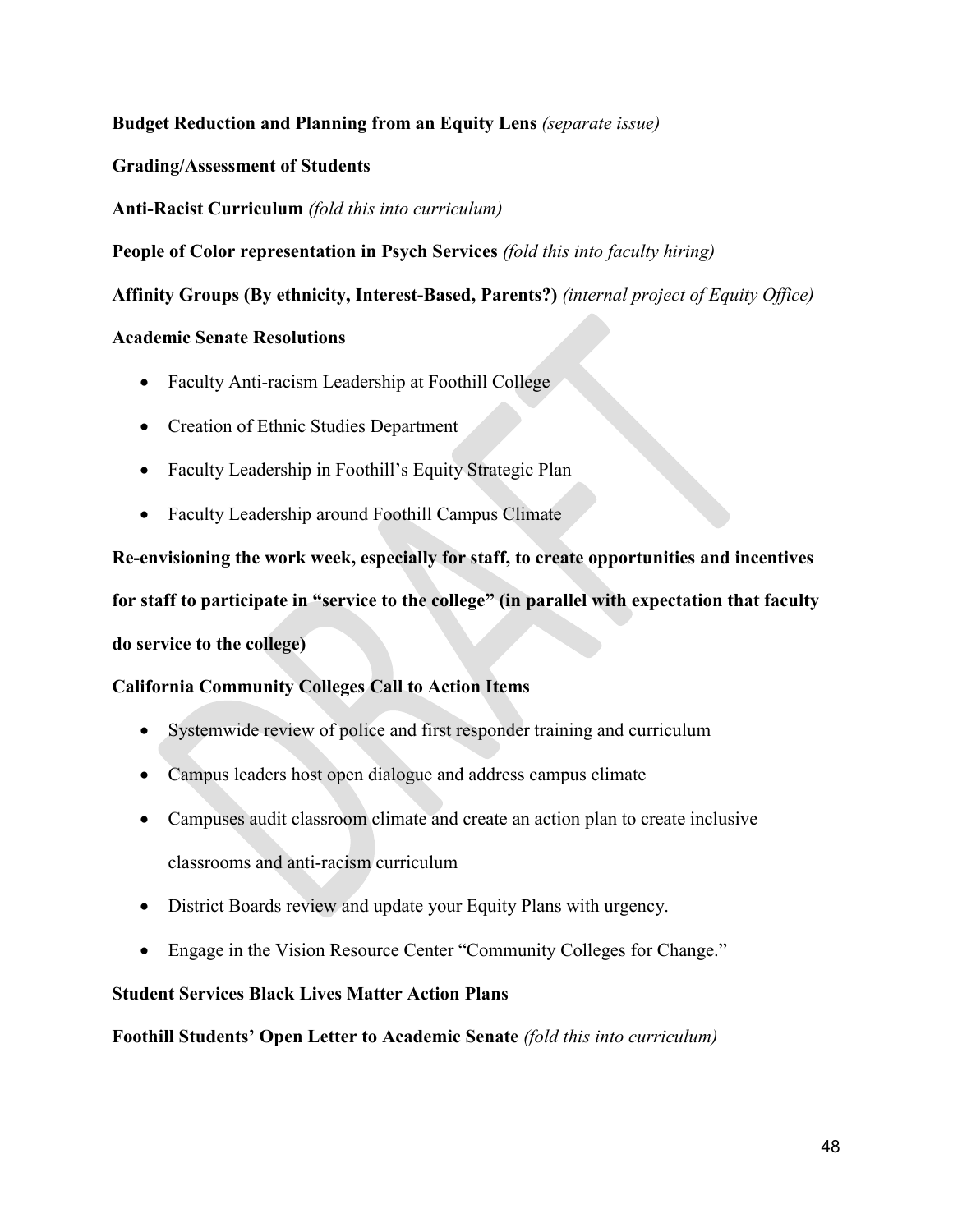- Educators need to address topics such as systemic racism, social activism, and service leadership in classrooms. We believe these discussions can take place across disciplines and should be addressed not only in classes with a more obvious association to racial inequity, but even in disciplines such as STEM. The students in these courses, who will eventually go into health and STEM careers, need to be prepared to address equity and be anti-racist in their fields.
- The Umoja program's curriculum emphasizes African American culture, experience, and history- this curriculum should be present in other English, history, literature, and philosophy classes that are not a part of the program. Hearing diverse perspectives is monumental in shaping our views against anti-racism.
- History classes should accurately address uncomfortable topics such as the unjust slave history that precedes this country, as well as conversations about movements fighting systemic racism such as Black Lives Matter. Racism can only be effectively countered through education- the mission of Foothill College as an institution.
- Our sister school De Anza has a robust intercultural studies program, with course offerings such as: Race, Ethnicity and Inequality , An Introduction to African American Literature , Asian American Experiences Past to Present , The Chicano/a and Latino/a and the Arts , and Native American History . These courses are not offered at Foothill, thus limiting the perspectives of these backgrounds. Students benefit from seeing their culture and ethnic backgrounds represented in the classroom, and studies suggest that the relevant subject matter encourages students to be more engaged in the coursework. We ask that you have a plan to offer similar courses at Foothill for the future and perhaps